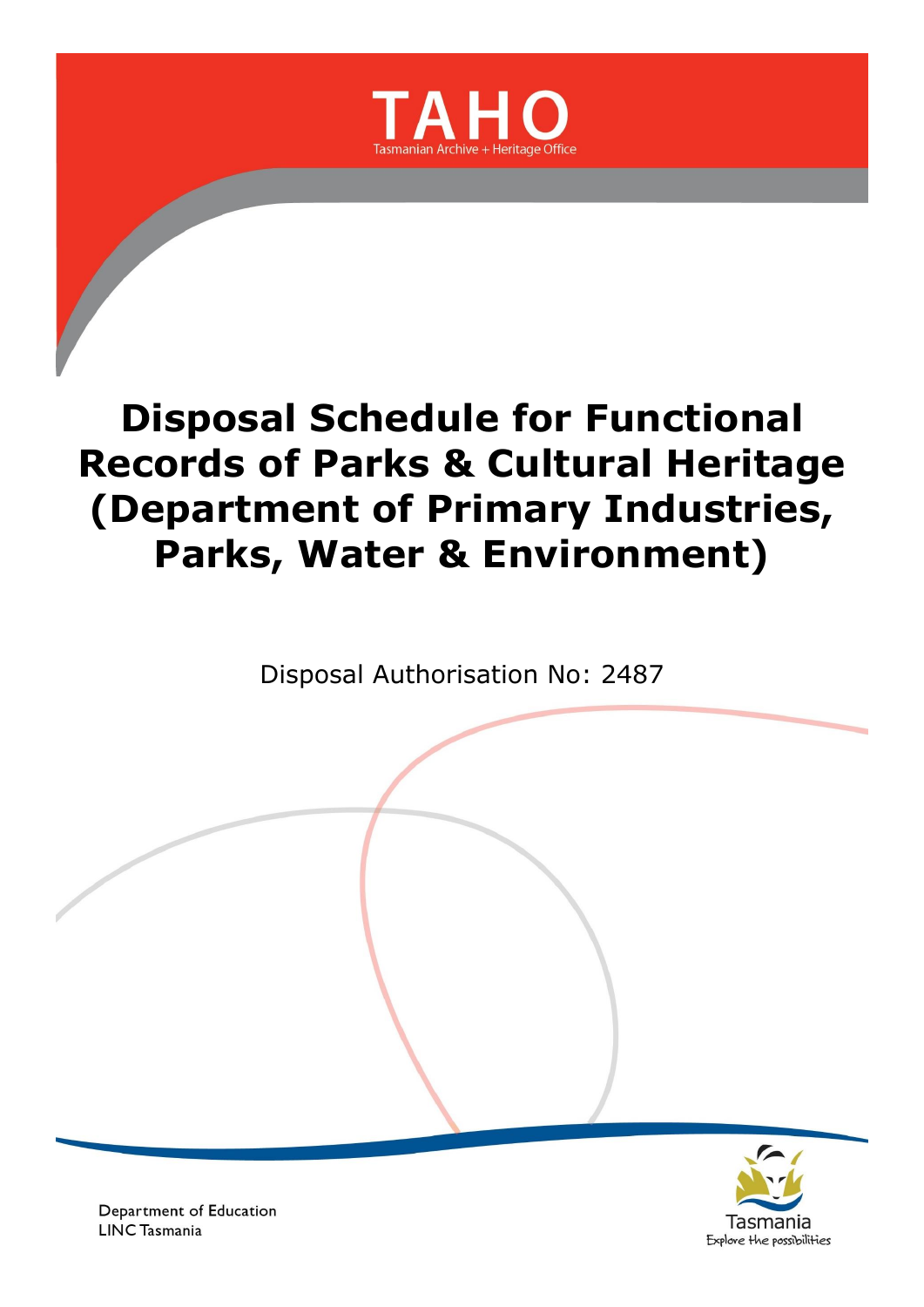| <b>Reference</b> | <b>Function</b>                     | <b>Activity</b> | Page |
|------------------|-------------------------------------|-----------------|------|
| 1                | ACQUISITION                         |                 | 9    |
| 2                | <b>ADVICE</b>                       |                 | 10   |
| 3                | <b>AGREEMENTS</b>                   |                 | 12   |
| 4                | <b>APPEALS</b>                      |                 | 14   |
| 5                | <b>COMMITTEES &amp; MEETINGS</b>    |                 | 15   |
| 6                | <b>COMMUNITY ENGAGEMENT</b>         |                 | 19   |
| 7                | CONTRACTING-OUT                     |                 | 25   |
| 8                | <b>CULTURAL HERITAGE MANAGEMENT</b> |                 | 27   |
| 9                | FIRE MANAGEMENT                     |                 | 39   |
| 10               | INVESTIGATION AND ENFORCEMENT       |                 | 43   |
| 11               | <b>LIAISON</b>                      |                 | 47   |
| 12               | <b>NEW RESERVE PROPOSALS</b>        |                 | 48   |
| 13               | PARKS MANAGEMENT                    |                 | 50   |
| 14               | PERMITS, LICENCES AND LEASES        |                 | 65   |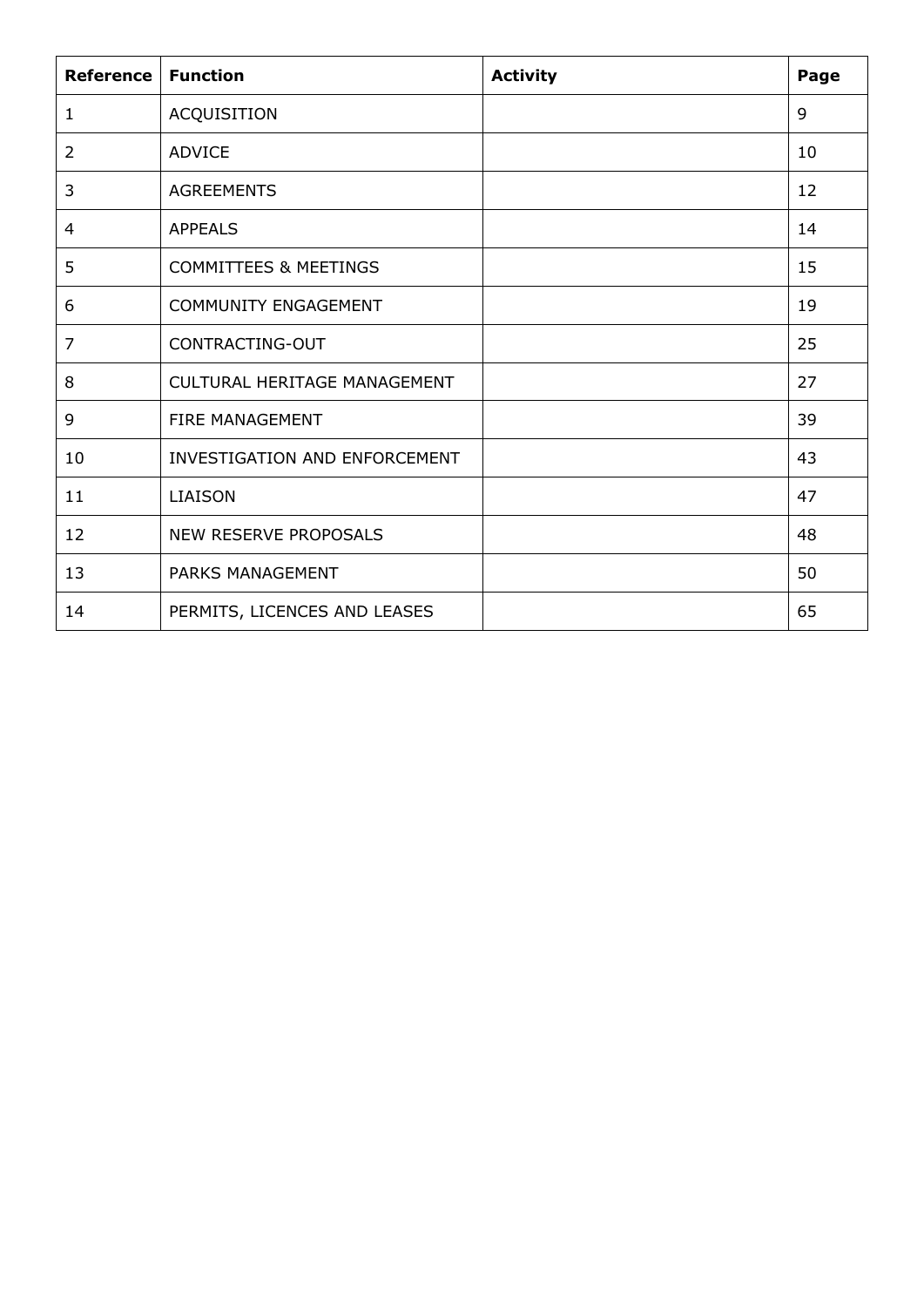**Retention & Disposal Schedule number: 2487**

# **INTRODUCTION**

# **Overview**

# **Archives Legislation**

The *Archives Act 1983* stipulates that State and local government organisations must not dispose of records of any type or format without the written approval of the State Archivist.

Disposal of records involves their destruction, their removal from custody of their creating agency, or their transfer to the Tasmanian Archive and Heritage Office.

#### **Schedule elements and arrangement**

The administrative functions covered by this schedule are arranged in alphabetical order as function headings. The activities performed under each function are listed in alphabetical order within each function.

*Reference*

All function and activity headings and disposal classes are allocated a reference number. These reference numbers are used, in conjunction with the schedule number, to identify records in the Tasmanian Archive and Heritage Office disposal documentation. These numbers can also be used by agencies, in the same way, to indicate disposal authorisation in their records control systems, where the records have been registered in these systems.

*Disposal Classes*

The groups of records that document, and are derived from, the performance of the functions and activities, are listed as disposal classes under each function/activity set.

It should be noted that Disposal Classes have been described in functional terms irrespective of the format or medium in which the records were created.

*Status*

All disposal classes have either "PERMANENT" or "TEMPORARY" status. Records identified as "PERMANENT" are those that will be transferred to the Archives Office to be retained as State archives. "TEMPORARY" records are those that can be destroyed under the authority of this schedule.

*Disposal action*

All temporary records identified in this schedule will have a disposal action which specifies the length of time for which the record must be retained, before it can be destroyed under this authorisation.

# **Review of the schedule**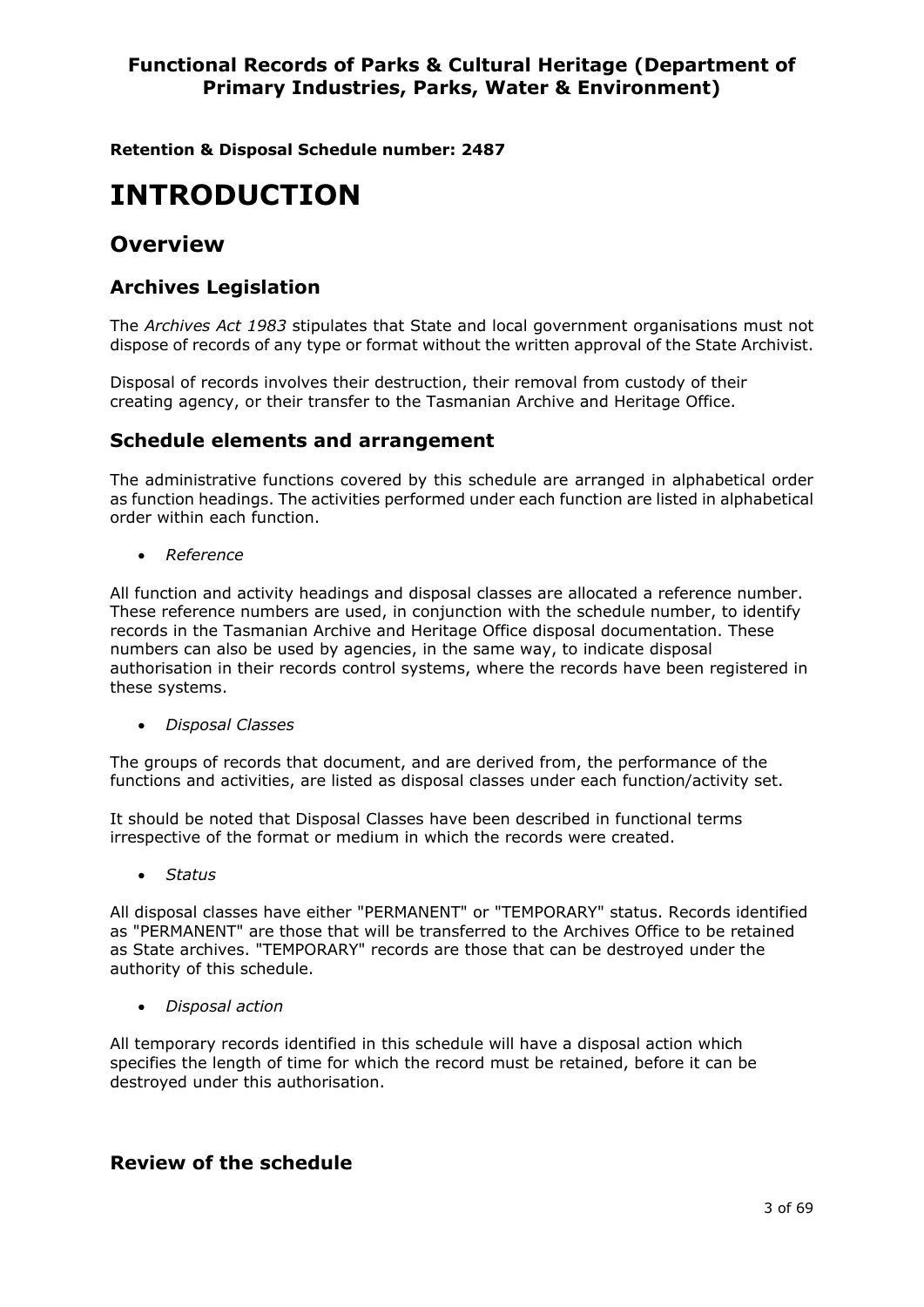#### **Retention & Disposal Schedule number: 2487**

It is the responsibility of agencies to monitor administrative, legal or regulatory changes which may result in the need to alter disposal class descriptions or disposal actions for records covered by this schedule.

When this occurs, this schedule should not be used to dispose of records and the State Archivist should be informed of the need to revise the schedule. If necessary, the procedures for the disposal of unscheduled records can be used in the interim.

# **Contacts**

Any enquiries relating to this schedule should be directed in writing to the Tasmanian Archive and Heritage Office, 91 Murray Street Hobart, by email, or by phoning 03 6165 5581.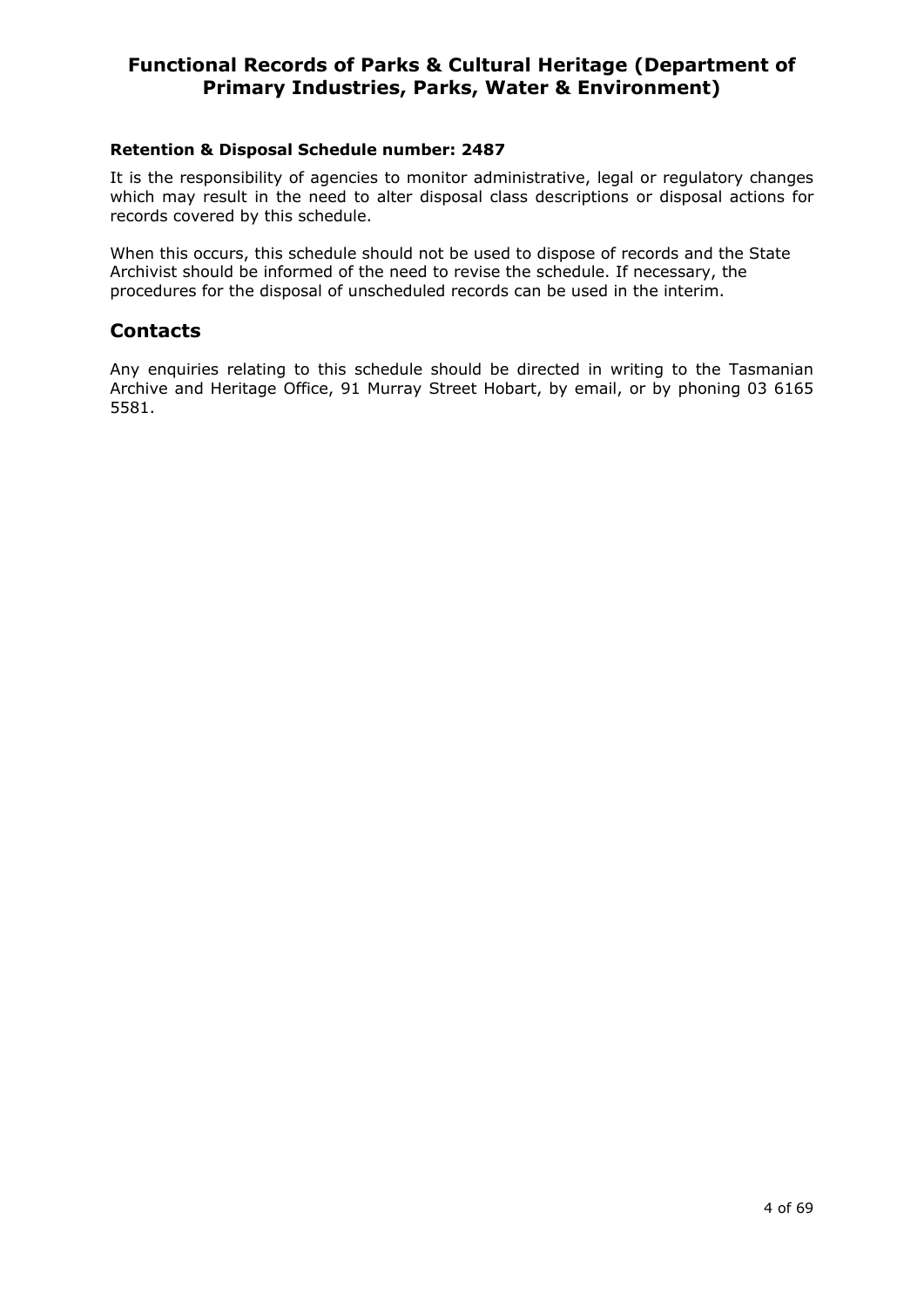**Retention & Disposal Schedule number: 2487**

# **Authorisation**

# **Authorisation**

Under Section 20 (2) (b) of the Archives Act 1983, I hereby authorise 'relevant authorities' (as defined in Section 3 of that Act) to manage the disposal of the records described in this schedule in accordance with the procedures specified herein.

#### **Ross Latham**

**State Archivist**

#### **Document Development History**

| Version | <b>Date</b> | Reason                           | <b>Sections</b>                                            |
|---------|-------------|----------------------------------|------------------------------------------------------------|
| 1.0     | 11-01-2018  | Initial release                  | All                                                        |
| 2.0     | 21-05-2019  | Added<br>surveillance<br>footage | Added 10.1.3 and 10.2.3<br>(Investigation and Enforcement) |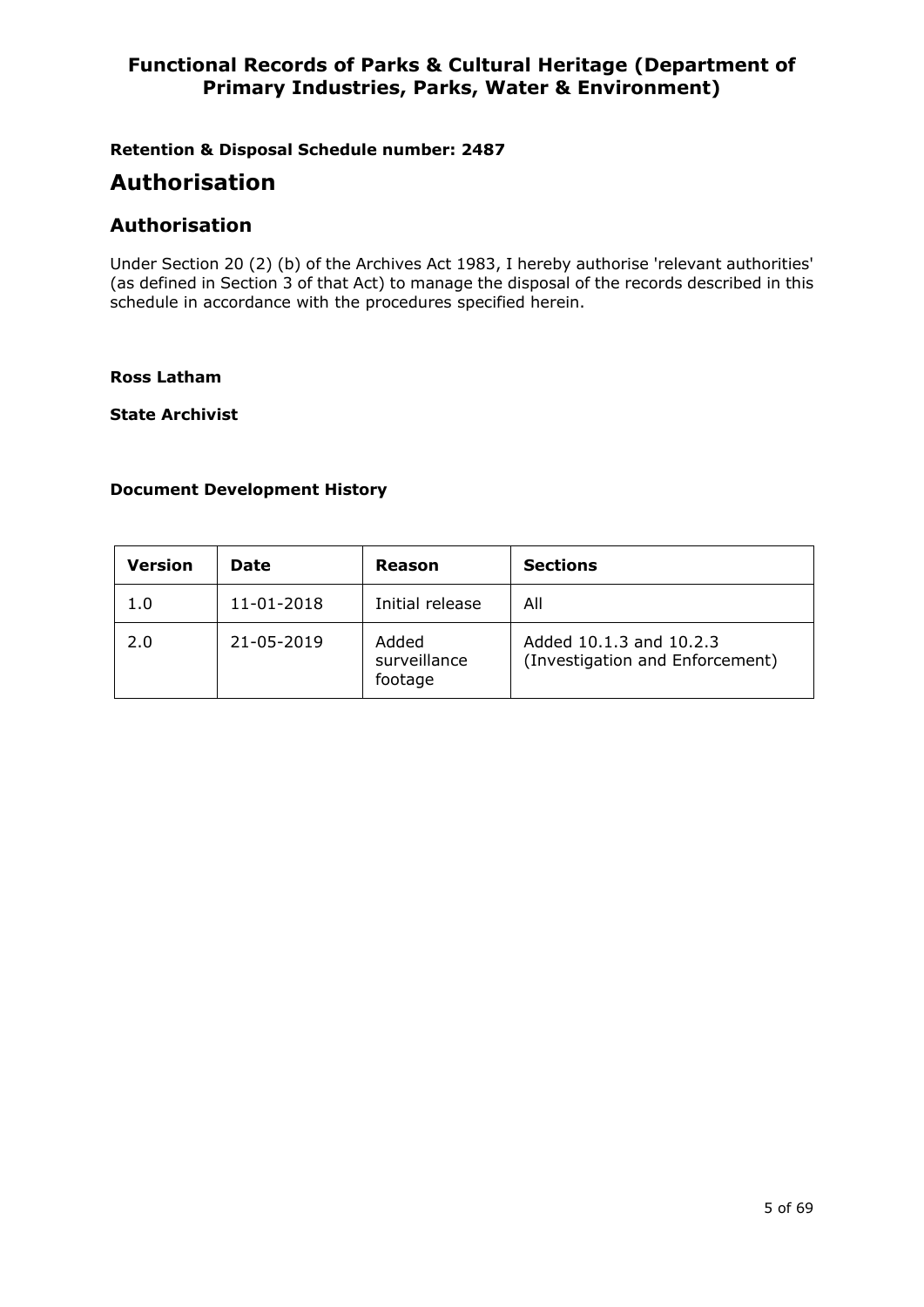**Retention & Disposal Schedule number: 2487**

# **Interpretation**

# **Definitions**

**Permanent records** are those that will be transferred to the Tasmanian Archive and Heritage Office to be retained as State Archives. The *Archives Act 1983* establishes 25 years as the maximum required timeframe for the transfer of permanent records, unless an extension of time has been approved by the State Archivist.

**Temporary records** are those that can be destroyed under the authority of this schedule after a minimum retention period, or once certain requirements have been met.

# **Coverage**

This schedule covers functional records of Parks and Cultural Heritage (Department of Primary Industries, Parks, Water and Environment).

This schedule does not cover **pre-1960** records. The disposal of those records should be managed according to the procedures for unscheduled records.

The *Disposal Schedule for Short-term Value Records - DA No. 2158* covers the disposal of short-term value records which are created by most agencies. These documents are usually of a trivial nature or of such short-term value that they do not support or contribute to the business functions of the agency.

Records not covered by these schedules, or other authorised disposal schedules, should be disposed of according to the current Tasmanian Archive and Heritage Office procedures for unscheduled records.

# **Preservation of records**

Section 10 (1) (a) of the *Archives Act 1983* requires agencies to preserve records until they are dealt with under the Act. This places a statutory obligation on agencies to ensure that all records, regardless of format, remain accessible while they are in the custody of the agency.

#### **Permanent Records**

All disposal classes of records identified as having '**PERMANENT**' status in this schedule should be transferred to the Tasmanian Archive and Heritage Office 25 years after the date of creation. Agencies may make application to the Tasmanian Archive and Heritage Office for earlier transfer of particular groups of records, and the Tasmanian Archive and Heritage Office may also initiate an earlier transfer arrangement.

Records for transfer should be arranged and described in accordance with any instruction provided by the Tasmanian Archive and Heritage Office.

# **Temporary Records**

All records identified as having '**TEMPORARY**' status in this schedule will have a disposal action which is the authorised date for destruction. These disposal actions specify minimum retention periods. Temporary records can be kept as long as the agency wishes following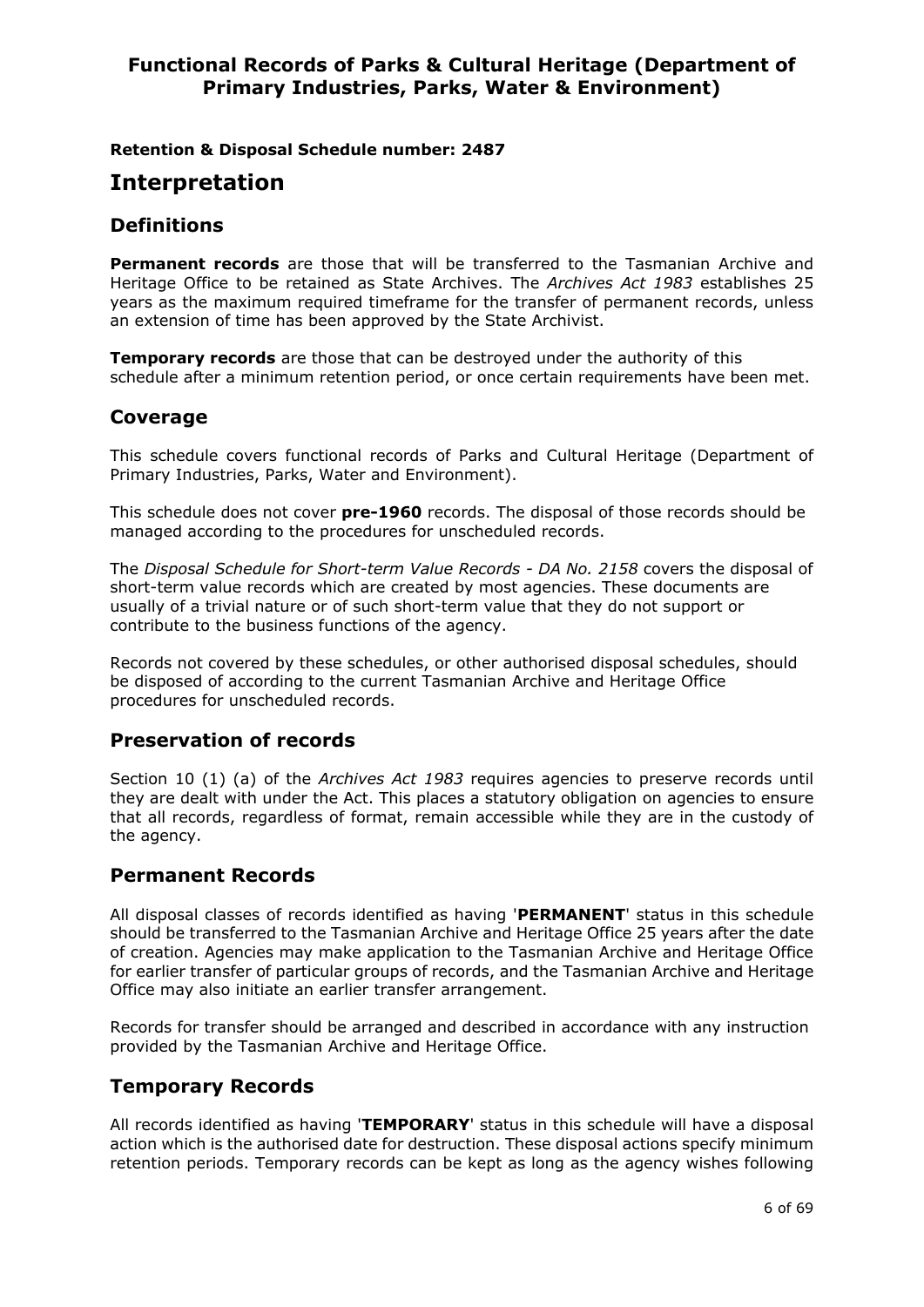#### **Retention & Disposal Schedule number: 2487**

expiration of the specified period, but the provisions of the *Archives Act 1983* regarding their proper care and custody will still apply to them.

Frequently the disposal actions will refer to 'after action completed' which means after completion of the transaction to which the records relate. The disposal action 'destroy when reference ceases' authorises the destruction of records when all business needs to refer to the records have ceased.

# **Destruction of records**

The destruction method chosen for records authorised for destruction in this schedule, should be appropriate to the medium in which the record exists. It is the responsibility of the agency to ensure that the identified records are actually destroyed, and that this process is confidential and secure.

The following issues should be considered before destruction of any documents.

# **Right to Information**

Right to Information legislation prescribe rights and processes for access to documents held by government agencies. If a request for access under the legislation has been lodged, all records relevant to the request, regardless of whether they are due for destruction, must be identified and preserved until action on the request and any subsequent reviews are completed.

# **Personal Information Protection**

Personal Information Protection legislation provides appropriate safeguards for government agencies in collecting and handling individual's personal information, creating statutory obligations and a right to make a privacy complaint. If an application is in progress, all records relevant to the application must be identified and preserved until the action and any subsequent actions are completed.

# **Other Investigations or inquiries**

If an investigation or inquiry is in progress, all records relevant to the investigation or inquiry must be identified and preserved until the action and any subsequent actions are completed.

# **Records relating to indigenous people**

Key recommendations of the *Bringing Them Home Report 1997* relate to the need for the identification, preservation, indexing, management and access to records relating to Indigenous individuals, families and/or communities in accordance with established privacy principles.

# **Native Title**

If a native title claim is in progress, all documents relevant to the claim must be identified and preserved until the action and any subsequent actions are completed.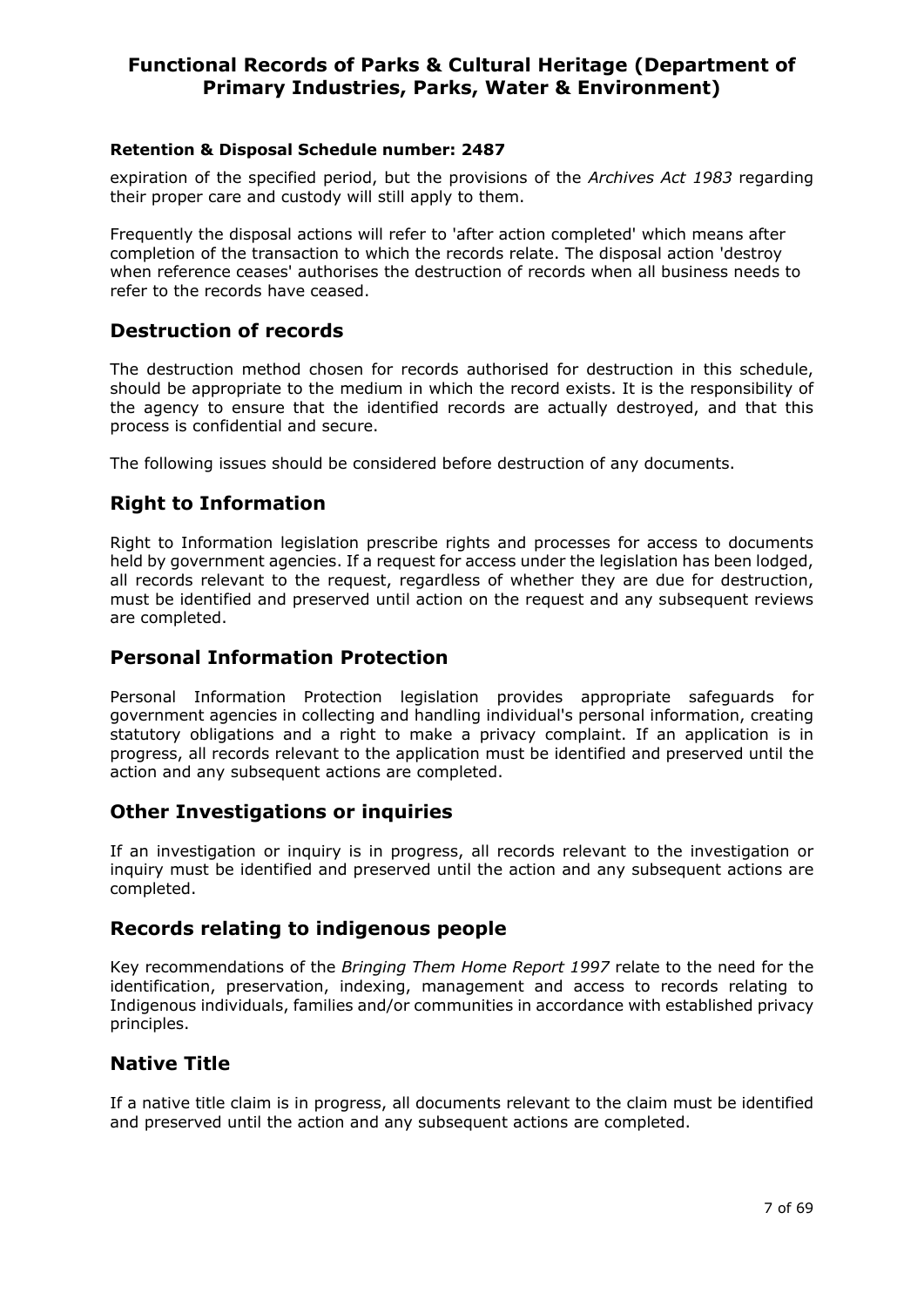#### **Retention & Disposal Schedule number: 2487**

#### **Registration of Destruction**

Central to the accountability built into the disposal schedules is the requirement that agencies maintain a *Register of Records destroyed*. It is important to recognise that the formal evidential record of destruction is contained in this registration process. The register is to be made available to the State Archivist (or his nominee) on request.

The register must be clearly identified as the *Register of Records Destroyed* (under Section 20 (2) (b) of the *Archives Act 1983*) and should include the name of the agency. The register can be the same used for registering destructions authorised under other disposal schedules. A sample format indicating the required elements for the register and related procedures are available on the Government Information Strategy Unit website.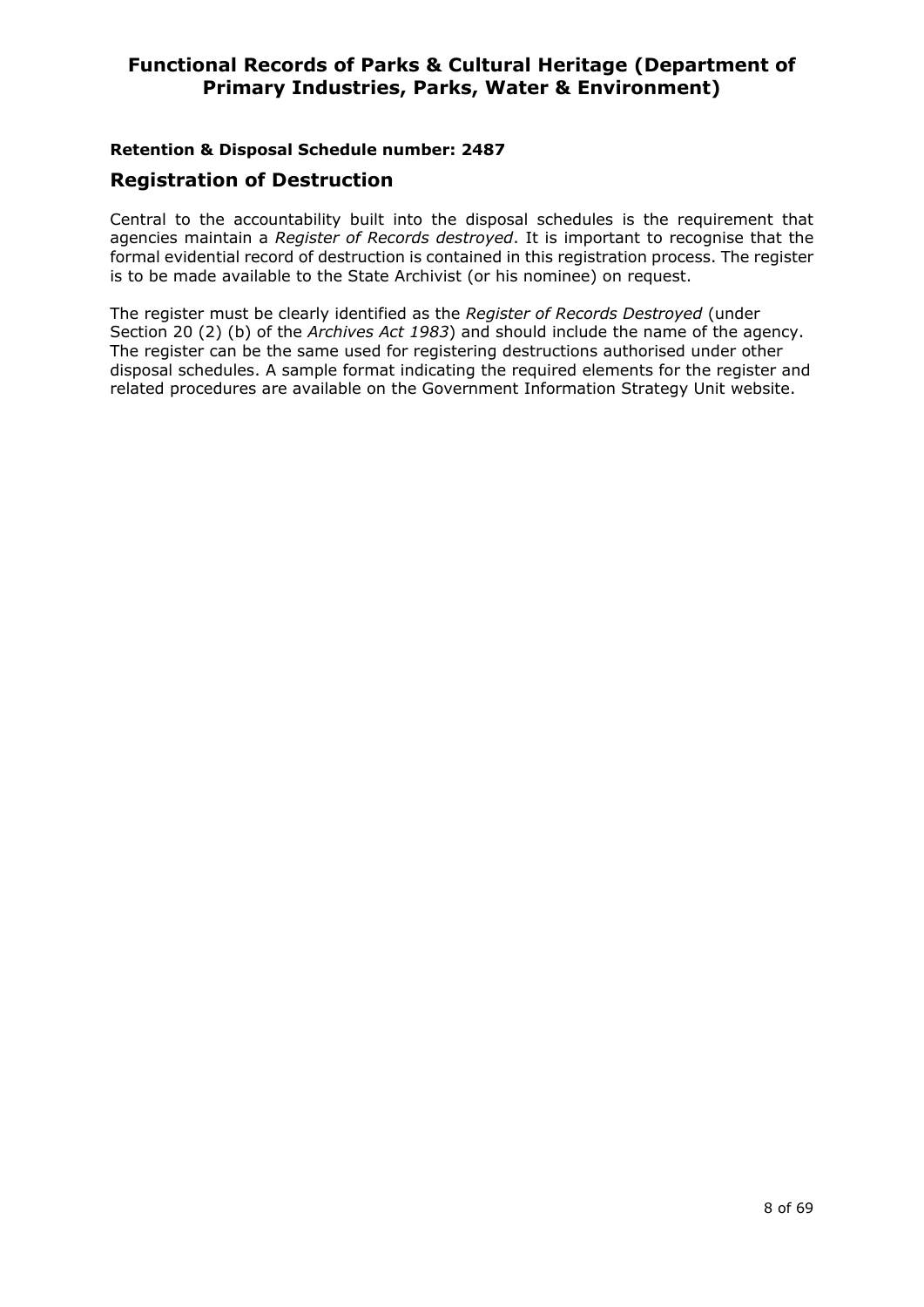<span id="page-8-0"></span>

| <b>No</b> | <b>Function/Activity</b> | <b>Description</b>                                                                                                                                                                                                                                                                                                                                                                                                                                                                                                                                            | <b>Status</b> | <b>Disposal Action</b>      |
|-----------|--------------------------|---------------------------------------------------------------------------------------------------------------------------------------------------------------------------------------------------------------------------------------------------------------------------------------------------------------------------------------------------------------------------------------------------------------------------------------------------------------------------------------------------------------------------------------------------------------|---------------|-----------------------------|
|           |                          |                                                                                                                                                                                                                                                                                                                                                                                                                                                                                                                                                               |               |                             |
|           | <b>ACQUISITION</b>       | The activities associated with the facilitation of<br>acquiring cultural heritage objects, or items of<br>importance to parks and reserves for the purpose of<br>conservation and protection.<br>Includes records associated with the direction of<br>objects into custody and their management.<br>Excludes the repatriation of aboriginal cultural<br>objects which is undertaken by the Tasmanian<br>Museum and Art Gallery.<br>See NEW RESERVE PROPOSALS - Acquisition of<br>land or property for records relating to the<br>acquisition of reserved land |               |                             |
|           |                          | See CULTURAL HERITAGE MANAGEMENT -<br>Heritage assessment for records relating to the<br>assessment of places, sites or objects of cultural<br>heritage value to Tasmania                                                                                                                                                                                                                                                                                                                                                                                     |               |                             |
| 1.1       |                          | Records relating to the acquisition of sites, buildings,<br>or objects which are considered to be of significance<br>to the State by the Heritage Council of Tasmania or<br>which are listed on the Tasmanian Heritage Register.<br>Includes the recovery of Aboriginal cultural objects<br>and the negotiation and vesting of responsibility or<br>custody.                                                                                                                                                                                                  | Permanent     | Retain as State<br>Archives |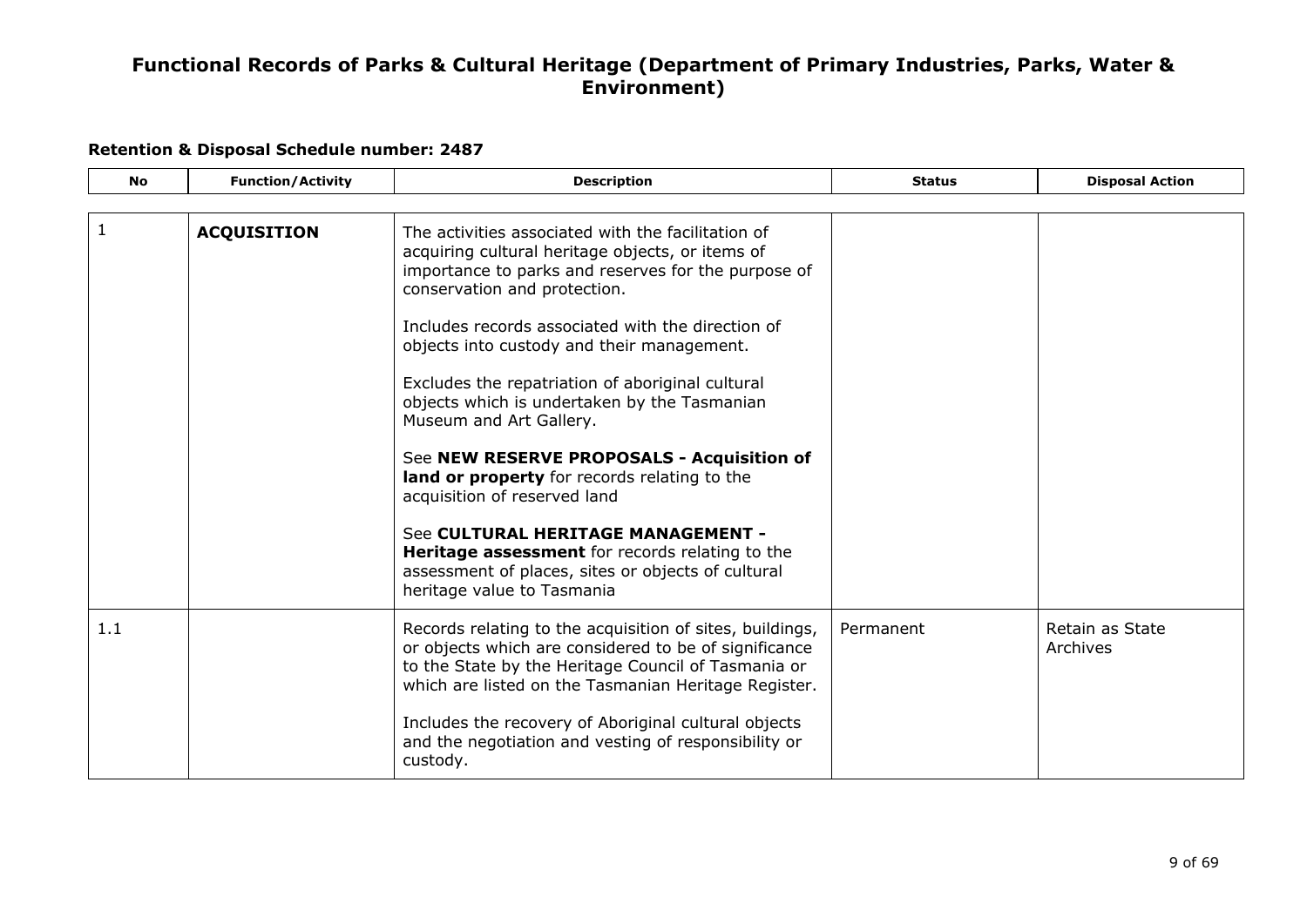<span id="page-9-0"></span>

| <b>No</b>          | <b>Function/Activity</b> | <b>Description</b>                                                                                                                                                                                                                                                                                                                                                                                                                                                                                                                                                                                                                                                                                                                                                                                                                                                                                                                              | <b>Status</b> | <b>Disposal Action</b>      |
|--------------------|--------------------------|-------------------------------------------------------------------------------------------------------------------------------------------------------------------------------------------------------------------------------------------------------------------------------------------------------------------------------------------------------------------------------------------------------------------------------------------------------------------------------------------------------------------------------------------------------------------------------------------------------------------------------------------------------------------------------------------------------------------------------------------------------------------------------------------------------------------------------------------------------------------------------------------------------------------------------------------------|---------------|-----------------------------|
| <b>ACQUISITION</b> |                          |                                                                                                                                                                                                                                                                                                                                                                                                                                                                                                                                                                                                                                                                                                                                                                                                                                                                                                                                                 |               |                             |
| 1.2                |                          | Records relating to the acquisition of private objects<br>and private records significant to the history of<br>national parks, state parks, historic sites and<br>reserves.                                                                                                                                                                                                                                                                                                                                                                                                                                                                                                                                                                                                                                                                                                                                                                     | Permanent     | Retain as State<br>Archives |
| $\overline{2}$     | <b>ADVICE</b>            | The activities associated with offering advice by or to<br>the organisation as to an action or judgement.<br>Advice can be given to or received from international<br>bodies, the minister, the executive, the public,<br>managing authorities, committees, and other<br>government agencies.<br>Includes advice relating to World Heritage Areas, the<br>management of parks and reserves, cultural<br>heritage, aboriginal heritage, specialist technical<br>advice, and legal advice on natural values<br>conservation.<br>See AGREEMENTS for the development,<br>maintenance and review of agreements such as<br>management plans<br>See LIAISON for records relating to regular contact<br>between the agency and related agencies,<br>government departments or organisations<br>See DS 2297 Disposal Schedule for Department of<br>Primary Industry, Parks, Water and Environment<br><b>LAND MANAGEMENT - Advice for advice relating</b> |               |                             |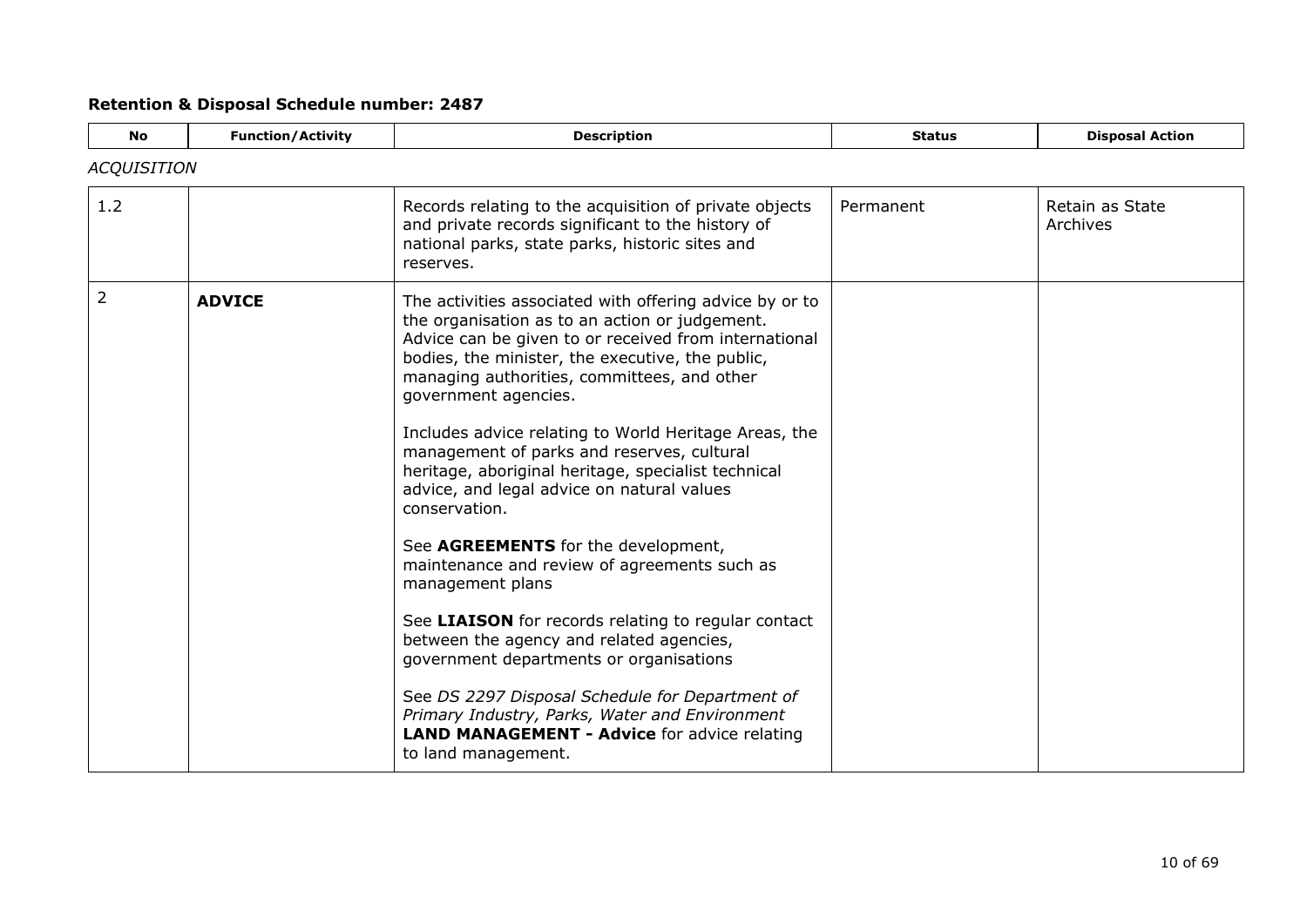| <b>No</b>     | <b>Function/Activity</b> | <b>Description</b>                                                                                                                                                                                                                                                                                                                                                                                       | <b>Status</b> | <b>Disposal Action</b>                      |
|---------------|--------------------------|----------------------------------------------------------------------------------------------------------------------------------------------------------------------------------------------------------------------------------------------------------------------------------------------------------------------------------------------------------------------------------------------------------|---------------|---------------------------------------------|
| <b>ADVICE</b> |                          |                                                                                                                                                                                                                                                                                                                                                                                                          |               |                                             |
| 2.1           |                          | Records relating to the provision or receipt of advice<br>about significant policy developments, controversial<br>issues (e.g. mining), or innovative practices.<br>Includes ministerial and executive briefings, legal<br>advice sought and received, and the interpretation of<br>policy and practices in relation to matters of public<br>accountability and major public interest or<br>controversy. | Permanent     | Retain as State<br>Archives                 |
| 2.2           |                          | Records relating to advice provided to local<br>government authorities and private property owners<br>relating to the identification, management and listing<br>of cultural heritage sites.<br>Includes sites that are, and are not, registered on<br>the Tasmanian Heritage Register.                                                                                                                   | Permanent     | Retain as State<br>Archives                 |
| 2.3           |                          | Records relating to the provision of advice and<br>recommendations made to the Tasmanian Heritage<br>Council.                                                                                                                                                                                                                                                                                            | Permanent     | Retain as State<br>Archives                 |
| 2.4           |                          | Records relating to the provision of routine advice or<br>ad hoc progress reports provided to management or<br>other parts of the Department.                                                                                                                                                                                                                                                            | Temporary     | Destroy 10 years after<br>action completed. |
| 2.5           |                          | Records relating to advice to private land owners on<br>the implementation of management plans for private<br>reserved land.                                                                                                                                                                                                                                                                             | Temporary     | Destroy 10 years after<br>action completed. |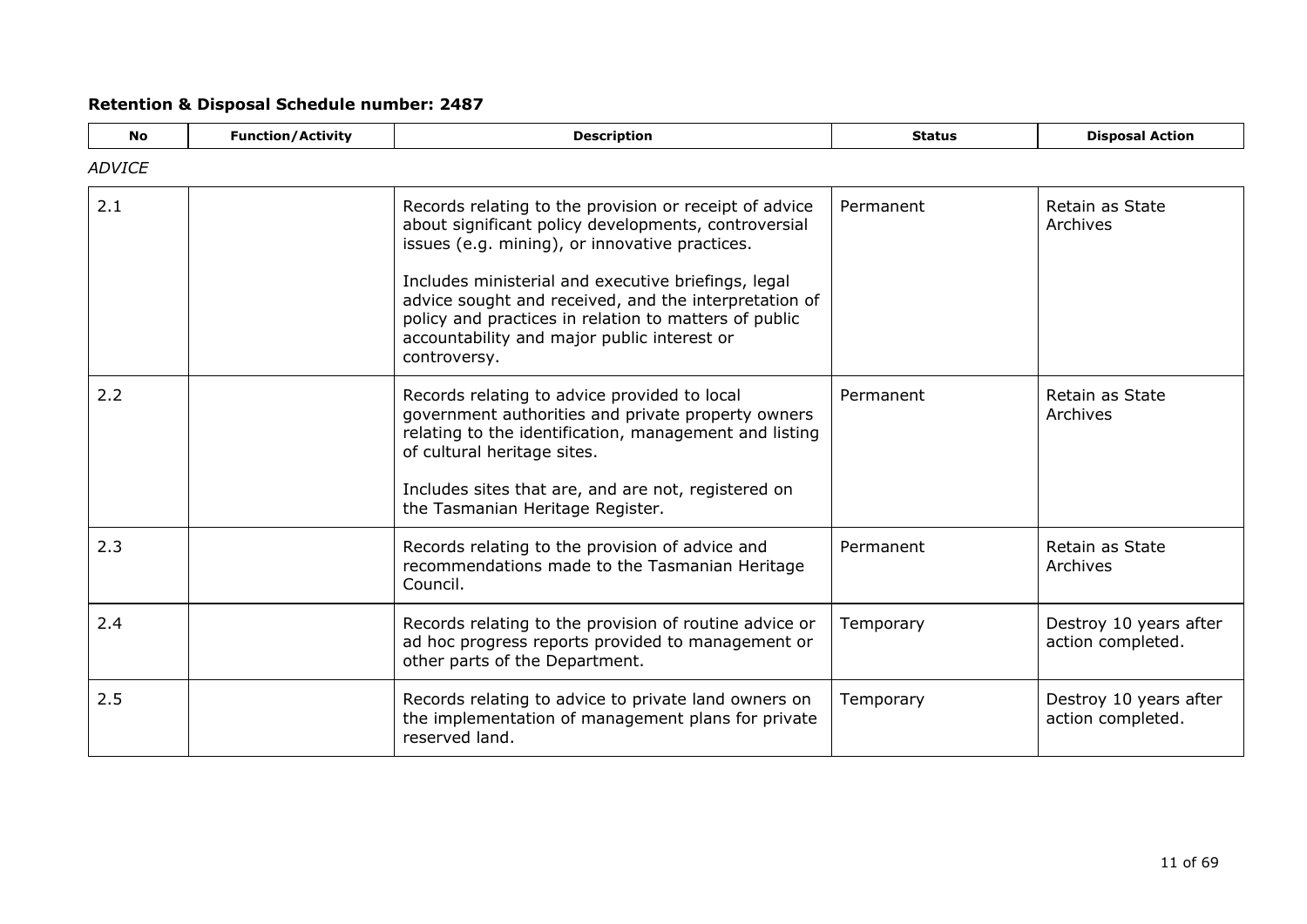<span id="page-11-0"></span>

| <b>No</b>         | <b>Function/Activity</b> | <b>Description</b>                                                                                                                                                                                                                                                                                                                                                                                               | <b>Status</b> | <b>Disposal Action</b> |
|-------------------|--------------------------|------------------------------------------------------------------------------------------------------------------------------------------------------------------------------------------------------------------------------------------------------------------------------------------------------------------------------------------------------------------------------------------------------------------|---------------|------------------------|
| <b>AGREEMENTS</b> |                          |                                                                                                                                                                                                                                                                                                                                                                                                                  |               |                        |
| 3                 | <b>AGREEMENTS</b>        | The activities associated with the establishment,<br>interpretation, negotiation, maintenance, and review<br>of agreements.<br>Examples of agreements include:<br>Fire Management agreements<br>$\bullet$<br>Land management plans<br>Certificates of exemption<br>$\bullet$<br>Heritage agreements<br>Memorandums of understanding<br>See ADVICE for advice from the agency regarding<br>established agreements |               |                        |
|                   |                          | See LIAISON for records relating to regular contact<br>between the agency and related agencies,<br>government departments or organisations<br>See PARKS MANAGEMENT - Parks registers for<br>records relating to the registration and categorisation<br>of parks and reserves places, sites, or objects and<br>the placement of covenants.                                                                        |               |                        |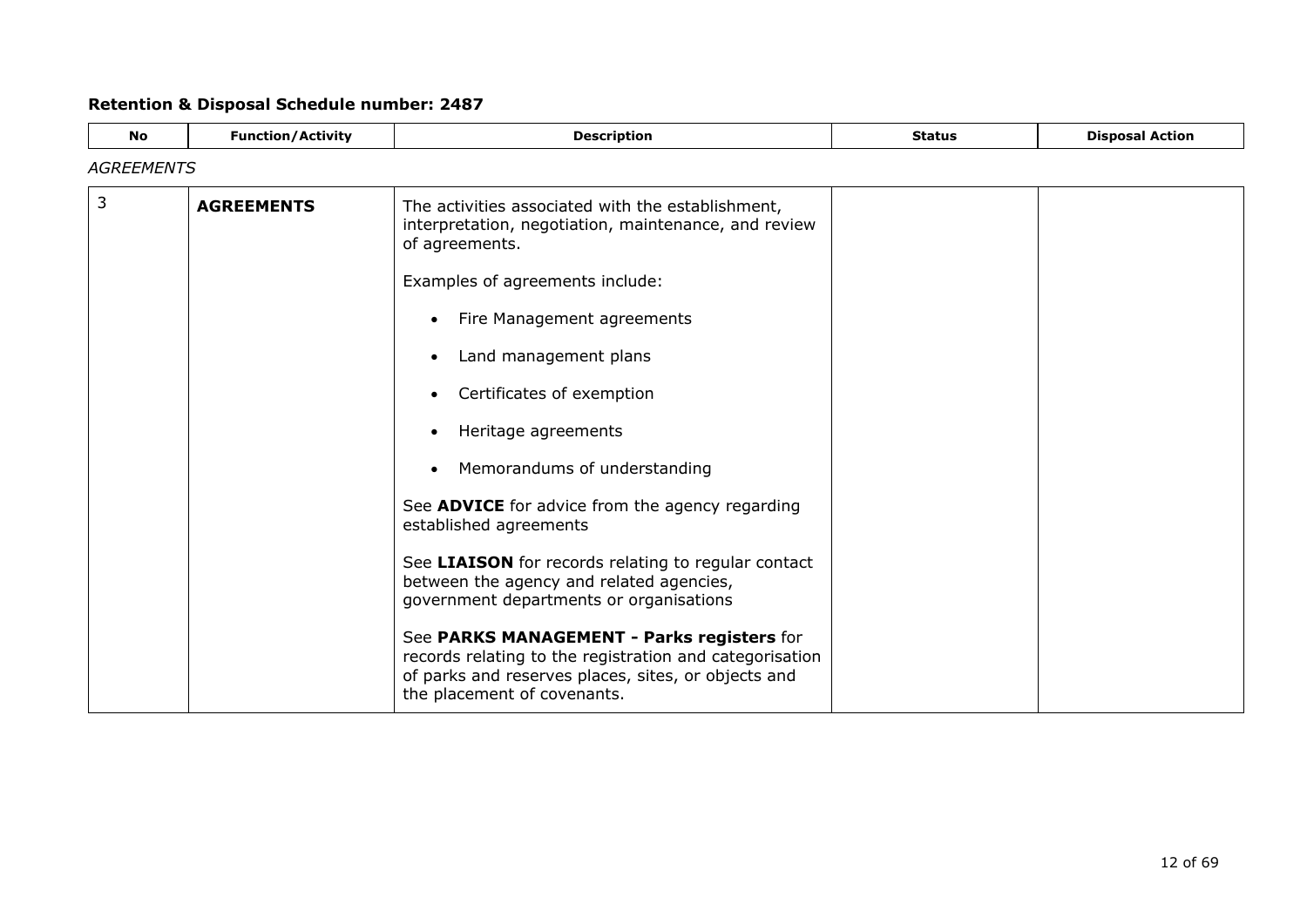| <b>No</b>         | <b>Function/Activity</b> | <b>Description</b>                                                                                                                                                                                                                                                                                                                                                                                        | <b>Status</b> | <b>Disposal Action</b>      |
|-------------------|--------------------------|-----------------------------------------------------------------------------------------------------------------------------------------------------------------------------------------------------------------------------------------------------------------------------------------------------------------------------------------------------------------------------------------------------------|---------------|-----------------------------|
| <b>AGREEMENTS</b> |                          |                                                                                                                                                                                                                                                                                                                                                                                                           |               |                             |
| 3.1               |                          | Records relating to the development, negotiation,<br>establishment, maintenance, review, and<br>interpretation of formal national and international<br>agreements regarding the management of cultural<br>heritage sites, objects, and natural features including<br>their use, protection, and conservation.<br>Includes renewals, changes, surrenders,<br>cancellations and terminations of agreements. | Permanent     | Retain as State<br>Archives |
| 3.2               |                          | Records relating to the development, negotiation,<br>establishment, maintenance, review, and<br>interpretation of agreements with private land<br>owners regarding the management of their land for<br>conservation purposes.<br>Includes renewals, changes, surrenders,<br>cancellations and terminations of agreements.<br>Provisions for land management may be outlined in a<br>management plan.      | Permanent     | Retain as State<br>Archives |
| 3.3               |                          | Records relating to the formation of agreements,<br>memorandums of understanding and co-<br>management arrangements relating to Aboriginal<br>cultural heritage sites and objects.<br>Includes advice provided to the Minister, and<br>consultation with the Aboriginal Land Council of<br>Tasmania and Aboriginal land owners.                                                                           | Permanent     | Retain as State<br>Archives |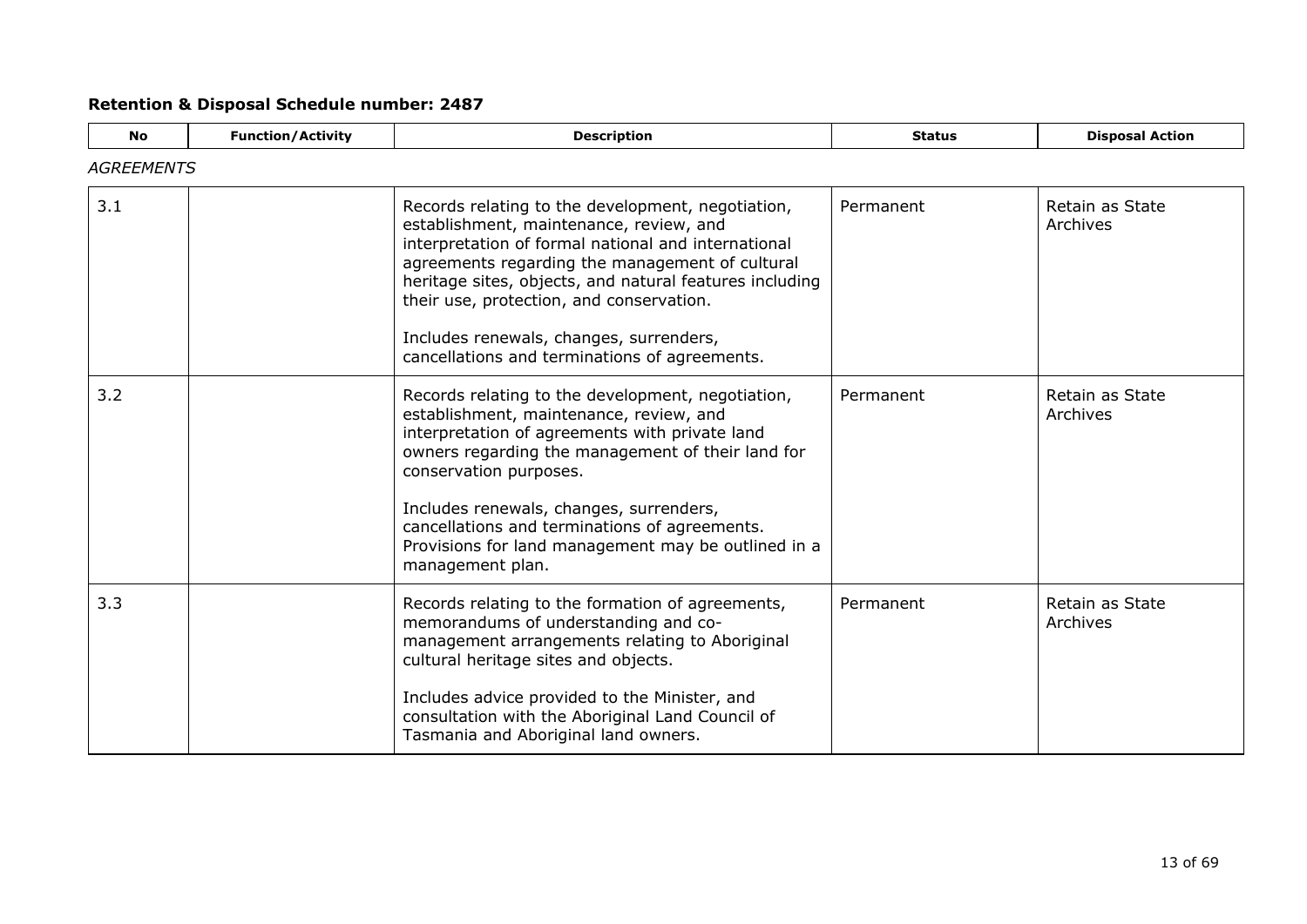<span id="page-13-0"></span>

| <b>No</b>         | <b>Function/Activity</b> | <b>Description</b>                                                                                                                                                                                                                                                                                                                                                                                                                                                                                                                                                                                                                                                                                                                                                                                                    | <b>Status</b> | <b>Disposal Action</b>                                          |
|-------------------|--------------------------|-----------------------------------------------------------------------------------------------------------------------------------------------------------------------------------------------------------------------------------------------------------------------------------------------------------------------------------------------------------------------------------------------------------------------------------------------------------------------------------------------------------------------------------------------------------------------------------------------------------------------------------------------------------------------------------------------------------------------------------------------------------------------------------------------------------------------|---------------|-----------------------------------------------------------------|
| <b>AGREEMENTS</b> |                          |                                                                                                                                                                                                                                                                                                                                                                                                                                                                                                                                                                                                                                                                                                                                                                                                                       |               |                                                                 |
| 3.4               |                          | Records relating to the development, negotiation,<br>establishment, maintenance, review, and<br>interpretation of fire management agreements.<br>Includes:<br>Inter-agency fire management protocol<br>$\bullet$                                                                                                                                                                                                                                                                                                                                                                                                                                                                                                                                                                                                      | Temporary     | Destroy 7 years after<br>expiry or termination of<br>agreement. |
|                   |                          | Fire weather and hazard service agreements                                                                                                                                                                                                                                                                                                                                                                                                                                                                                                                                                                                                                                                                                                                                                                            |               |                                                                 |
| 4                 | <b>APPEALS</b>           | The activities involved in the process of appeals<br>against decisions by application to a higher authority.<br>Includes decisions made regarding reserved land,<br>management plans, and places registered in the<br>Tasmanian Heritage Register.<br>See CULTURAL HERITAGE MANAGEMENT -<br><b>Heritage registers</b> for appeals against decisions<br>made regarding cultural heritage registers<br>See CULTURAL HERITAGE MANAGEMENT -<br>Nomination for recognition of heritage on<br>national or international protection registers for<br>records relating to appeals regarding recognition of<br>Tasmanian heritage on national or international<br>protection registers<br>See PARKS MANAGEMENT - Planning for<br>management of parks and reserves for records<br>regarding parks or reserves Management Plans. |               |                                                                 |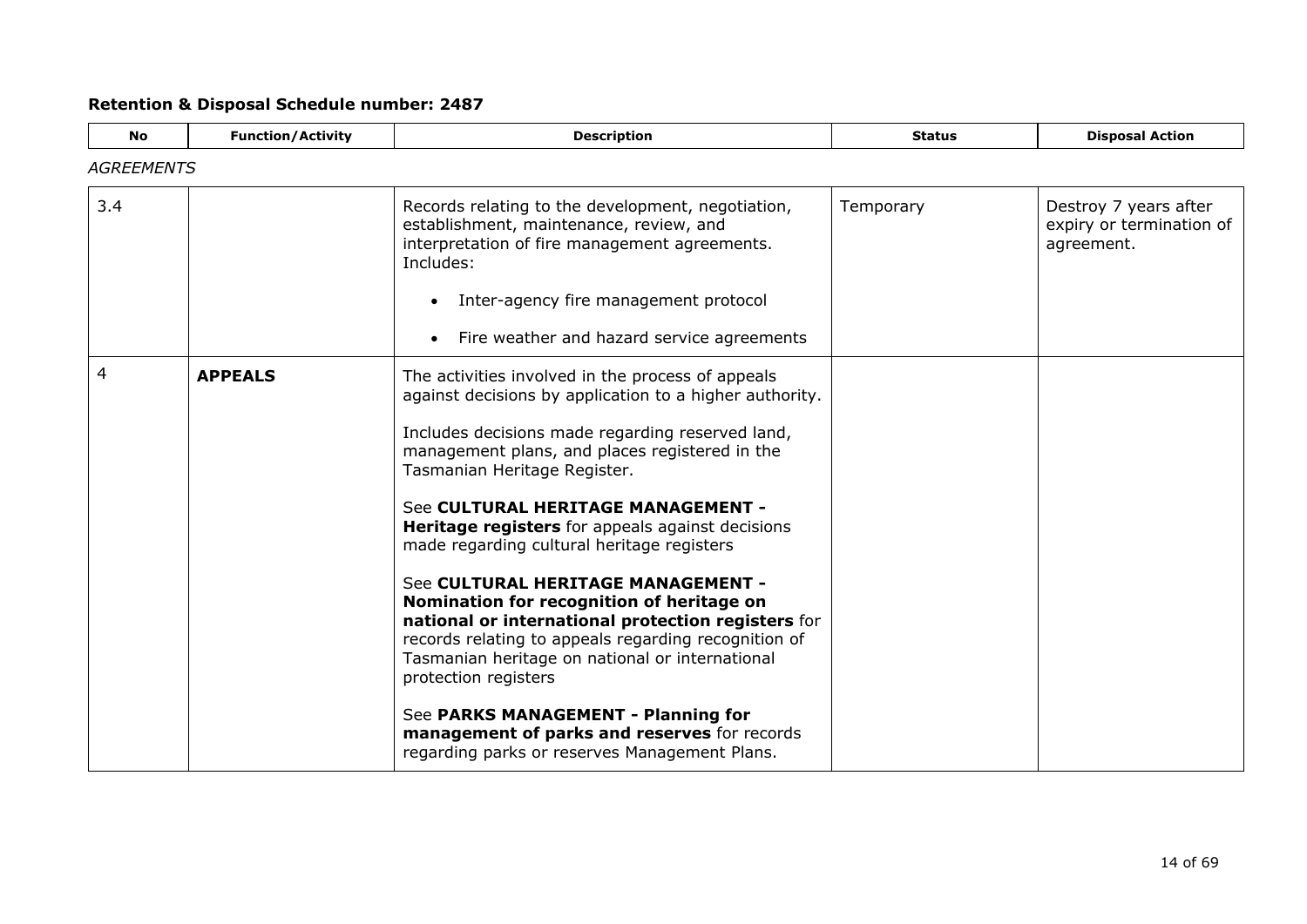<span id="page-14-0"></span>

| <b>No</b>      | <b>Function/Activity</b>                   | <b>Description</b>                                                                                                                                                                                                                                                                                                                                                                                                                                                                                                                                    | <b>Status</b> | <b>Disposal Action</b>                      |
|----------------|--------------------------------------------|-------------------------------------------------------------------------------------------------------------------------------------------------------------------------------------------------------------------------------------------------------------------------------------------------------------------------------------------------------------------------------------------------------------------------------------------------------------------------------------------------------------------------------------------------------|---------------|---------------------------------------------|
| <b>APPEALS</b> |                                            |                                                                                                                                                                                                                                                                                                                                                                                                                                                                                                                                                       |               |                                             |
| 4.1            |                                            | Records documenting appeals made against parks or<br>cultural heritage agencies or committees by the land<br>owner on the declaration of park or reserve, the<br>introduction of a management plan, or the entry of a<br>place in the Tasmanian Heritage Register.                                                                                                                                                                                                                                                                                    | Permanent     | Retain as State<br>Archives                 |
| 4.2            |                                            | Records documenting appeals made against parks or<br>cultural heritage agencies or committees by land<br>owners in relation to valuation of land for<br>compensation purposes.                                                                                                                                                                                                                                                                                                                                                                        | Temporary     | Destroy 10 years after<br>action completed. |
| 5              | <b>COMMITTEES &amp;</b><br><b>MEETINGS</b> | The process of managing committees and conducting<br>meetings of groups (not considered a committee)<br>relating to the management of parks and reserves<br>and cultural heritage. Includes the committees'<br>establishment, appointment of members, terms of<br>reference, proceedings, minutes, reports, agendas.<br>Committees include:<br>committees and sub-committees constituted<br>to exercise a delegated authority<br>task forces<br>managing authorities associated with the<br>management of parks and reserves and<br>cultural heritage |               |                                             |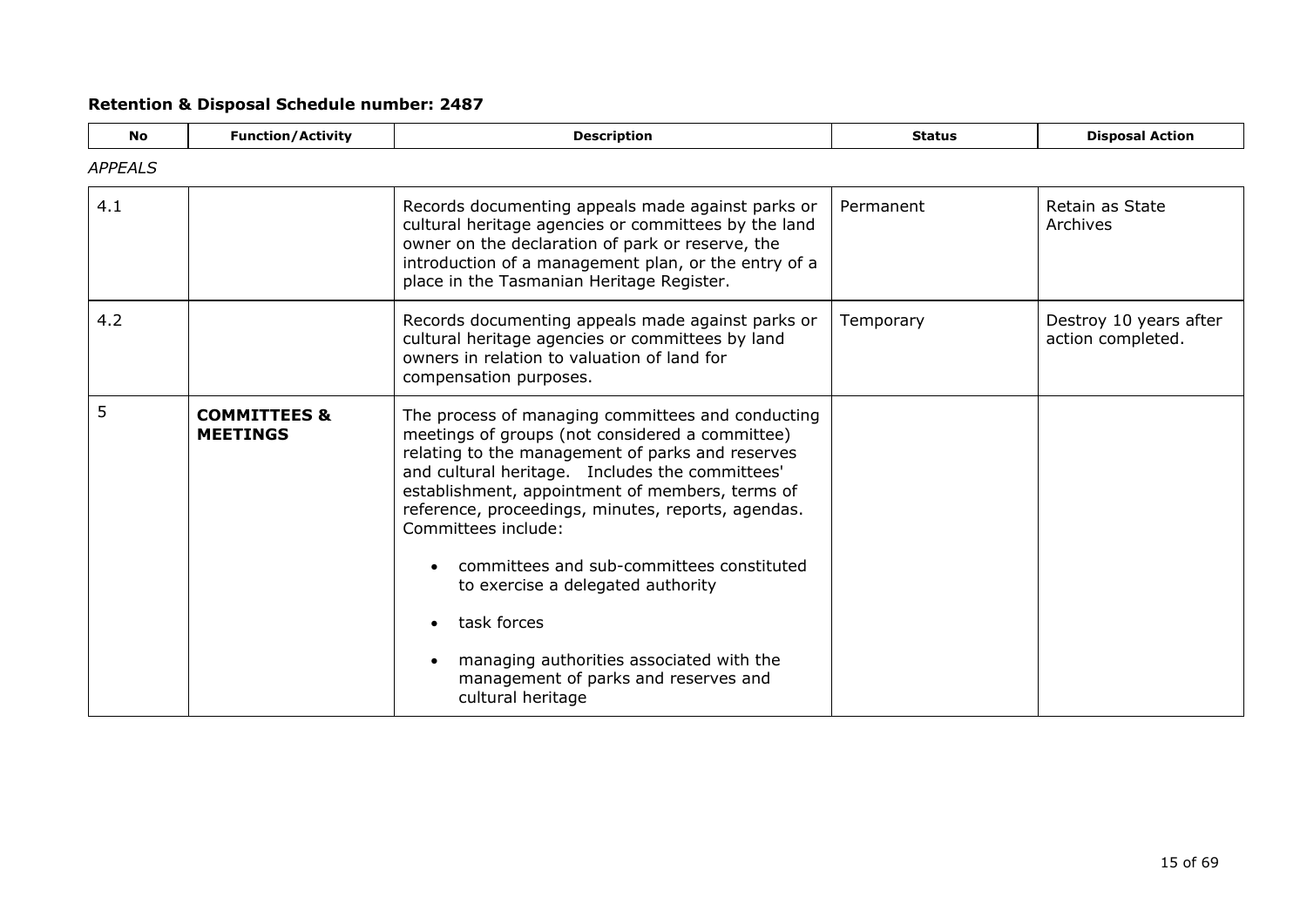| <b>No</b> | <b>Function/Activity</b>         | <b>Description</b>                                                                                                                                                                                                                                                                                                                                                                                                                                                                                                                                                                                                                                                               | <b>Status</b> | <b>Disposal Action</b>      |  |  |
|-----------|----------------------------------|----------------------------------------------------------------------------------------------------------------------------------------------------------------------------------------------------------------------------------------------------------------------------------------------------------------------------------------------------------------------------------------------------------------------------------------------------------------------------------------------------------------------------------------------------------------------------------------------------------------------------------------------------------------------------------|---------------|-----------------------------|--|--|
|           | <b>COMMITTEES &amp; MEETINGS</b> |                                                                                                                                                                                                                                                                                                                                                                                                                                                                                                                                                                                                                                                                                  |               |                             |  |  |
|           |                                  | Examples of committees and managing authorities<br>and their successors include but are not limited to:<br>National Parks and Wildlife Advisory Council<br>$\bullet$<br>Tasmanian Heritage Council<br>$\bullet$<br>Aboriginal Heritage Council<br><b>State Fire Management Council</b><br>$\bullet$<br>Fire Management Area Committees<br>See DA 2157 Disposal Schedule for Common<br><b>Administrative Functions STRATEGIC</b><br><b>MANAGEMENT - Meetings for activities associated</b><br>with ad-hoc gatherings held to formulate, discuss,<br>update, or resolve issues and matters pertaining to<br>the management of the section, business unit, or<br>agency as a whole. |               |                             |  |  |
| 5.1       |                                  | Records relating to managing authorities where the<br>agency is the secretariat and administration body.<br>Includes:<br>establishment and appointment of members<br>$\bullet$<br>terms of reference<br>proceedings<br>$\bullet$                                                                                                                                                                                                                                                                                                                                                                                                                                                 | Permanent     | Retain as State<br>Archives |  |  |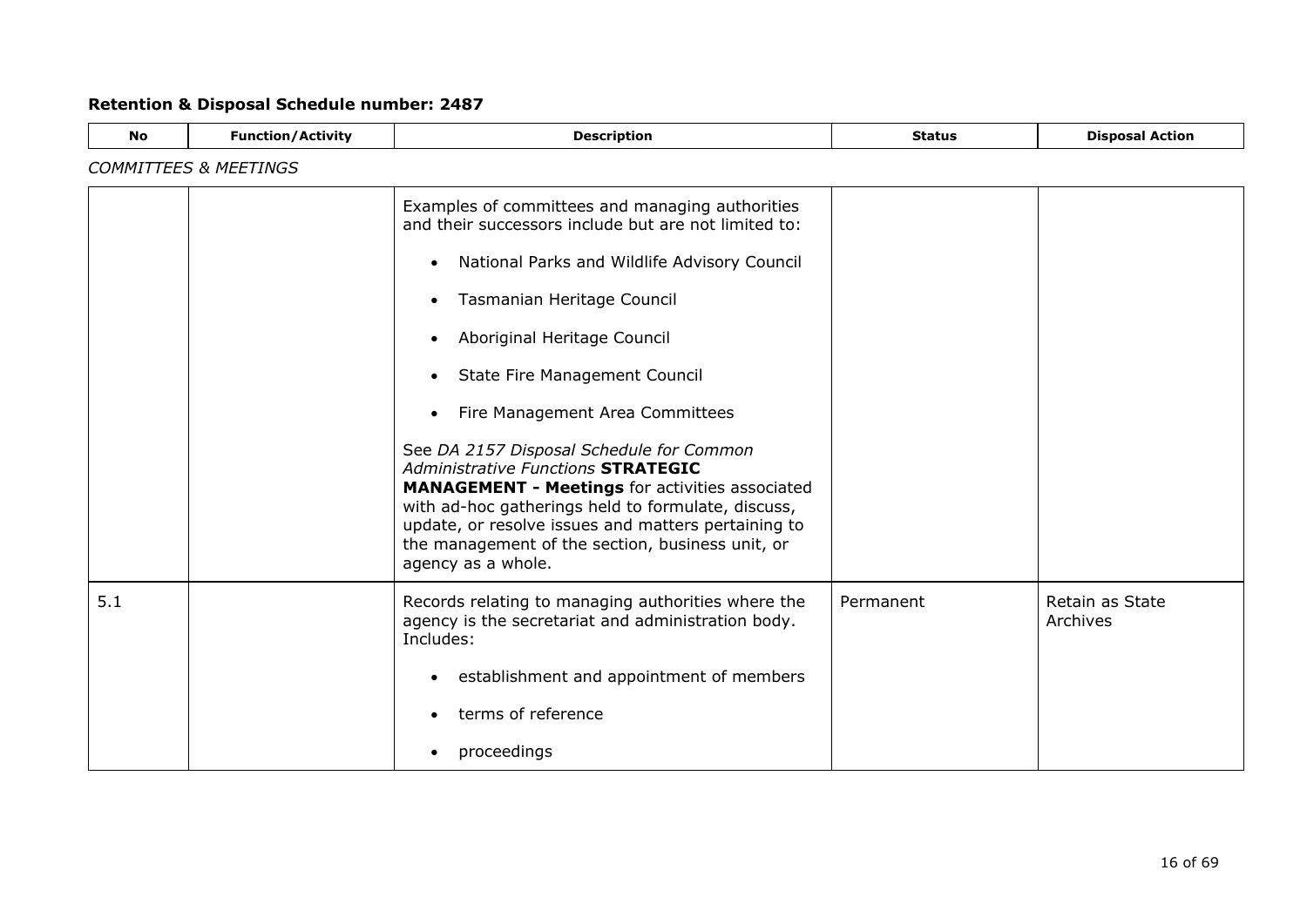| <b>No</b> | <b>Function/Activity</b>         | <b>Description</b>                                                                                       | <b>Status</b> | <b>Disposal Action</b>                     |
|-----------|----------------------------------|----------------------------------------------------------------------------------------------------------|---------------|--------------------------------------------|
|           | <b>COMMITTEES &amp; MEETINGS</b> |                                                                                                          |               |                                            |
|           |                                  | Records may include:                                                                                     |               |                                            |
|           |                                  | minutes<br>$\bullet$                                                                                     |               |                                            |
|           |                                  | reports<br>$\bullet$                                                                                     |               |                                            |
|           |                                  | agendas<br>$\bullet$                                                                                     |               |                                            |
|           |                                  | recommendations<br>$\bullet$                                                                             |               |                                            |
|           |                                  | Examples of managing authorities and their<br>successors include but are not limited to:                 |               |                                            |
|           |                                  | National Parks and Wildlife Advisory Council<br>$\bullet$                                                |               |                                            |
|           |                                  | Tasmanian Heritage Council<br>$\bullet$                                                                  |               |                                            |
|           |                                  | Aboriginal Heritage Council<br>$\bullet$                                                                 |               |                                            |
| $5.2$     |                                  | Records relating to committees where the agency is<br>the secretariat and administration body. Includes: | Temporary     | Destroy 7 years after<br>action completed. |
|           |                                  | establishment and appointment of members.                                                                |               |                                            |
|           |                                  | terms of reference                                                                                       |               |                                            |
|           |                                  | proceedings<br>$\bullet$                                                                                 |               |                                            |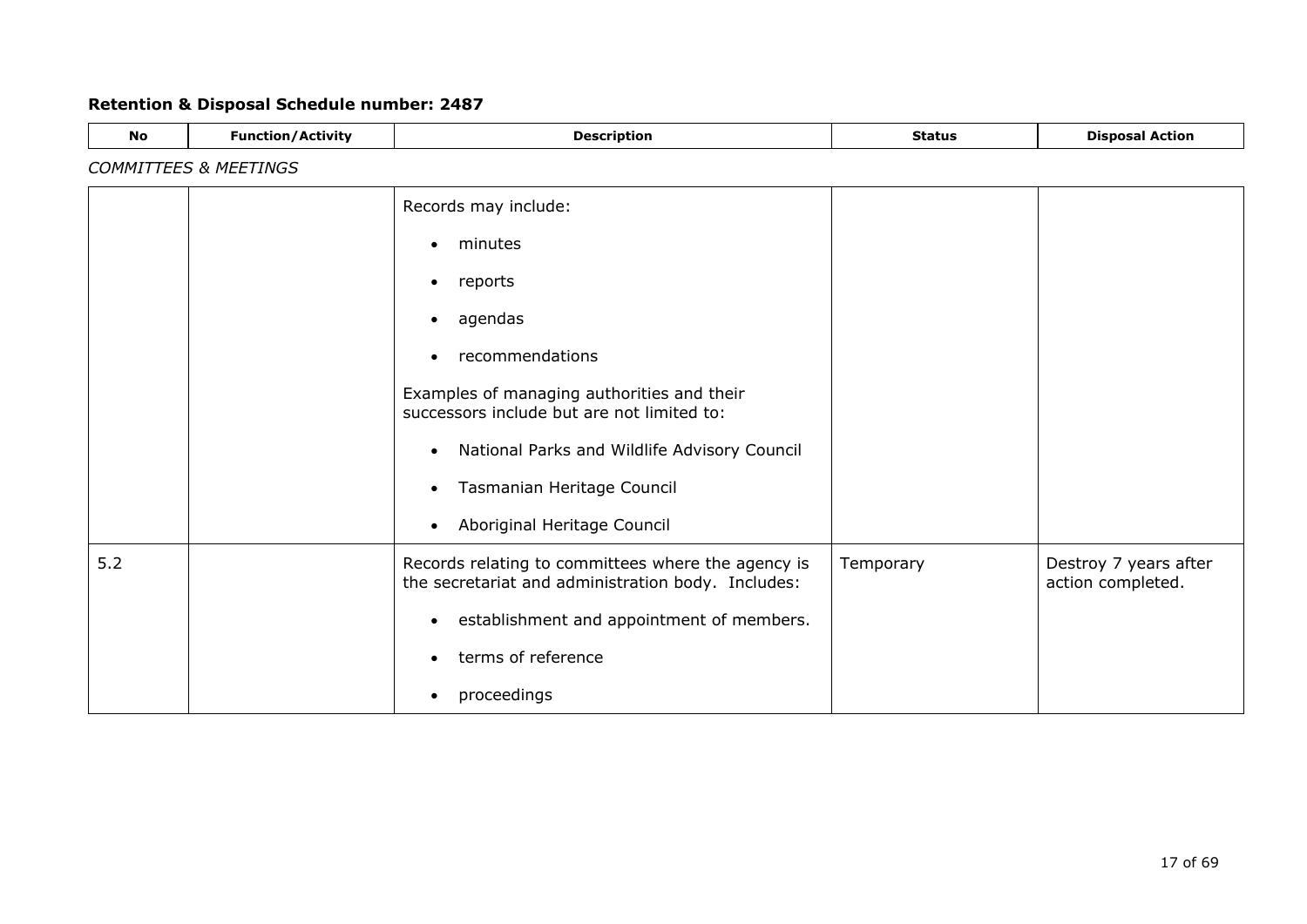| <b>No</b> | <b>Function/Activity</b>         | <b>Description</b>                                                                                                                                                         | <b>Status</b> | <b>Disposal Action</b>                     |  |  |
|-----------|----------------------------------|----------------------------------------------------------------------------------------------------------------------------------------------------------------------------|---------------|--------------------------------------------|--|--|
|           | <b>COMMITTEES &amp; MEETINGS</b> |                                                                                                                                                                            |               |                                            |  |  |
|           |                                  | Records may include:                                                                                                                                                       |               |                                            |  |  |
|           |                                  | minutes<br>٠                                                                                                                                                               |               |                                            |  |  |
|           |                                  | reports<br>$\bullet$                                                                                                                                                       |               |                                            |  |  |
|           |                                  | agendas<br>$\bullet$                                                                                                                                                       |               |                                            |  |  |
|           |                                  | recommendations                                                                                                                                                            |               |                                            |  |  |
|           |                                  | Examples of committees include:                                                                                                                                            |               |                                            |  |  |
|           |                                  | Fire Management Area Committees<br>$\bullet$                                                                                                                               |               |                                            |  |  |
| 5.3       |                                  | Records relating to participation on committees<br>relevant to parks and reserves management, or<br>cultural heritage, where the organisation is not the<br>administrator. | Temporary     | Destroy 5 years after<br>action completed. |  |  |
|           |                                  | Includes:                                                                                                                                                                  |               |                                            |  |  |
|           |                                  | Agency committees including:                                                                                                                                               |               |                                            |  |  |
|           |                                  | Fire Management Area Committees<br>$\bullet$                                                                                                                               |               |                                            |  |  |
|           |                                  | Managing Authorities and committees including:                                                                                                                             |               |                                            |  |  |
|           |                                  | The National Trust<br>$\bullet$                                                                                                                                            |               |                                            |  |  |
|           |                                  | State Fire Management Council<br>$\bullet$                                                                                                                                 |               |                                            |  |  |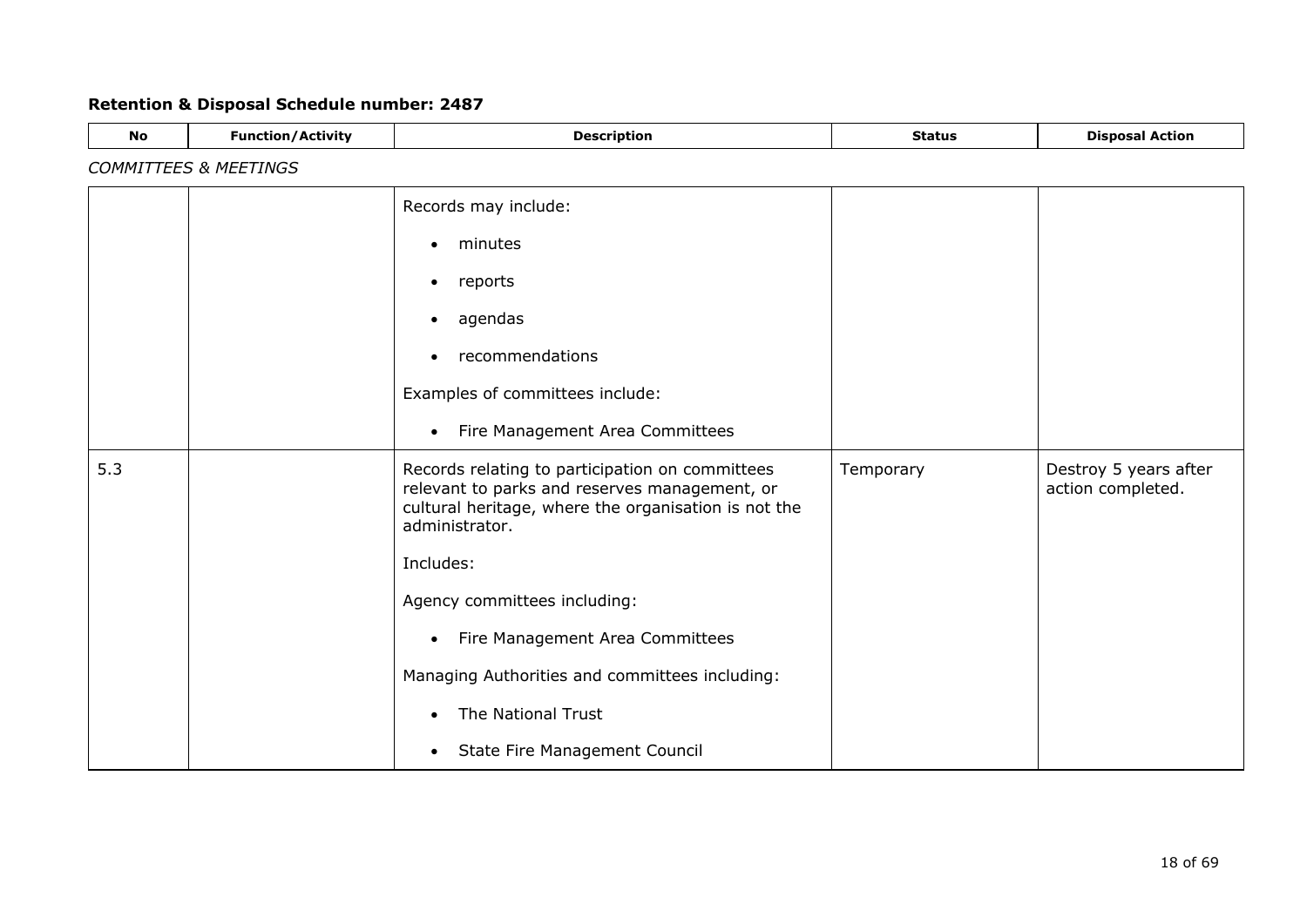| <b>Retention &amp; Disposal Schedule number: 2487</b> |  |  |  |  |  |
|-------------------------------------------------------|--|--|--|--|--|
|-------------------------------------------------------|--|--|--|--|--|

<span id="page-18-0"></span>

| <b>No</b> | <b>Function/Activity</b>              | <b>Description</b>                                                                                                                                                                                                        | <b>Status</b> | <b>Disposal Action</b>                     |  |  |  |
|-----------|---------------------------------------|---------------------------------------------------------------------------------------------------------------------------------------------------------------------------------------------------------------------------|---------------|--------------------------------------------|--|--|--|
|           | <b>COMMITTEES &amp; MEETINGS</b>      |                                                                                                                                                                                                                           |               |                                            |  |  |  |
| 5.4       |                                       | Records relating to the administration of committees<br>and their conduct.<br>Includes records relating to attendance and                                                                                                 | Temporary     | Destroy 5 years after<br>action completed. |  |  |  |
|           |                                       | declarations of pecuniary interests.                                                                                                                                                                                      |               |                                            |  |  |  |
| 5.5       |                                       | Records of ad-hoc meetings that are not considered<br>committees. Includes:                                                                                                                                               | Temporary     | Destroy 2 years after<br>action completed. |  |  |  |
|           |                                       | minutes<br>$\bullet$                                                                                                                                                                                                      |               |                                            |  |  |  |
|           |                                       | agendas                                                                                                                                                                                                                   |               |                                            |  |  |  |
|           |                                       | supporting documentation                                                                                                                                                                                                  |               |                                            |  |  |  |
| 6         | <b>COMMUNITY</b><br><b>ENGAGEMENT</b> | The activities associated with the outreach,<br>involvement and engagement of the community<br>regarding the development, management and<br>experience of parks land and cultural heritage sites<br>or objects. Includes: |               |                                            |  |  |  |
|           |                                       | the dissemination of knowledge (through<br>means such as workshops, presentations, and<br>signage)                                                                                                                        |               |                                            |  |  |  |
|           |                                       | the management of visitors (through visitor<br>surveys, statistics, and reporting on accidents<br>or incidents)                                                                                                           |               |                                            |  |  |  |
|           |                                       | See LIAISON for regular liaison with community<br>groups                                                                                                                                                                  |               |                                            |  |  |  |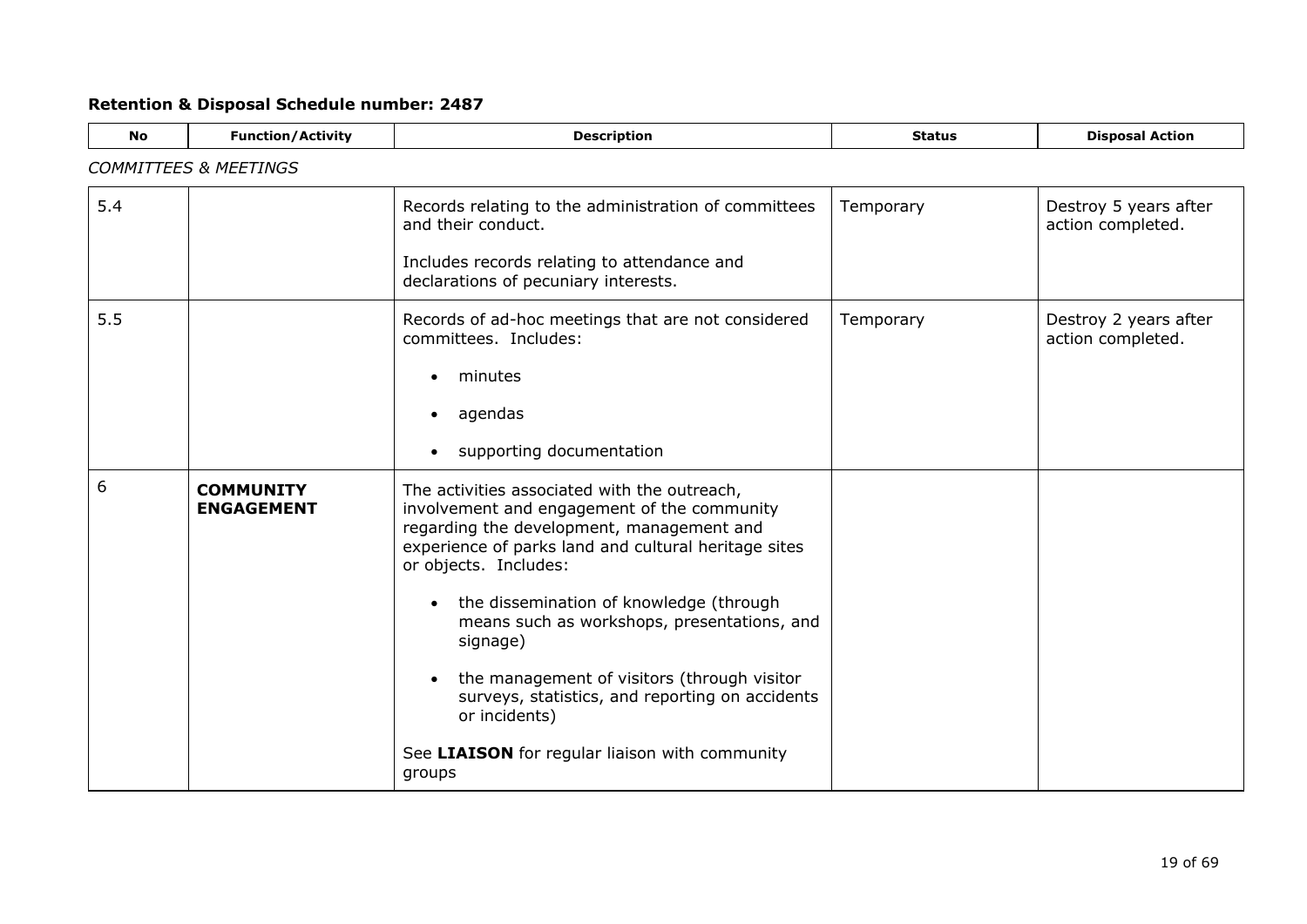| <b>No</b> | <b>Function/Activity</b>                          | <b>Description</b>                                                                                                                                                                                                                                                                                                                                                                                                                                                                                                                                                                                                                                                                                                                                               | <b>Status</b> | <b>Disposal Action</b> |
|-----------|---------------------------------------------------|------------------------------------------------------------------------------------------------------------------------------------------------------------------------------------------------------------------------------------------------------------------------------------------------------------------------------------------------------------------------------------------------------------------------------------------------------------------------------------------------------------------------------------------------------------------------------------------------------------------------------------------------------------------------------------------------------------------------------------------------------------------|---------------|------------------------|
|           | <b>COMMUNITY ENGAGEMENT - Community education</b> |                                                                                                                                                                                                                                                                                                                                                                                                                                                                                                                                                                                                                                                                                                                                                                  |               |                        |
|           |                                                   | See DA 2157 Disposal Schedule for Common<br><b>Administrative Functions COMMUNITY RELATIONS</b><br>- Enquiries for records relating to the handling of<br>requests for information about the agency and its<br>services by the general public or another<br>See DA 2157 Disposal Schedule for Common<br><b>Administrative Functions COMMUNITY RELATIONS</b><br>- Public Reaction for records relating to reactions<br>or feedback from the public<br>See DA 2157 Disposal Schedule for Common<br><b>Administrative Functions PUBLICATION -</b><br><b>Procedures</b> for the production of publications<br>See PERMITS, LICENCES and LEASES - Parks<br>permissions for issuing permits, licences or leases<br>for conducting activities within parks and reserves |               |                        |
| 6.1       | <b>Community</b><br>education                     | The activities associated with the development,<br>assessment, review and delivery of education,<br>training and information to members of the<br>community (including volunteers, community groups<br>and trainees) regarding conditions, standards,<br>regulations and legislation for which the Department<br>has responsibility.<br>Includes activities related to cultural heritage such as<br>places registered in the Tasmanian Heritage Register.                                                                                                                                                                                                                                                                                                        |               |                        |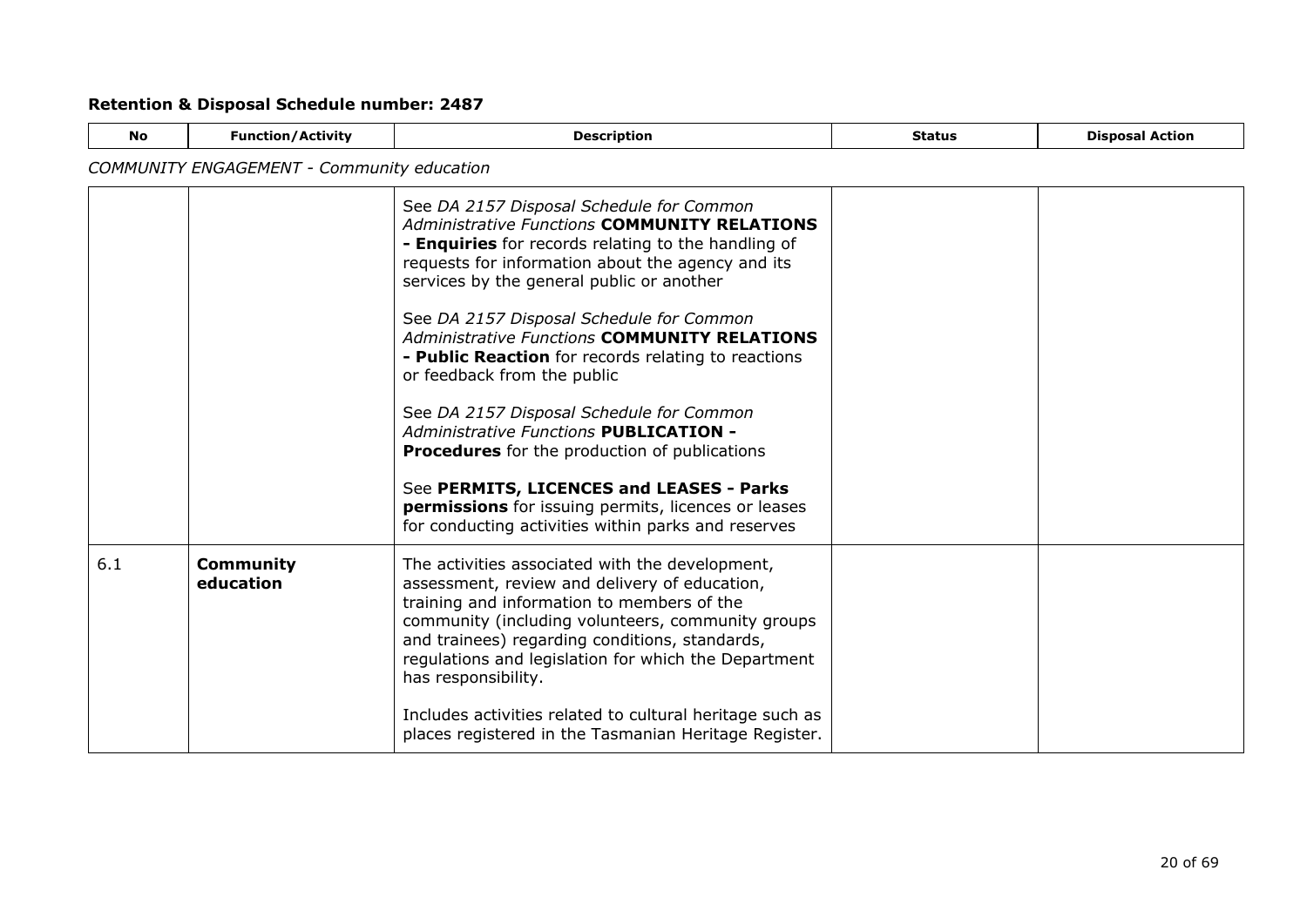| <b>No</b> | <b>Function/Activity</b>                          | <b>Description</b>                                                                                                                                      | <b>Status</b> | <b>Disposal Action</b>                     |
|-----------|---------------------------------------------------|---------------------------------------------------------------------------------------------------------------------------------------------------------|---------------|--------------------------------------------|
|           | <b>COMMUNITY ENGAGEMENT - Community education</b> |                                                                                                                                                         |               |                                            |
|           |                                                   | Examples include:                                                                                                                                       |               |                                            |
|           |                                                   | advice<br>$\bullet$                                                                                                                                     |               |                                            |
|           |                                                   | correspondence<br>$\bullet$                                                                                                                             |               |                                            |
|           |                                                   | training materials<br>$\bullet$                                                                                                                         |               |                                            |
|           |                                                   | See FIRE MANAGEMENT - Fire training for fire<br>safety training                                                                                         |               |                                            |
| 6.1.1     |                                                   | Records documenting the management of volunteers<br>working on projects and programs and the<br>management of relations with local community<br>groups. | Temporary     | Destroy 7 years after<br>action completed. |
| 6.1.2     |                                                   | Records relating to the planning, development,<br>assessment and review of training and information<br>delivery.                                        | Temporary     | Destroy 5 years after<br>action completed. |
| 6.1.3     |                                                   | Records relating to the administration of education<br>and information programmes.                                                                      | Temporary     | Destroy 2 years after<br>action completed. |
| 6.1.4     |                                                   | Final versions of training materials used in<br>community education.<br>Includes:                                                                       | Temporary     | Destroy after<br>superseded.               |
|           |                                                   | hand-outs<br>$\bullet$                                                                                                                                  |               |                                            |
|           |                                                   | power point presentations<br>$\bullet$                                                                                                                  |               |                                            |
|           |                                                   | slides<br>$\bullet$                                                                                                                                     |               |                                            |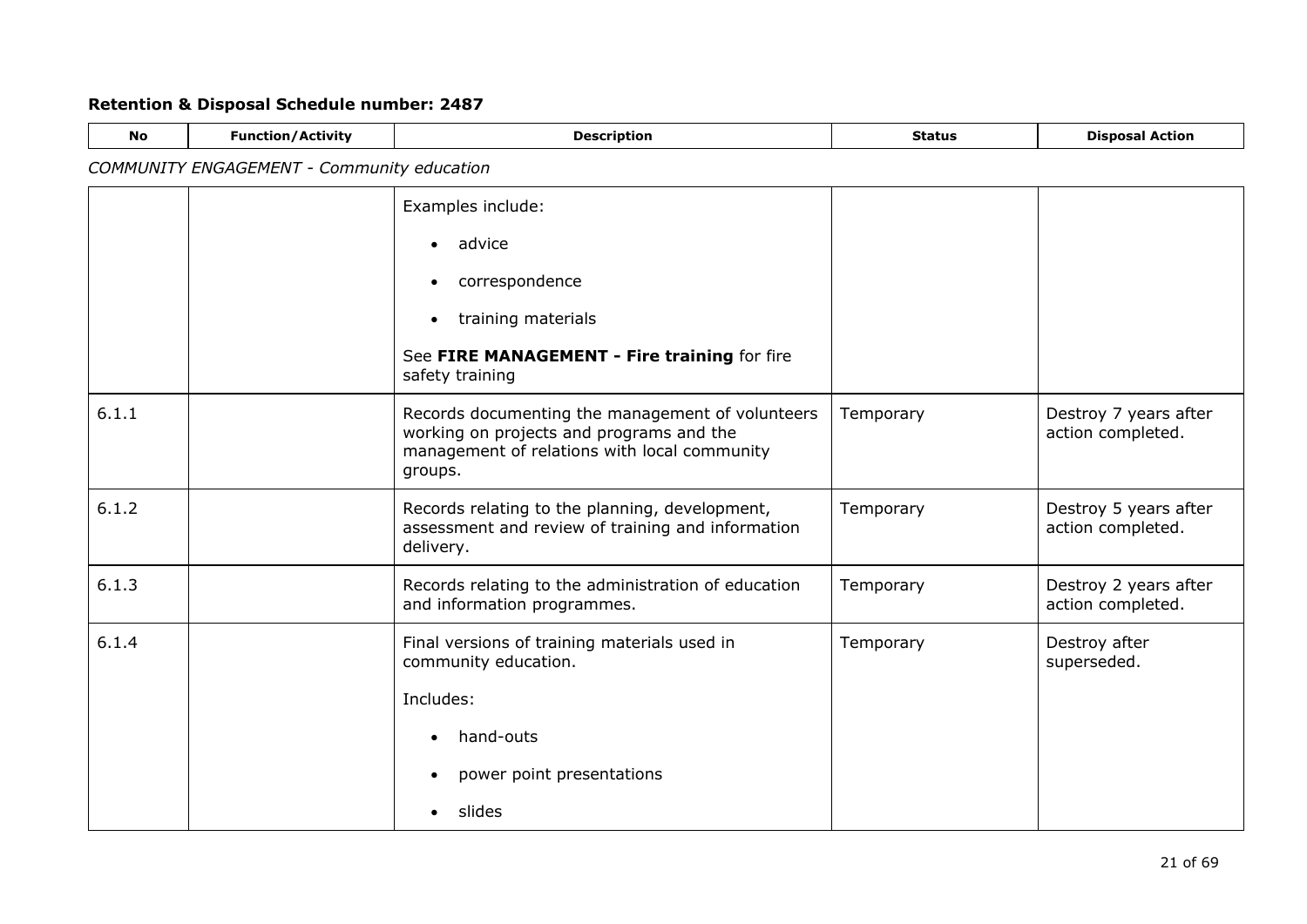| No    | <b>Function/Activity</b>                             | <b>Description</b>                                                                                                                                                                                                                                                                                    | <b>Status</b> | <b>Disposal Action</b>      |  |  |
|-------|------------------------------------------------------|-------------------------------------------------------------------------------------------------------------------------------------------------------------------------------------------------------------------------------------------------------------------------------------------------------|---------------|-----------------------------|--|--|
|       | <b>COMMUNITY ENGAGEMENT - Visitor administration</b> |                                                                                                                                                                                                                                                                                                       |               |                             |  |  |
| 6.2   | <b>Visitor</b><br>administration                     | The activities associated with community<br>involvement in the understanding, visiting,<br>maintaining the condition, and interpretation of parks<br>and cultural heritage objects, sites and places.<br>See PARKS MANAGEMENT - Parks research for<br>records related to research that investigates a |               |                             |  |  |
|       |                                                      | subject or area of interest specific to parks and<br>reserves                                                                                                                                                                                                                                         |               |                             |  |  |
|       |                                                      | See CULTURAL HERITAGE MANAGEMENT -<br>Heritage research for records related to research<br>that investigates a subject or area of interest specific<br>to cultural heritage                                                                                                                           |               |                             |  |  |
|       |                                                      | See PERMITS, LICENCES AND LEASES for records<br>relating to the issuing of formal permissions<br>(permits, licences or leases) authorising people to<br>conduct activities regarding cultural heritage or parks<br>and reserves                                                                       |               |                             |  |  |
|       |                                                      | See DA 2157 Disposal Schedule for Common<br>Administrative Functions for notifiable incidents<br>involving agency staff or visitors to workplaces within<br>parks and cultural heritage sites.                                                                                                        |               |                             |  |  |
| 6.2.1 |                                                      | Records relating to the planning and development of<br>interpretive signs, plaques or memorials, maps,<br>exhibitions, and interpretive guides for the purposes<br>of educating visitors on natural features, cultural and<br>historical information, and safety guidelines within a<br>park.         | Permanent     | Retain as State<br>Archives |  |  |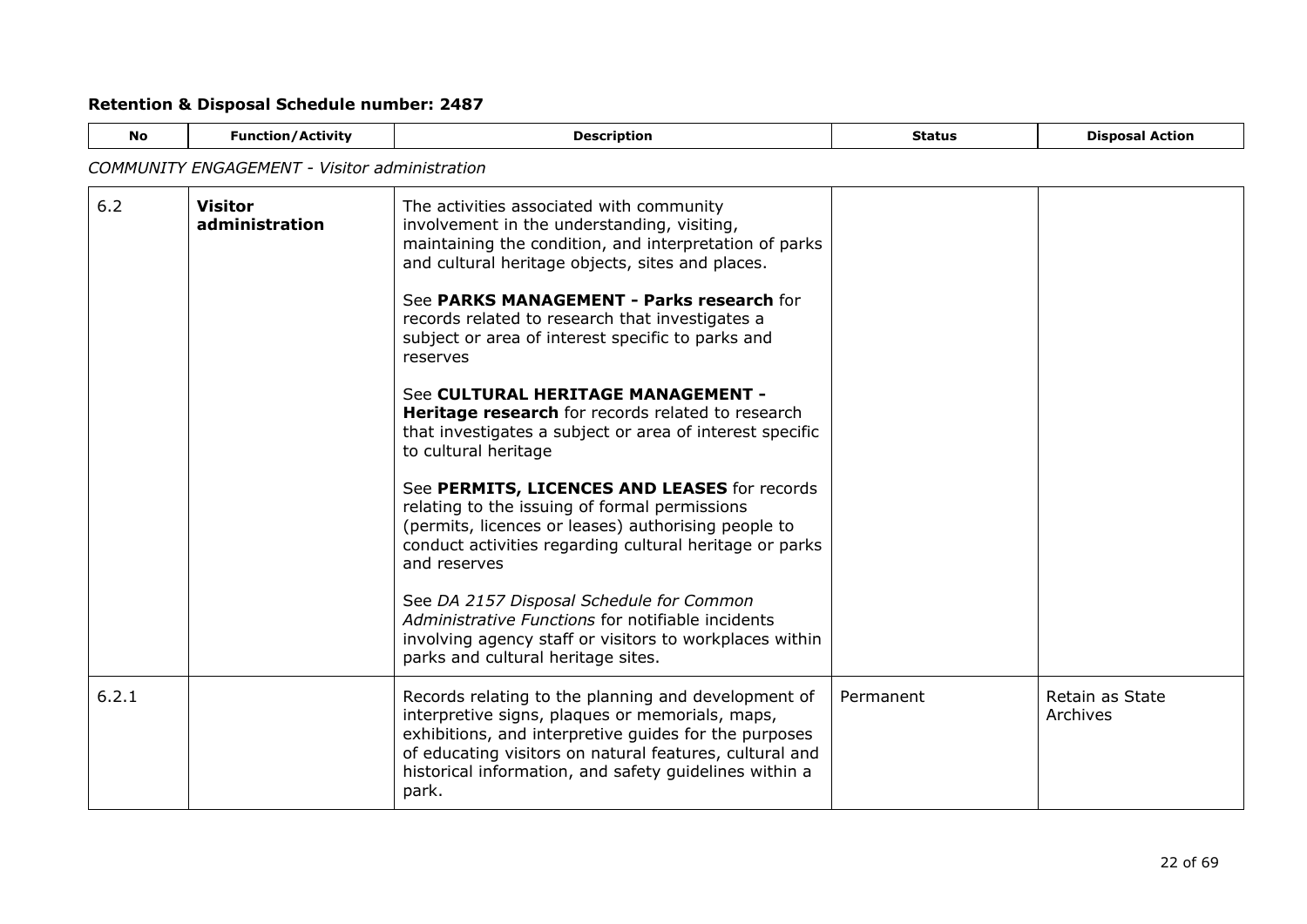| <b>No</b> | <b>Function/Activity</b>                             | <b>Description</b>                                                                                                                                                                                                                                                                                                                                                           | <b>Status</b> | <b>Disposal Action</b>                      |  |  |
|-----------|------------------------------------------------------|------------------------------------------------------------------------------------------------------------------------------------------------------------------------------------------------------------------------------------------------------------------------------------------------------------------------------------------------------------------------------|---------------|---------------------------------------------|--|--|
|           | <b>COMMUNITY ENGAGEMENT - Visitor administration</b> |                                                                                                                                                                                                                                                                                                                                                                              |               |                                             |  |  |
| 6.2.2     |                                                      | Records relating to the summary statistics<br>maintained on visitor numbers to specific parks or<br>sites.                                                                                                                                                                                                                                                                   | Permanent     | Retain as State<br>Archives                 |  |  |
| 6.2.3     |                                                      | Records relating to visitor accident or incident<br>reports involving serious injury or loss of life.                                                                                                                                                                                                                                                                        | Permanent     | Retain as State<br>Archives                 |  |  |
| 6.2.4     |                                                      | Final reports of visitor surveys conducted by or for<br>the agency.<br>Examples include:<br>visitors to parks and reserves<br>$\bullet$<br>walkers on tracks<br>$\bullet$                                                                                                                                                                                                    | Permanent     | Retain as State<br>Archives                 |  |  |
| 6.2.5     |                                                      | Logbooks or journals that document visitor or walker<br>comments relating to parks, reserves or recreational<br>activities including walks. Information contained in<br>journals can include short notes, poems, essays and<br>sketches relating to the recreational activity.<br>Examples include:<br>visitor logbooks<br>walker journals<br>٠<br>hut logbooks<br>$\bullet$ | Permanent     | Retain as State<br>Archives                 |  |  |
| 6.2.6     |                                                      | Records relating to visitor accident or incident<br>reports of a nature not involving serious injury or<br>loss of life.                                                                                                                                                                                                                                                     | Temporary     | Destroy 10 years after<br>action completed. |  |  |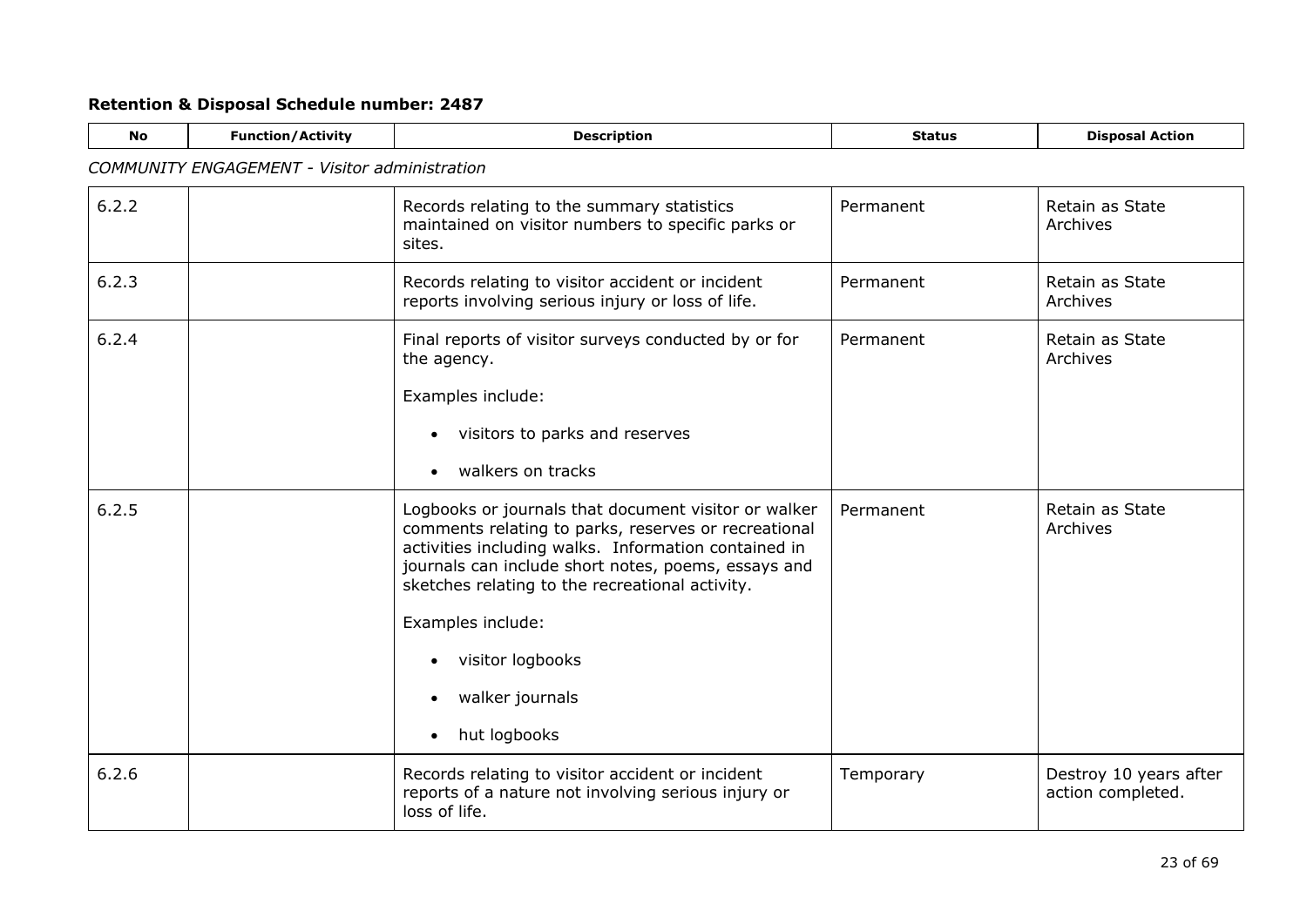| <b>No</b> | <b>Function/Activity</b>                             | <b>Description</b>                                                                                                                                                                                                                            | <b>Status</b> | <b>Disposal Action</b>                     |  |  |
|-----------|------------------------------------------------------|-----------------------------------------------------------------------------------------------------------------------------------------------------------------------------------------------------------------------------------------------|---------------|--------------------------------------------|--|--|
|           | <b>COMMUNITY ENGAGEMENT - Visitor administration</b> |                                                                                                                                                                                                                                               |               |                                            |  |  |
| 6.2.7     |                                                      | Logbooks that record visitor and walker details e.g.<br>relating to parks, reserves or recreational activities<br>including walks.<br>Examples include:<br>visitor logbooks<br>day and overnight walker logbooks<br>hut logbooks<br>$\bullet$ | Temporary     | Destroy 7 years after<br>action completed. |  |  |
| 6.2.8     |                                                      | Records relating to the short-term administrative<br>operations of parks, reserves, and cultural heritage.                                                                                                                                    | Temporary     | Destroy 2 years after<br>action completed. |  |  |
|           |                                                      | Examples include:<br>park pass and renewal forms<br>$\bullet$<br>access and entry fees arrangements<br>refund requests<br><b>Education Exemption forms</b><br>info pack sales<br>$\bullet$                                                    |               |                                            |  |  |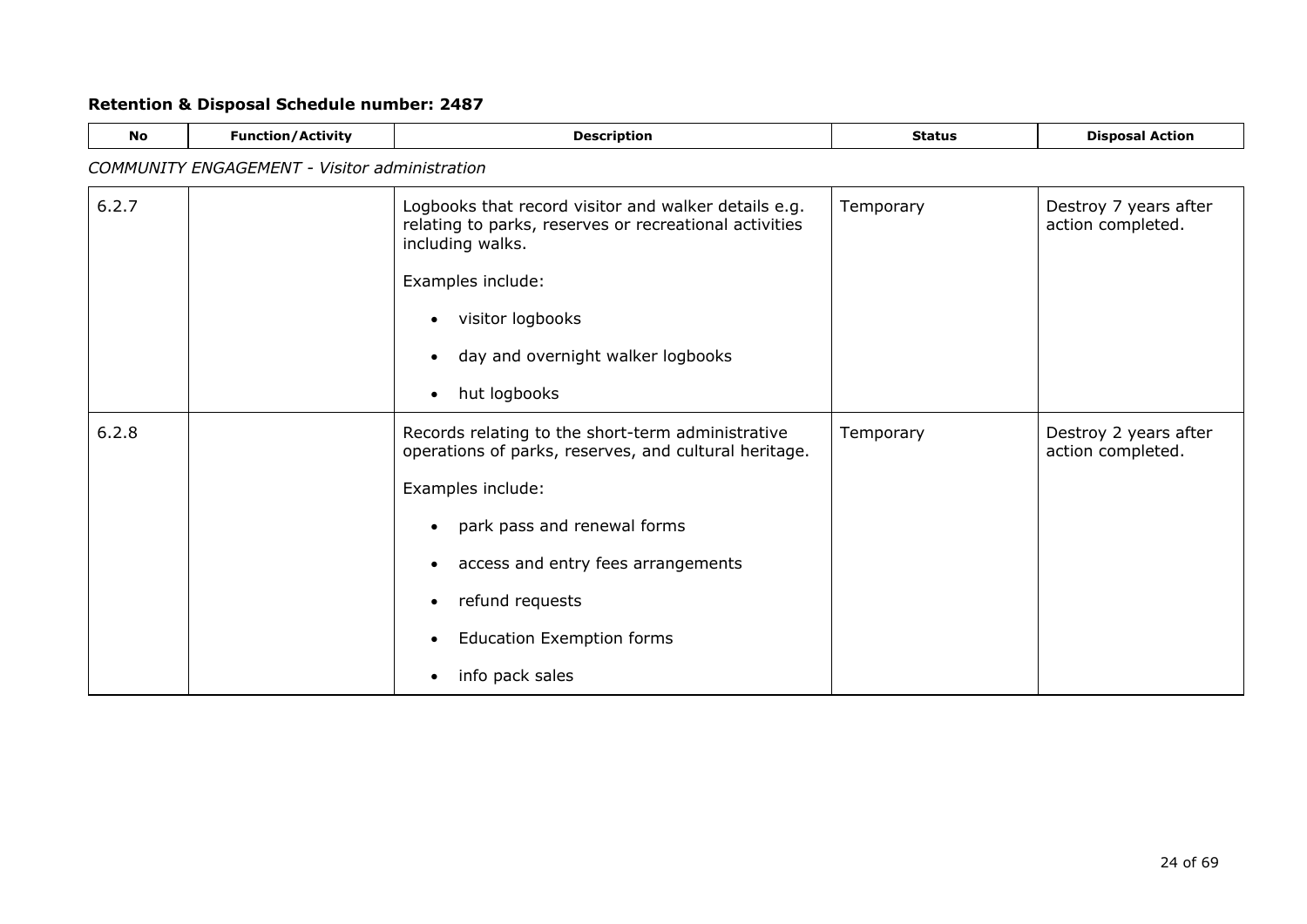<span id="page-24-0"></span>

| No    | <b>Function/Activity</b>                             | <b>Description</b>                                                                                                                                                                                                                                                                                                                                                | <b>Status</b> | <b>Disposal Action</b>                     |  |  |
|-------|------------------------------------------------------|-------------------------------------------------------------------------------------------------------------------------------------------------------------------------------------------------------------------------------------------------------------------------------------------------------------------------------------------------------------------|---------------|--------------------------------------------|--|--|
|       | <b>COMMUNITY ENGAGEMENT - Visitor administration</b> |                                                                                                                                                                                                                                                                                                                                                                   |               |                                            |  |  |
| 6.2.9 |                                                      | Records relating to the administration of visitor<br>surveys undertaken by the agency or external<br>parties.                                                                                                                                                                                                                                                     | Temporary     | Destroy 2 years after<br>action completed. |  |  |
|       |                                                      | Examples include:                                                                                                                                                                                                                                                                                                                                                 |               |                                            |  |  |
|       |                                                      | visitors to parks and reserves                                                                                                                                                                                                                                                                                                                                    |               |                                            |  |  |
|       |                                                      | walkers on tracks                                                                                                                                                                                                                                                                                                                                                 |               |                                            |  |  |
| 7     | <b>CONTRACTING-OUT</b>                               | The activities involved in arranging, procuring and<br>managing the performance of work or the provision<br>of services by an external contractor or consultant,<br>or by using external bureau services.<br>Sometimes referred to as Outsourcing.<br>See PARKS MANAGEMENT for records regarding<br>the operations and maintenance on parks land by the<br>agency |               |                                            |  |  |
|       |                                                      | See PERMITS, LICENCES AND LEASES for the<br>commercial management, or the management by<br>local government of parks land                                                                                                                                                                                                                                         |               |                                            |  |  |
|       |                                                      | See DA 2157 Disposal Schedule for Common<br><b>Administrative Functions COMMUNITY RELATIONS</b><br>- Contracting-Out for records relating to the<br>arrangement of contracted dealings such as surveys<br>and research and their administration.                                                                                                                  |               |                                            |  |  |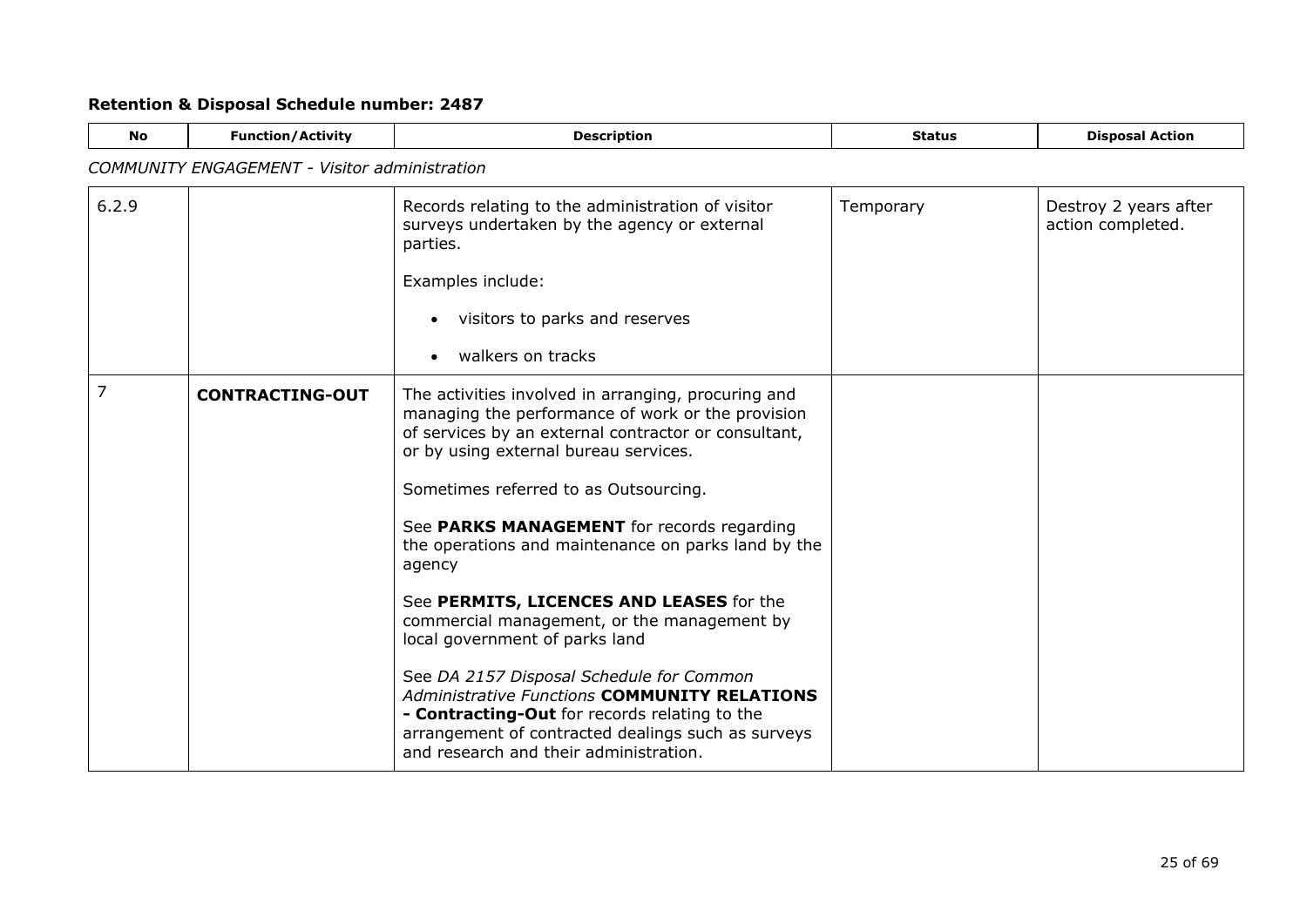| <b>No</b> | <b>Function/Activity</b> | <b>Description</b>                                                                                                                                                                                                                                                                                                                                                                                                            | <b>Status</b> | <b>Disposal Action</b>                                        |  |  |
|-----------|--------------------------|-------------------------------------------------------------------------------------------------------------------------------------------------------------------------------------------------------------------------------------------------------------------------------------------------------------------------------------------------------------------------------------------------------------------------------|---------------|---------------------------------------------------------------|--|--|
|           | CONTRACTING-OUT          |                                                                                                                                                                                                                                                                                                                                                                                                                               |               |                                                               |  |  |
| 7.1       |                          | Establishment and management of contracts for<br>significant ongoing Government commitments, such<br>as transfer of ownership, sale of utilities or large<br>scale government infrastructure projects.<br>Information may include:<br>determination of need of service<br>specification and conditions of engagement<br>correspondence and negotiation<br>documentation<br>final approved contract<br>variations of agreement | Temporary     | Destroy 10 years after<br>replacement or upgrade<br>of asset. |  |  |
| 7.2       |                          | Signed contracts and supporting documentation.<br>Examples of contracts include:<br>maintenance and operation of parks and<br>reserves<br>road maintenance<br>fencing installation<br>$\bullet$                                                                                                                                                                                                                               | Temporary     | Destroy 10 years after<br>action completed.                   |  |  |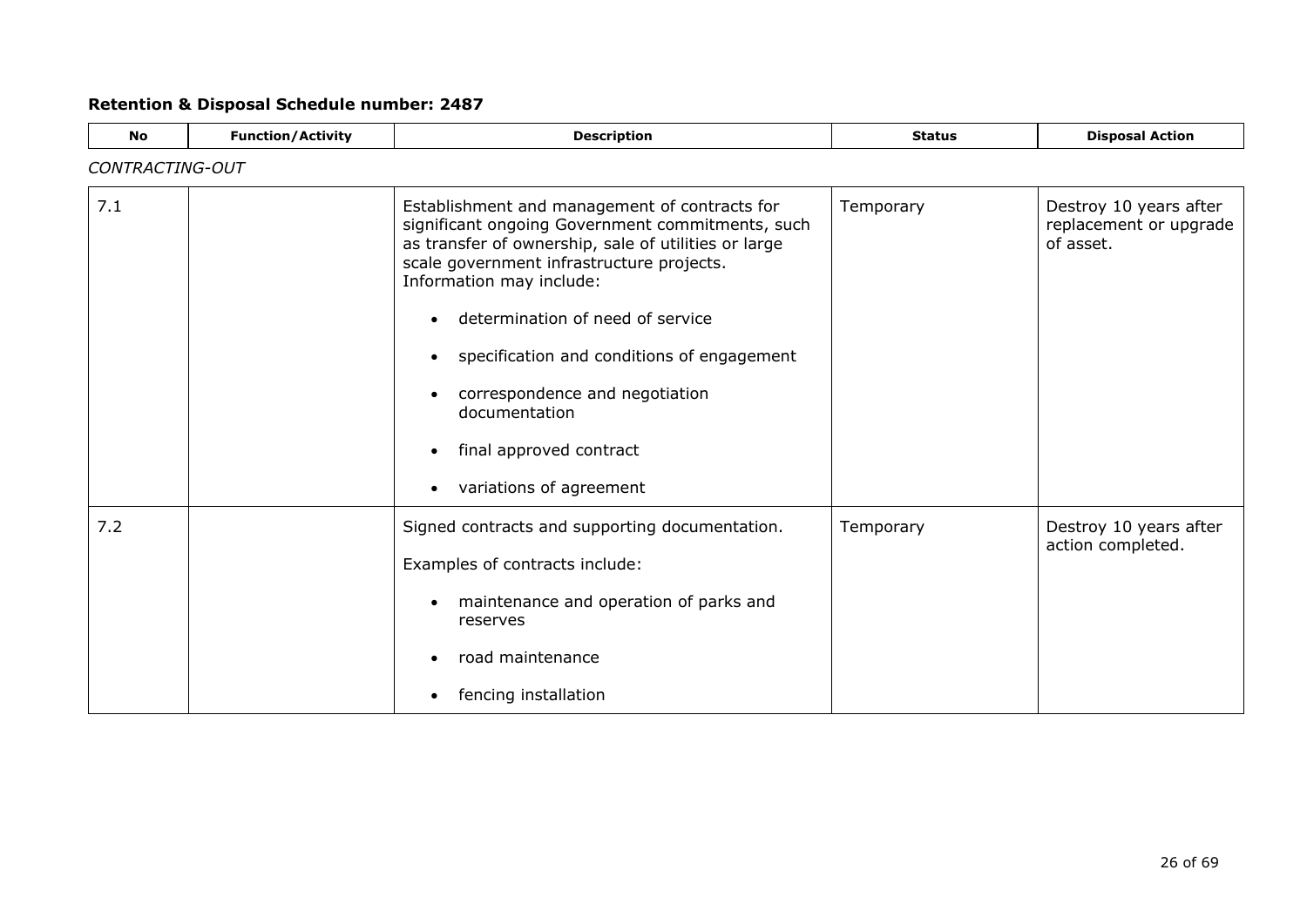<span id="page-26-0"></span>

| <b>No</b>       | <b>Function/Activity</b>                      | <b>Description</b>                                                                                                                                                                                                                                                                                            | <b>Status</b> | <b>Disposal Action</b>                     |
|-----------------|-----------------------------------------------|---------------------------------------------------------------------------------------------------------------------------------------------------------------------------------------------------------------------------------------------------------------------------------------------------------------|---------------|--------------------------------------------|
| CONTRACTING-OUT |                                               |                                                                                                                                                                                                                                                                                                               |               |                                            |
| 7.3             |                                               | Records documenting the management of<br>contractors and consultants including:<br>parameters of service<br>terms and conditions<br>performance monitoring                                                                                                                                                    | Temporary     | Destroy 7 years after<br>action completed. |
| 8               |                                               |                                                                                                                                                                                                                                                                                                               |               |                                            |
|                 | <b>CULTURAL HERITAGE</b><br><b>MANAGEMENT</b> | The activities associated with the evaluation,<br>conservation, protection, care and management of<br>objects, places and sites of cultural heritage value<br>(including Aboriginal cultural heritage value).                                                                                                 |               |                                            |
|                 |                                               | Includes the identification and declaration of objects,<br>buildings, places or sites to be a part of Tasmania's<br>cultural heritage, the management and issuing of<br>heritage grants, and the nominations of sites, parks<br>or reserves for heritage listing at State, Federal or<br>international level. |               |                                            |
|                 |                                               | See PERMITS, LICENCES AND LEASES for the<br>issuing of permits allowing activities to take place<br>against objects, places or sites of Aboriginal and<br>cultural heritage value.                                                                                                                            |               |                                            |
|                 |                                               | See PARKS MANAGEMENT - Heritage works<br>management for records relating to heritage works<br>within parks and reserves                                                                                                                                                                                       |               |                                            |
|                 |                                               | See APPEALS for records relating to appeals against<br>decisions made regarding the Tasmanian Heritage<br>Register or management plans.                                                                                                                                                                       |               |                                            |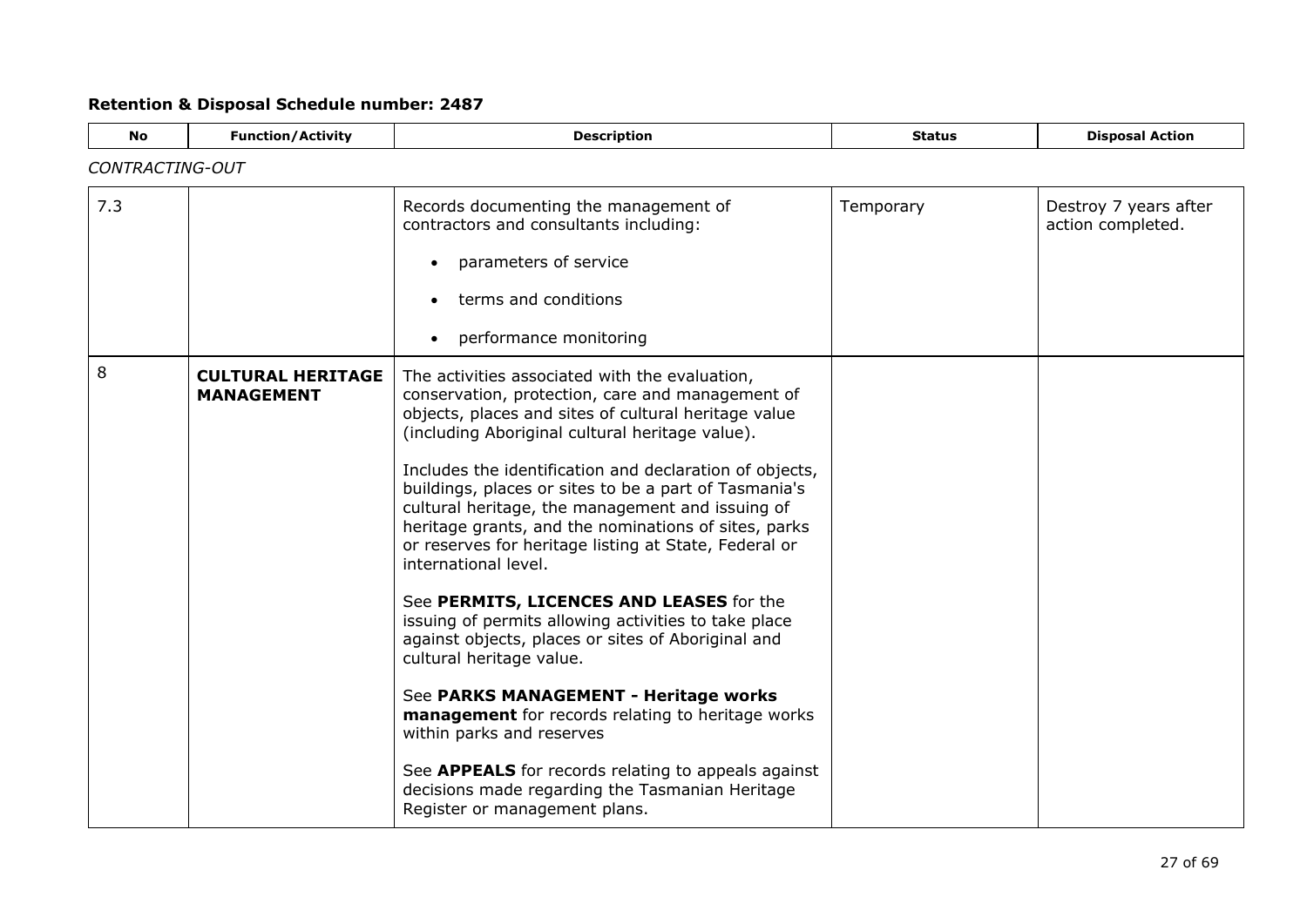| <b>No</b>                                                   | <b>Function/Activity</b>               | <b>Description</b>                                                                                                                                                                                                                                                                                                                                                                                                                                                                                                                                                                             | <b>Status</b> | <b>Disposal Action</b> |  |
|-------------------------------------------------------------|----------------------------------------|------------------------------------------------------------------------------------------------------------------------------------------------------------------------------------------------------------------------------------------------------------------------------------------------------------------------------------------------------------------------------------------------------------------------------------------------------------------------------------------------------------------------------------------------------------------------------------------------|---------------|------------------------|--|
| CULTURAL HERITAGE MANAGEMENT - Cultural heritage assessment |                                        |                                                                                                                                                                                                                                                                                                                                                                                                                                                                                                                                                                                                |               |                        |  |
|                                                             |                                        | See INVESTIGATION AND ENFORCEMENT -<br><b>Infringements</b> for records relating to investigations<br>of incidents involving cultural heritage breaches and<br>offences.<br>See DA 2157 Disposal Schedule for Common<br><b>Administrative Functions COMMUNITY RELATIONS</b><br>- Enquiries for general enquiries relating to Cultural<br>Heritage Management.<br>See DA 2297 07.00.00 for Natural and Cultural<br>Heritage Management                                                                                                                                                          |               |                        |  |
| 8.1                                                         | <b>Cultural heritage</b><br>assessment | The activities associated with investigating and<br>evaluating objects, buildings, places or sites to<br>determine the suitability for their declaration as<br>protected assets as a part of Tasmania's cultural<br>heritage.<br>See CULTURAL HERITAGE MANAGEMENT -<br>Heritage monitoring, evaluation, and reporting<br>for records relating to the management of places,<br>sites or objects of cultural significance to Tasmania<br>See ACQUISITION for records relating to the<br>acquisition of cultural heritage objects and the<br>negotiation and vesting of responsibility or custody |               |                        |  |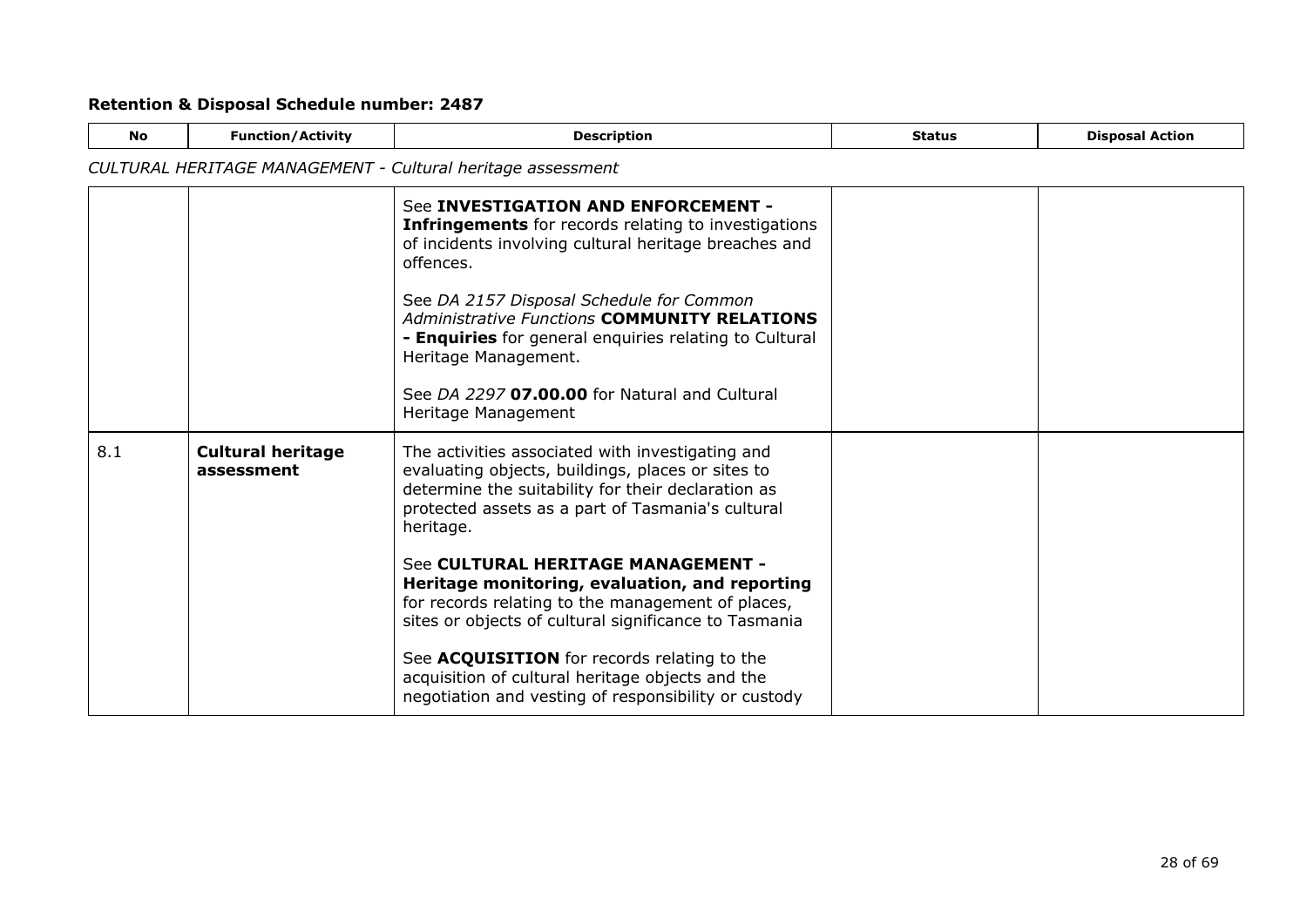| <b>No</b> | <b>Function/Activity</b>                                    | <b>Description</b>                                                                                                                                                                                                                                                                                                                                                                                                                                                                                                                                           | <b>Status</b> | <b>Disposal Action</b>      |  |  |
|-----------|-------------------------------------------------------------|--------------------------------------------------------------------------------------------------------------------------------------------------------------------------------------------------------------------------------------------------------------------------------------------------------------------------------------------------------------------------------------------------------------------------------------------------------------------------------------------------------------------------------------------------------------|---------------|-----------------------------|--|--|
|           | CULTURAL HERITAGE MANAGEMENT - Cultural heritage assessment |                                                                                                                                                                                                                                                                                                                                                                                                                                                                                                                                                              |               |                             |  |  |
| 8.1.1     |                                                             | Reports and associated documentation relating to the<br>investigation and evaluations of investigating<br>objects, buildings, places or sites to determine the<br>suitability for their declaration as protected assets as<br>a part of Tasmania's cultural heritage.<br>Includes:<br>Aboriginal heritage assessment reports<br>$\bullet$<br>relating to field survey and research into<br>Aboriginal heritage sites.<br>those located on private property or on Crown<br>land.<br>Records may include:<br>reports<br>$\bullet$<br>surveys<br>correspondence | Permanent     | Retain as State<br>Archives |  |  |
| 8.2       | Heritage grant<br>funding                                   | The activities associated with the application for and<br>receipt of grants, for conservation works for objects,<br>buildings, places and sites of cultural heritage<br>significance including:<br>funding for places entered on the Tasmanian<br>$\bullet$<br>Heritage Register<br>Aboriginal historical places<br>$\bullet$                                                                                                                                                                                                                                |               |                             |  |  |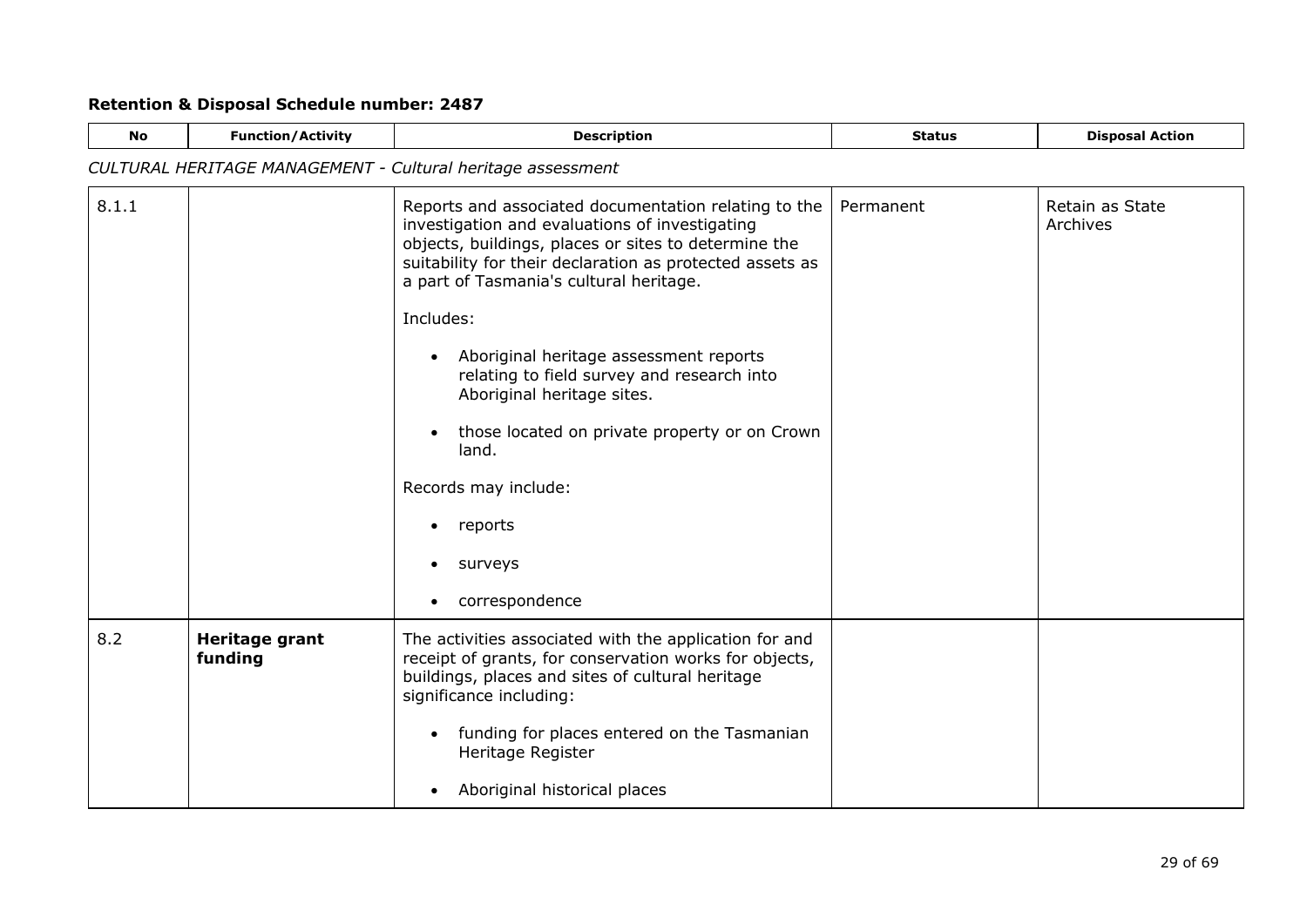| <b>No</b> | <b>Function/Activity</b>                              | <b>Description</b>                                                                                                                                                                        | <b>Status</b> | <b>Disposal Action</b>                      |  |  |
|-----------|-------------------------------------------------------|-------------------------------------------------------------------------------------------------------------------------------------------------------------------------------------------|---------------|---------------------------------------------|--|--|
|           | CULTURAL HERITAGE MANAGEMENT - Heritage grant funding |                                                                                                                                                                                           |               |                                             |  |  |
|           |                                                       | Includes huts, tracks, sites and interpretation works<br>and annual funding of historic shipwrecks.                                                                                       |               |                                             |  |  |
| 8.2.1     |                                                       | Final reports from projects funded by grants.                                                                                                                                             | Permanent     | Retain as State<br>Archives                 |  |  |
| 8.2.2     |                                                       | Records documenting the summary of applications<br>for grants and the amounts of money allocated to<br>each project. May be in the form of a register.                                    | Permanent     | Retain as State<br>Archives                 |  |  |
| 8.2.3     |                                                       | Records relating to the successful application for,<br>receipt, and administration of grant funding.                                                                                      | Temporary     | Destroy 10 years after<br>action completed. |  |  |
| 8.2.4     |                                                       | Records relating to the unsuccessful application for<br>grant funding.                                                                                                                    | Temporary     | Destroy 2 years after<br>action completed.  |  |  |
| 8.3       | Heritage monitoring,<br>evaluation and<br>reporting   | The activities involved in monitoring, reviewing,<br>evaluating and reporting on the suitability and<br>progress of plans, strategies and processes unique to<br>the agency.              |               |                                             |  |  |
|           |                                                       | See PARKS MANAGEMENT - Heritage works<br>management for records relating to heritage works                                                                                                |               |                                             |  |  |
|           |                                                       | See CULTURAL HERITAGE MANAGEMENT -<br><b>Cultural heritage assessment for records relating</b><br>to the assessment of places, sites or objects of<br>cultural heritage value to Tasmania |               |                                             |  |  |
|           |                                                       | See CULTURAL HERITAGE MANAGEMENT -<br>Planning for cultural heritage protection for<br>records relating to the development and<br>establishment of cultural heritage plans                |               |                                             |  |  |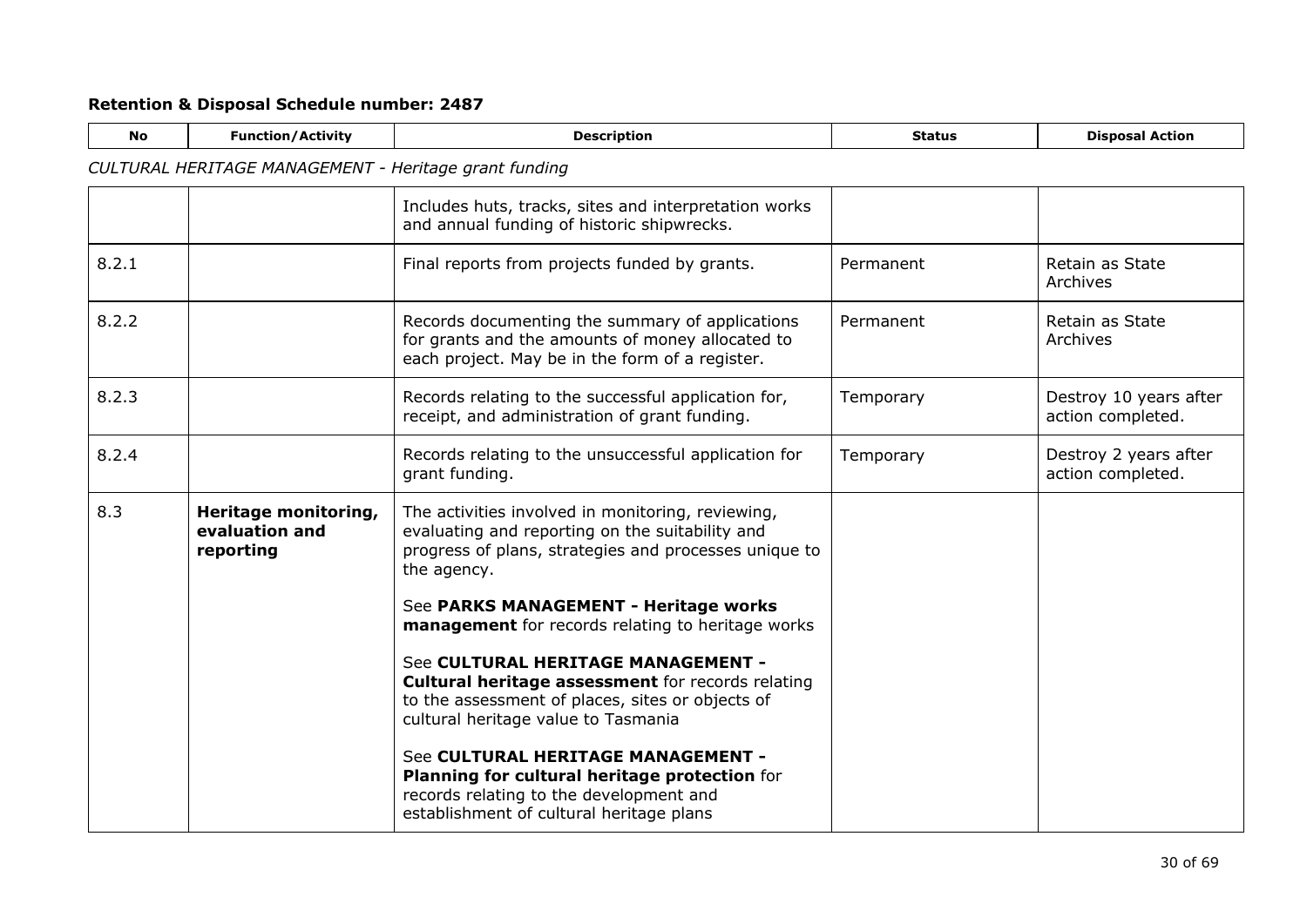| <b>No</b> | <b>Function/Activity</b>                                                     | <b>Description</b>                                                                                                                                                   | <b>Status</b> | <b>Disposal Action</b>      |  |  |  |
|-----------|------------------------------------------------------------------------------|----------------------------------------------------------------------------------------------------------------------------------------------------------------------|---------------|-----------------------------|--|--|--|
|           | CULTURAL HERITAGE MANAGEMENT - Heritage monitoring, evaluation and reporting |                                                                                                                                                                      |               |                             |  |  |  |
| 8.3.1     |                                                                              | Records relating to the monitoring, evaluation and<br>reporting of significant cultural heritage programs or<br>projects. These include programs and projects which: | Permanent     | Retain as State<br>Archives |  |  |  |
|           |                                                                              | involve substantial public debate or<br>controversy                                                                                                                  |               |                             |  |  |  |
|           |                                                                              | generate wide community interest<br>$\bullet$                                                                                                                        |               |                             |  |  |  |
|           |                                                                              | set precedent<br>$\bullet$                                                                                                                                           |               |                             |  |  |  |
|           |                                                                              | result in changes to high level policy<br>٠                                                                                                                          |               |                             |  |  |  |
|           |                                                                              | Includes records relating to:                                                                                                                                        |               |                             |  |  |  |
|           |                                                                              | reviews, audits and reports of cultural<br>heritage programs and projects                                                                                            |               |                             |  |  |  |
|           |                                                                              | community consultation                                                                                                                                               |               |                             |  |  |  |
|           |                                                                              | consultation with other government bodies<br>$\bullet$                                                                                                               |               |                             |  |  |  |
|           |                                                                              | benchmarks                                                                                                                                                           |               |                             |  |  |  |
|           |                                                                              | recommendations to change practices or<br>policies.                                                                                                                  |               |                             |  |  |  |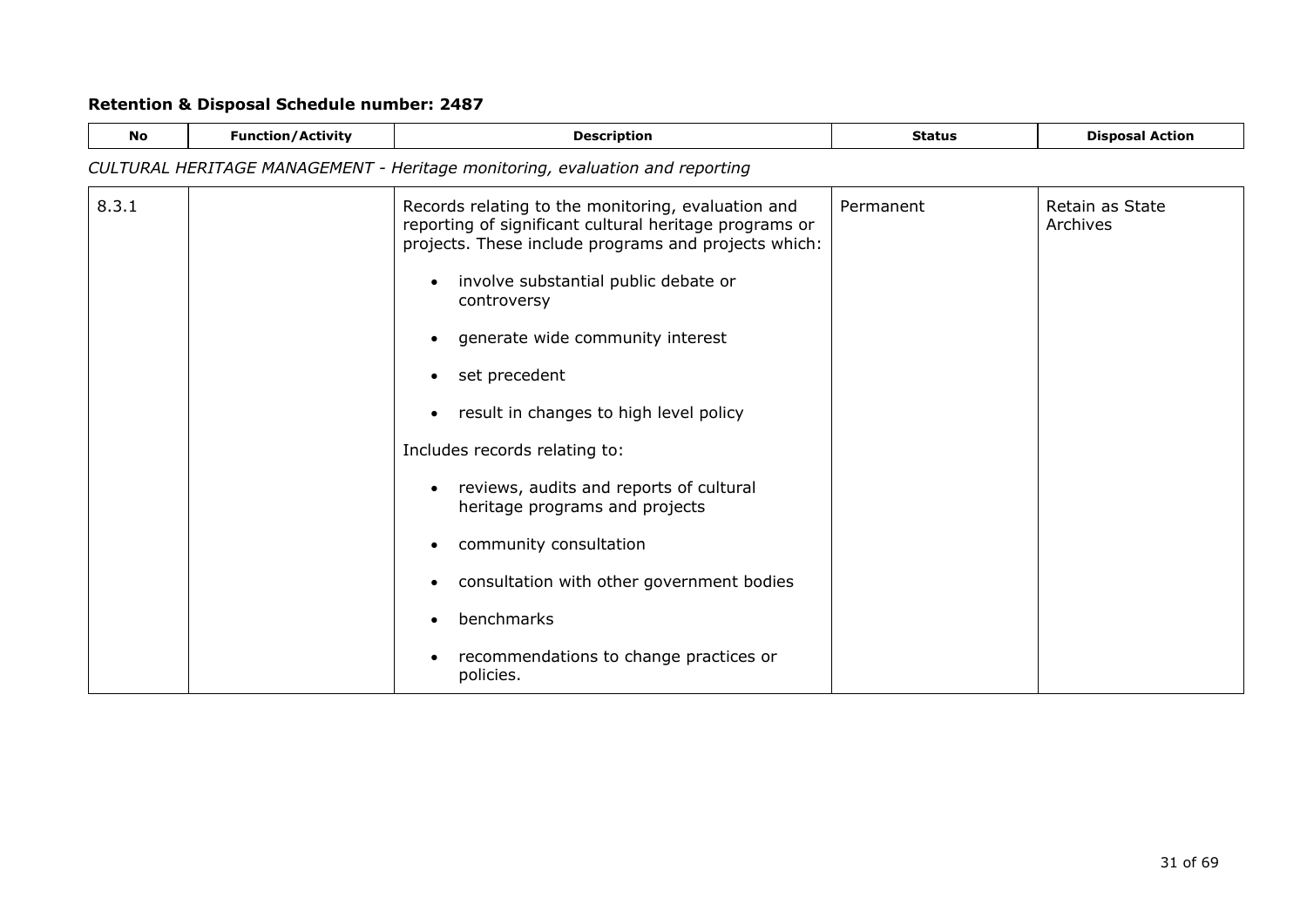| <b>No</b> | <b>Function/Activity</b>                                                     | <b>Description</b>                                                                                                                                                                        | <b>Status</b> | <b>Disposal Action</b>                      |  |  |
|-----------|------------------------------------------------------------------------------|-------------------------------------------------------------------------------------------------------------------------------------------------------------------------------------------|---------------|---------------------------------------------|--|--|
|           | CULTURAL HERITAGE MANAGEMENT - Heritage monitoring, evaluation and reporting |                                                                                                                                                                                           |               |                                             |  |  |
|           |                                                                              | Examples of programs include:                                                                                                                                                             |               |                                             |  |  |
|           |                                                                              | conservation                                                                                                                                                                              |               |                                             |  |  |
|           |                                                                              | tourism, recreation and other park uses                                                                                                                                                   |               |                                             |  |  |
|           |                                                                              | community engagement and support                                                                                                                                                          |               |                                             |  |  |
|           |                                                                              | public and political advocacy and support<br>$\bullet$                                                                                                                                    |               |                                             |  |  |
| 8.3.2     |                                                                              | Records relating to the management of places, sites<br>and objects of cultural heritage significance to<br>Tasmania. Places may be managed under a<br>Conservation Management Plan (CMP). | Permanent     | Retain as State<br>Archives                 |  |  |
|           |                                                                              | Includes supporting documentation.                                                                                                                                                        |               |                                             |  |  |
| 8.3.3     |                                                                              | Records relating to the monitoring, evaluation and<br>reporting of cultural heritage programs or projects<br>which do not:                                                                | Temporary     | Destroy 10 years after<br>action completed. |  |  |
|           |                                                                              | involve substantial public debate or<br>$\bullet$<br>controversy                                                                                                                          |               |                                             |  |  |
|           |                                                                              | generate wide community interest                                                                                                                                                          |               |                                             |  |  |
|           |                                                                              | set precedent                                                                                                                                                                             |               |                                             |  |  |
|           |                                                                              | result in changes to high level policy<br>$\bullet$                                                                                                                                       |               |                                             |  |  |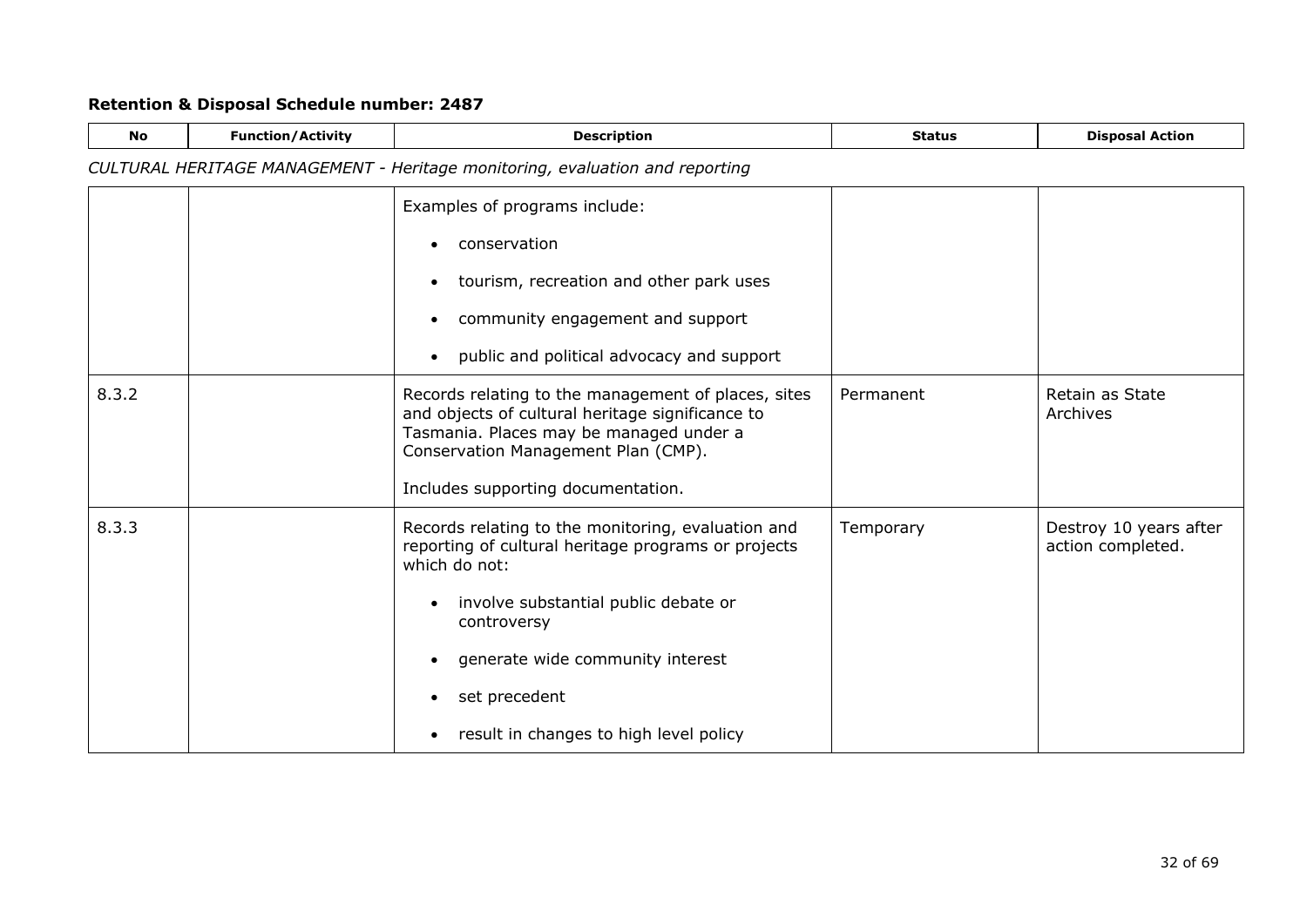| <b>No</b> | <b>Function/Activity</b>                          | <b>Description</b>                                                                                                                                                                                                                               | <b>Status</b> | <b>Disposal Action</b> |  |  |
|-----------|---------------------------------------------------|--------------------------------------------------------------------------------------------------------------------------------------------------------------------------------------------------------------------------------------------------|---------------|------------------------|--|--|
|           | CULTURAL HERITAGE MANAGEMENT - Heritage registers |                                                                                                                                                                                                                                                  |               |                        |  |  |
|           |                                                   | Includes records relating to reviews, audits and<br>reports of cultural heritage programs and projects.                                                                                                                                          |               |                        |  |  |
|           |                                                   | Examples of programs include:                                                                                                                                                                                                                    |               |                        |  |  |
|           |                                                   | conservation                                                                                                                                                                                                                                     |               |                        |  |  |
|           |                                                   | tourism, recreation and other park uses                                                                                                                                                                                                          |               |                        |  |  |
|           |                                                   | community engagement and support                                                                                                                                                                                                                 |               |                        |  |  |
|           |                                                   | public and political advocacy and support<br>$\bullet$                                                                                                                                                                                           |               |                        |  |  |
| 8.4       | <b>Heritage registers</b>                         | The activities associated with receiving, processing,<br>granting and refusing applications for the registration<br>of objects, places and sites in registers for particular<br>purposes as required by the agency and Tasmanian<br>legislation. |               |                        |  |  |
|           |                                                   | Includes the establishment and maintenance of<br>registers, purposes of process control, unique<br>identification and public search requirements.                                                                                                |               |                        |  |  |
|           |                                                   | Examples of registers include:                                                                                                                                                                                                                   |               |                        |  |  |
|           |                                                   | Aboriginal Heritage Register<br>٠                                                                                                                                                                                                                |               |                        |  |  |
|           |                                                   | Tasmanian Heritage Register<br>٠                                                                                                                                                                                                                 |               |                        |  |  |
|           |                                                   | <b>Historic Shipwrecks Database</b><br>$\bullet$                                                                                                                                                                                                 |               |                        |  |  |
|           |                                                   | See APPEALS for appeals made against decisions<br>regarding cultural heritage registers                                                                                                                                                          |               |                        |  |  |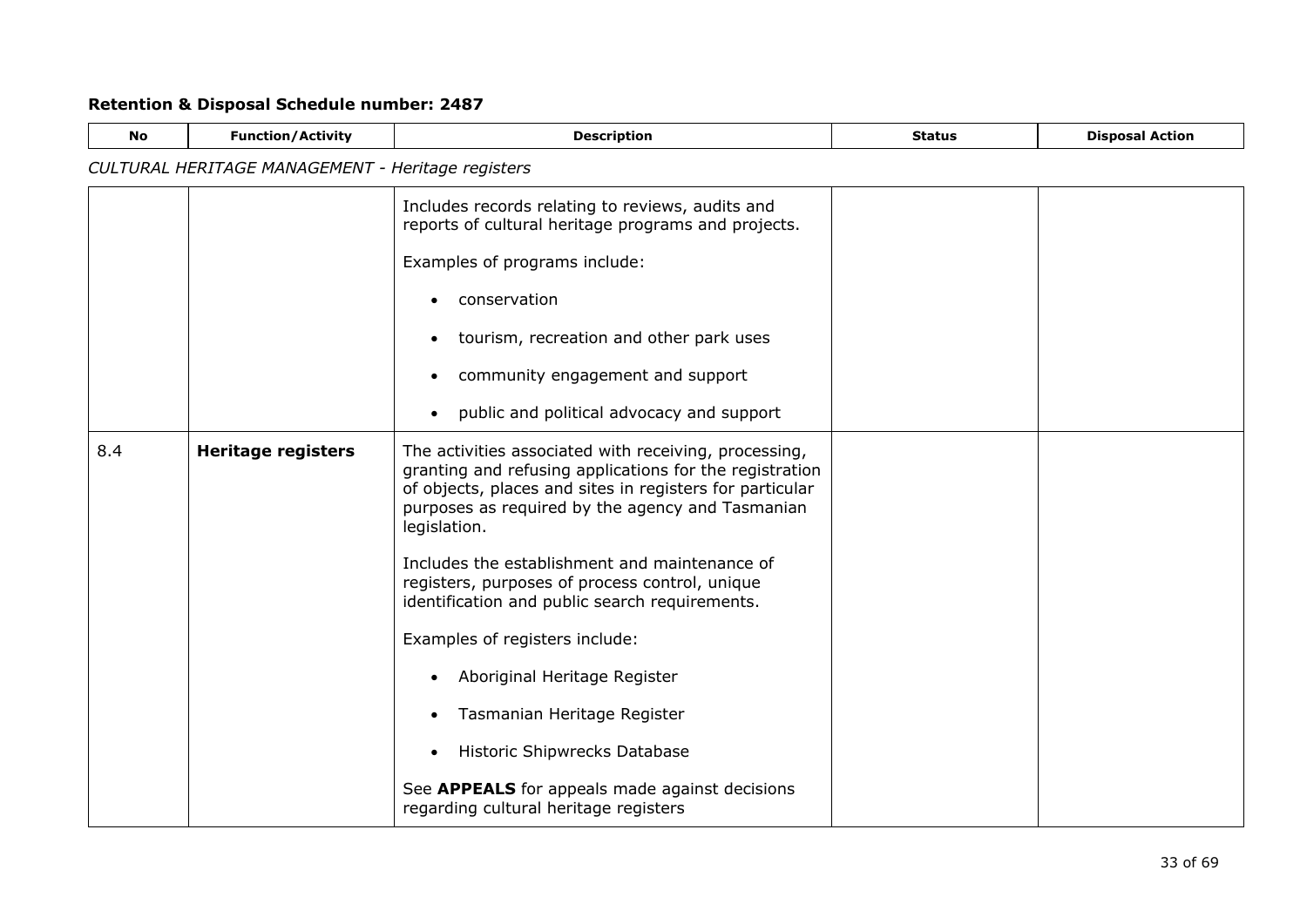| <b>No</b> | <b>Function/Activity</b>                          | <b>Description</b>                                                                                                                                                                                                                                                                                                                                                                                                                                                                             | <b>Status</b> | <b>Disposal Action</b>      |  |  |
|-----------|---------------------------------------------------|------------------------------------------------------------------------------------------------------------------------------------------------------------------------------------------------------------------------------------------------------------------------------------------------------------------------------------------------------------------------------------------------------------------------------------------------------------------------------------------------|---------------|-----------------------------|--|--|
|           | CULTURAL HERITAGE MANAGEMENT - Heritage registers |                                                                                                                                                                                                                                                                                                                                                                                                                                                                                                |               |                             |  |  |
|           |                                                   | See CULTURAL HERITAGE MANAGEMENT -<br>Nomination for recognition of heritage on<br>national or international protection registers for<br>records relating to the recognition of sites, parks or<br>reserves for heritage listing on national or<br>international protection registers<br>See PARKS MANAGEMENT - Parks registers for<br>records relating to the registration and categorisation<br>of parks and reserves and the placement of<br>covenants                                      |               |                             |  |  |
| 8.4.1     |                                                   | Records relating to applications for registration as<br>Aboriginal, protected or cultural heritage sites.<br>Includes successful applications, referrals,<br>amendments, rejections, provisional registration,<br>removals from registers and appeals. Examples<br>include:<br>Aboriginal Heritage Item Registration form<br>supporting records (such as valuations, public<br>submissions and consultations)<br>records in the form of site records, images<br>and sketches<br>appeal records | Permanent     | Retain as State<br>Archives |  |  |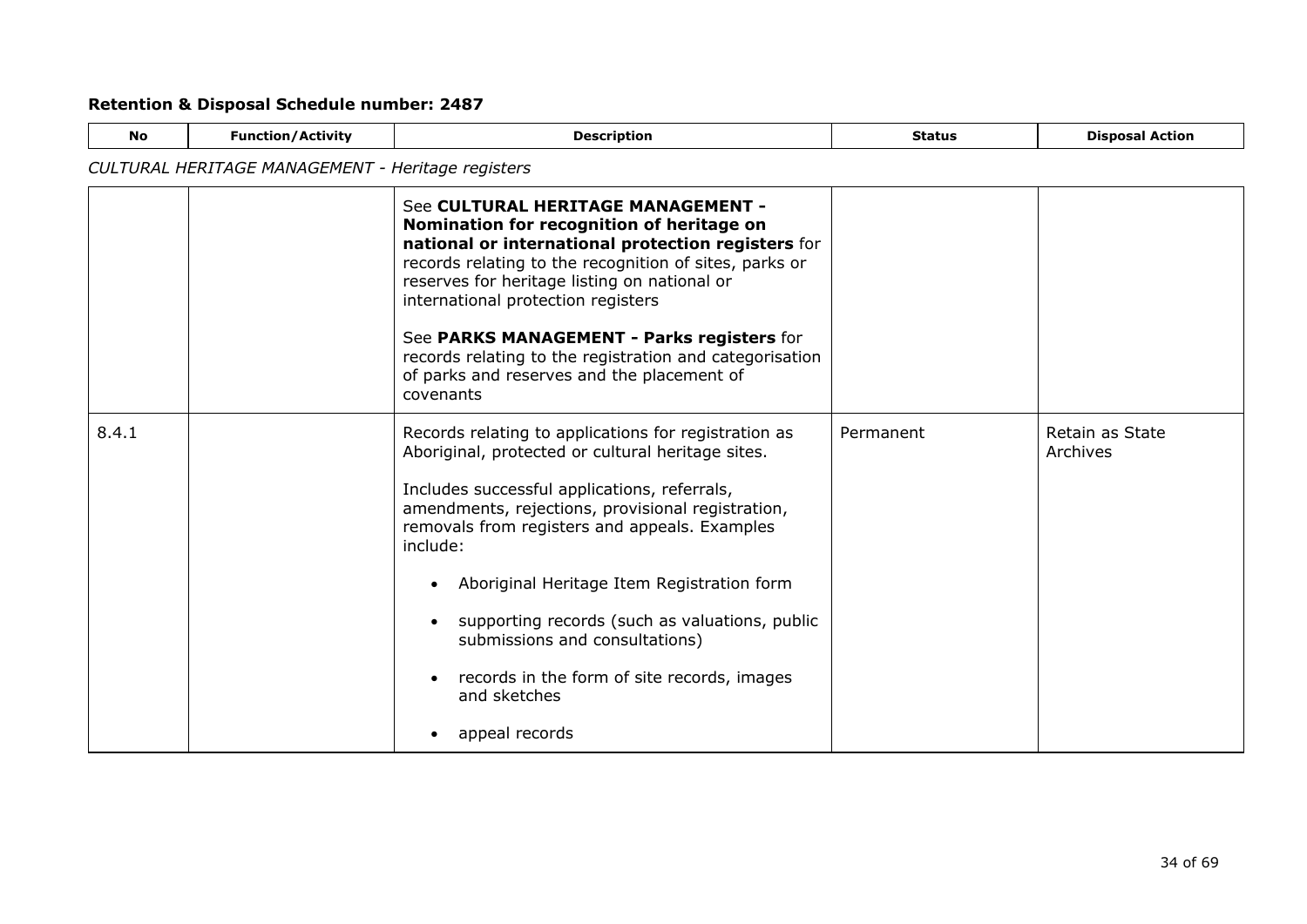| No    | <b>Function/Activity</b>                          | <b>Description</b>                                                                                                                  | <b>Status</b> | <b>Disposal Action</b>                      |  |  |
|-------|---------------------------------------------------|-------------------------------------------------------------------------------------------------------------------------------------|---------------|---------------------------------------------|--|--|
|       | CULTURAL HERITAGE MANAGEMENT - Heritage registers |                                                                                                                                     |               |                                             |  |  |
| 8.4.2 |                                                   | Records regarding the conditions prohibiting or<br>restricting disclosure of information provided as to a<br>site and its location. | Permanent     | Retain in Agency                            |  |  |
|       |                                                   | Includes                                                                                                                            |               |                                             |  |  |
|       |                                                   | security protocols and plans.<br>$\bullet$                                                                                          |               |                                             |  |  |
|       |                                                   | Does not include                                                                                                                    |               |                                             |  |  |
|       |                                                   | records describing the restricted access site.<br>$\bullet$                                                                         |               |                                             |  |  |
|       |                                                   | Examples of sites with restricted access include:                                                                                   |               |                                             |  |  |
|       |                                                   | shipwrecks<br>$\bullet$                                                                                                             |               |                                             |  |  |
|       |                                                   | Aboriginal sites<br>$\bullet$                                                                                                       |               |                                             |  |  |
| 8.4.3 |                                                   | Records of queries made to determine if property or<br>land is on a heritage register. Includes:                                    | Temporary     | Destroy 6 months after<br>action completed. |  |  |
|       |                                                   | queries to the online Aboriginal Heritage<br>register                                                                               |               |                                             |  |  |
|       |                                                   | Aboriginal Heritage Certificates                                                                                                    |               |                                             |  |  |
|       |                                                   | Tasmanian Heritage Register<br>٠                                                                                                    |               |                                             |  |  |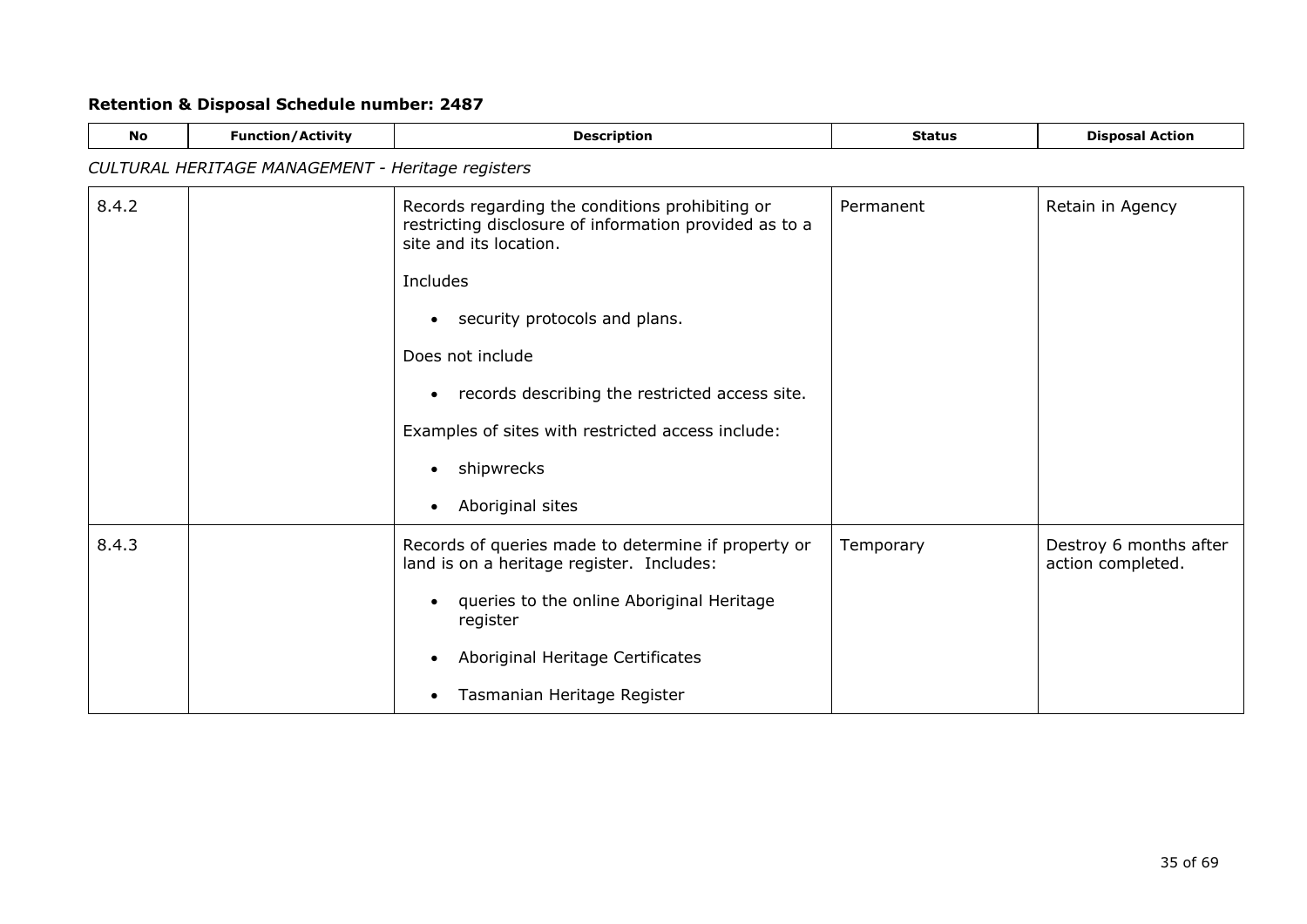| <b>No</b> | <b>Function/Activity</b>                         | <b>Description</b>                                                                                                                                                                                                                                                                                                                                                                                                                                                                                                                                                                                                                                                                                                                                                                          | <b>Status</b> | <b>Disposal Action</b>                     |  |  |
|-----------|--------------------------------------------------|---------------------------------------------------------------------------------------------------------------------------------------------------------------------------------------------------------------------------------------------------------------------------------------------------------------------------------------------------------------------------------------------------------------------------------------------------------------------------------------------------------------------------------------------------------------------------------------------------------------------------------------------------------------------------------------------------------------------------------------------------------------------------------------------|---------------|--------------------------------------------|--|--|
|           | CULTURAL HERITAGE MANAGEMENT - Heritage research |                                                                                                                                                                                                                                                                                                                                                                                                                                                                                                                                                                                                                                                                                                                                                                                             |               |                                            |  |  |
| 8.5       | Heritage research                                | The activities involved in investigating or enquiring<br>into a subject or area of interest specific to cultural<br>heritage in order to discover facts, principles, or<br>precedents. Research may be conducted with<br>academic or interdisciplinary project teams involving<br>staff external to the organisation.<br>Includes enquiries and surveys relating to programs,<br>projects, working papers, and literature searches.<br>See COMMUNITY ENGAGEMENT - Visitor<br>administration for visitor surveys<br>See DA 2157 Disposal Schedule for Common<br><b>Administrative Functions COMMUNITY RELATIONS</b><br>- Enquiries for records relating to the handling of<br>requests for information about the agency and its<br>services by the general public or another<br>organisation |               |                                            |  |  |
| 8.5.1     |                                                  | Final reports or papers of original research and<br>surveys conducted into aboriginal and cultural<br>heritage issues including land management, tenure<br>history and investigations.                                                                                                                                                                                                                                                                                                                                                                                                                                                                                                                                                                                                      | Permanent     | Retain as State<br>Archives                |  |  |
| 8.5.2     |                                                  | Working papers, literature searches, drafts, project<br>reporting and research management<br>correspondence.                                                                                                                                                                                                                                                                                                                                                                                                                                                                                                                                                                                                                                                                                | Temporary     | Destroy 5 years after<br>action completed. |  |  |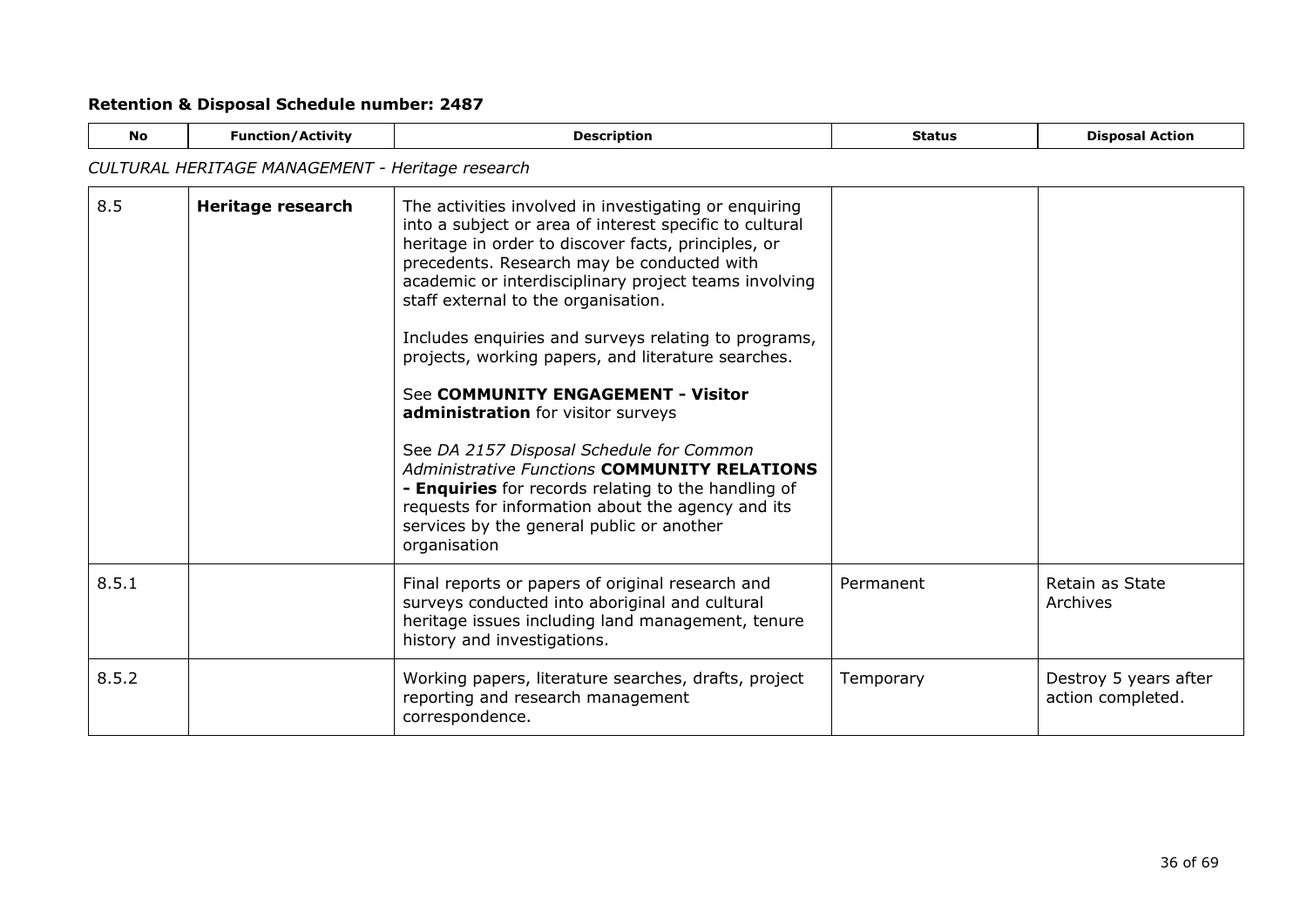| <b>No</b> | <b>Function/Activity</b>                            | <b>Description</b>                                                                                                                                                                                                                                                                                                                                                                                                                                                                                                                                                | <b>Status</b> | <b>Disposal Action</b>      |  |  |
|-----------|-----------------------------------------------------|-------------------------------------------------------------------------------------------------------------------------------------------------------------------------------------------------------------------------------------------------------------------------------------------------------------------------------------------------------------------------------------------------------------------------------------------------------------------------------------------------------------------------------------------------------------------|---------------|-----------------------------|--|--|
|           | CULTURAL HERITAGE MANAGEMENT - Heritage nominations |                                                                                                                                                                                                                                                                                                                                                                                                                                                                                                                                                                   |               |                             |  |  |
| 8.6       | <b>Heritage nominations</b>                         | The activities associated with applying for recognition<br>of sites, parks or reserves for heritage listing on<br>national or international protection registers.<br>Includes the assessment, proposal, public<br>consultation and appeals made by the agency.<br>Examples of registers or lists include:<br>The National Heritage List<br>$\bullet$<br>World Heritage List of UNESCO<br>See CULTURAL HERITAGE MANAGEMENT -<br><b>Heritage registers</b> for records relating to the<br>recognition of sites of cultural heritage recognition at<br>a state level |               |                             |  |  |
| 8.6.1     |                                                     | Records relating to the development of nominations<br>proposing that Tasmanian sites, parks or reserves<br>receive state, national or international recognition.<br>Includes both successful and unsuccessful formal<br>nominations, those vetoed by the Minister, and<br>records relating to any appeals against nomination.                                                                                                                                                                                                                                     | Permanent     | Retain as State<br>Archives |  |  |
| 8.6.2     |                                                     | Records relating to nomination proposals for national<br>or international listing where preliminary<br>assessments were not conducted, or it was<br>concluded that no nomination should be pursued.                                                                                                                                                                                                                                                                                                                                                               | Permanent     | Retain as State<br>Archives |  |  |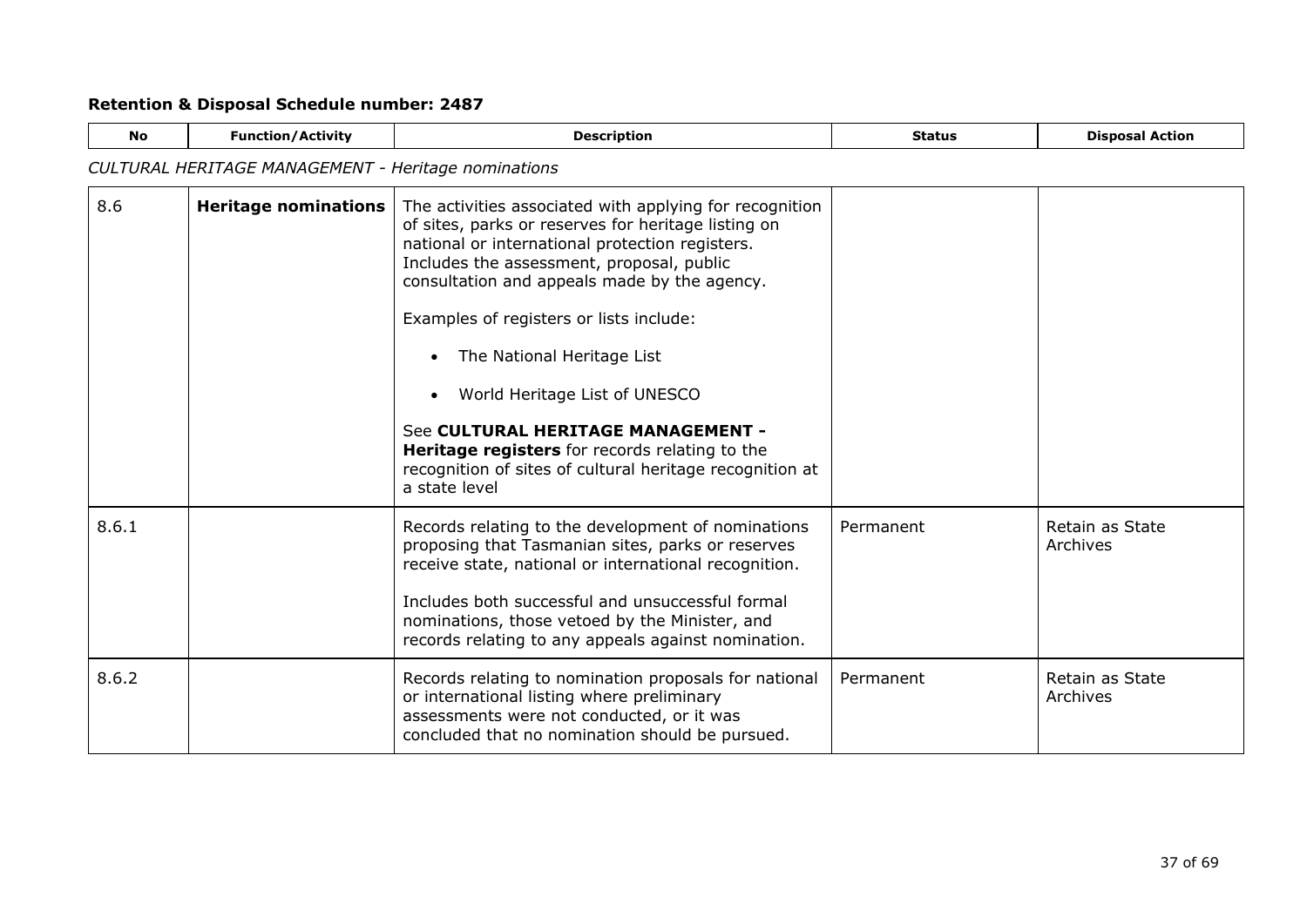| <b>No</b> | <b>Function/Activity</b>                            | <b>Description</b>                                                                                                                                                                                                              | <b>Status</b> | <b>Disposal Action</b>                     |
|-----------|-----------------------------------------------------|---------------------------------------------------------------------------------------------------------------------------------------------------------------------------------------------------------------------------------|---------------|--------------------------------------------|
|           |                                                     | CULTURAL HERITAGE MANAGEMENT - Planning for cultural heritage protection                                                                                                                                                        |               |                                            |
| 8.7       | <b>Planning for cultural</b><br>heritage protection | The activities associated with the development and<br>approval of cultural heritage plans in accordance with<br>the Historical Cultural Heritage Act 1995 including<br>places registered on the Tasmanian Heritage<br>Register. |               |                                            |
|           |                                                     | Includes determination of services, needs, and<br>solutions to those needs.                                                                                                                                                     |               |                                            |
|           |                                                     | Examples of plans include:                                                                                                                                                                                                      |               |                                            |
|           |                                                     | Site Plans                                                                                                                                                                                                                      |               |                                            |
|           |                                                     | Conservation Management Plans (CMP)                                                                                                                                                                                             |               |                                            |
|           |                                                     | See CULTURAL HERITAGE MANAGEMENT -<br>Heritage monitoring, evaluation, and reporting<br>for records relating to the monitoring and<br>management of places, sites or objects of cultural<br>significance to Tasmania            |               |                                            |
| 8.7.1     |                                                     | Records relating to the establishment of final<br>Conservation Management Plans for places, sites and<br>objects in national parks, state parks, historic sites<br>and reserves.                                                | Permanent     | Retain as State<br>Archives                |
|           |                                                     | Includes the conservation planning for objects,<br>buildings, gardens, monuments and shipwrecks.                                                                                                                                |               |                                            |
| 8.7.2     |                                                     | Records relating to public consultation and<br>submissions on Conservation Management Plans<br>$(CMP)$ .                                                                                                                        | Temporary     | Destroy 5 years after<br>action completed. |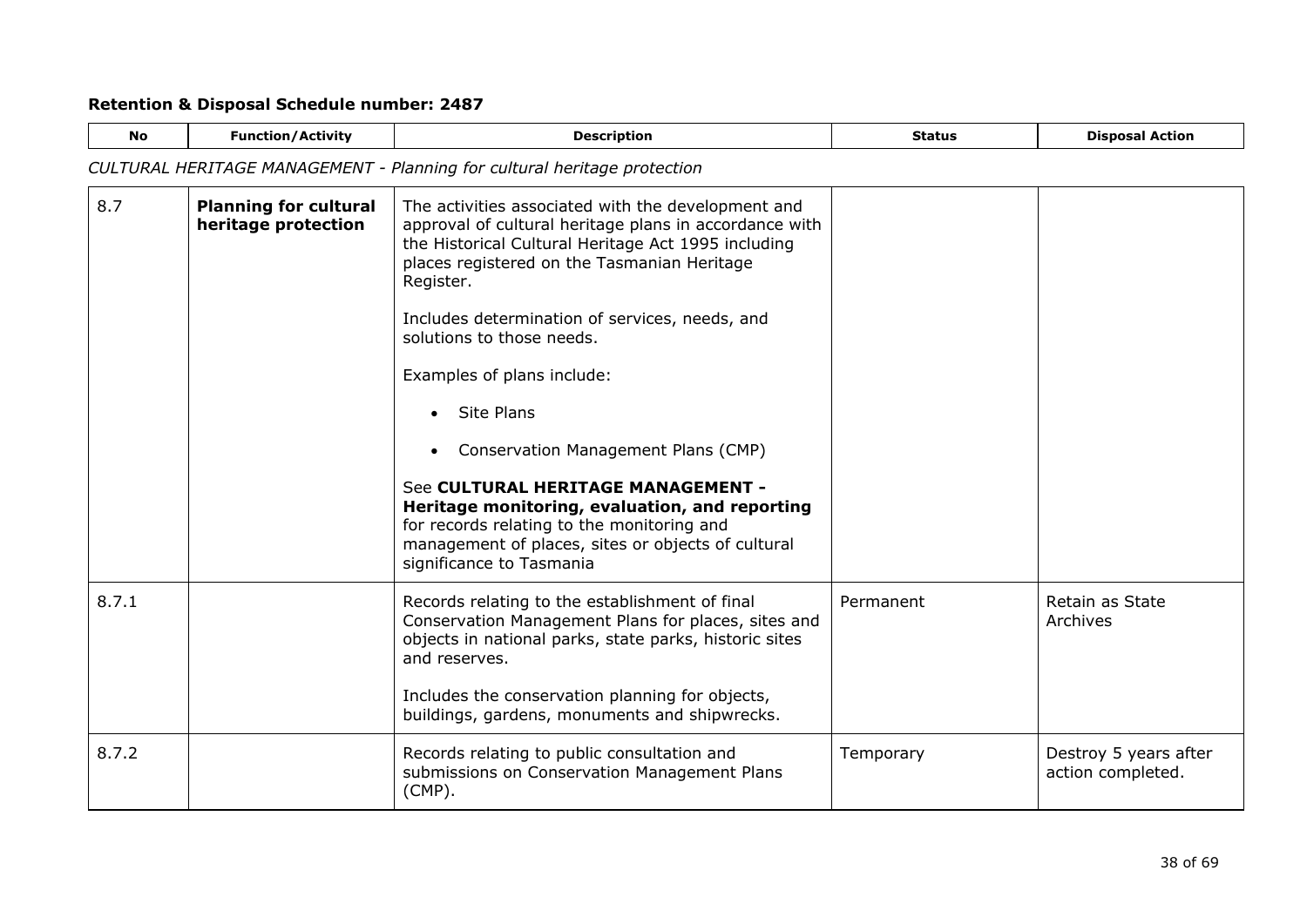<span id="page-38-0"></span>

| No. | <b>Function/Activity</b> | <b>Description</b>                                                                                                                                                                                                                                                                                                                                                                                                                                                                                                            | <b>Status</b> | <b>Disposal Action</b> |  |  |
|-----|--------------------------|-------------------------------------------------------------------------------------------------------------------------------------------------------------------------------------------------------------------------------------------------------------------------------------------------------------------------------------------------------------------------------------------------------------------------------------------------------------------------------------------------------------------------------|---------------|------------------------|--|--|
|     | <b>FIRE MANAGEMENT</b>   |                                                                                                                                                                                                                                                                                                                                                                                                                                                                                                                               |               |                        |  |  |
| 9   | <b>FIRE MANAGEMENT</b>   | The activities associated with the management and<br>protection of parks and reserves prone to bushfire,<br>as well as the activities associated with the use of<br>fire to achieve parks management objectives.<br>Includes the control and suppression of fires on parks<br>land, historic sites and reserves.<br>See DA 2157 Disposal Schedule for Common<br><b>Administrative Functions STRATEGIC</b><br><b>MANAGEMENT - Procedures</b> for records relating to<br>procedures<br>See DA 2157 Disposal Schedule for Common |               |                        |  |  |
|     |                          | <b>Administrative Functions COMMUNITY RELATIONS</b><br>- Enquiries for general enquiries relating to fire<br>management.                                                                                                                                                                                                                                                                                                                                                                                                      |               |                        |  |  |
| 9.1 | <b>Fire Equipment</b>    | The activities associated with the design and<br>manufacture of specialised fire equipment.<br>See DA 2157 Disposal Schedule for Common<br>Administrative Functions for communication network<br>systems.<br>See DA 2157 Disposal Schedule for Common<br>Administrative Functions for the acquisition,                                                                                                                                                                                                                        |               |                        |  |  |
|     |                          | maintenance and disposal of fire equipment and<br>vehicles.                                                                                                                                                                                                                                                                                                                                                                                                                                                                   |               |                        |  |  |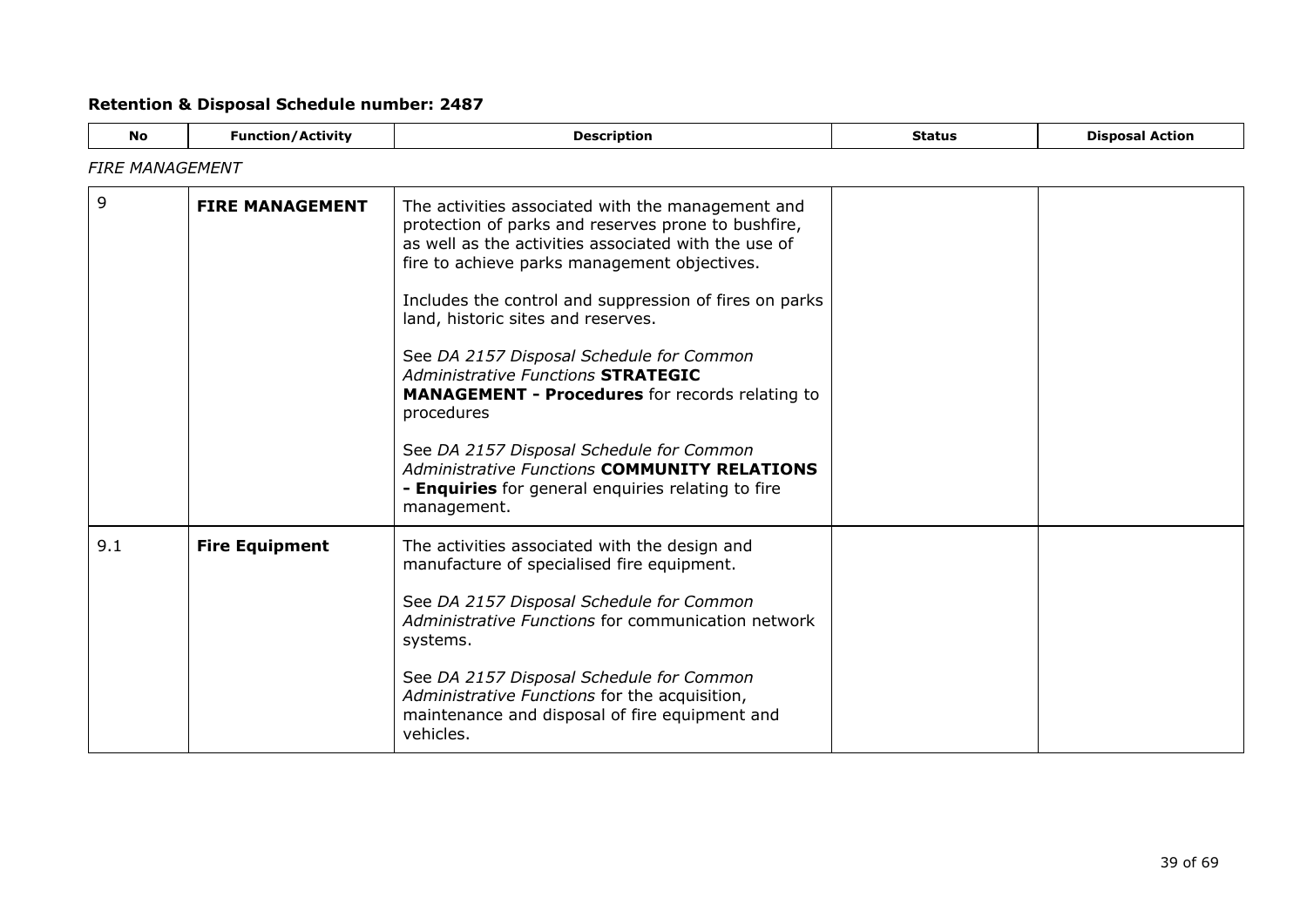| <b>No</b> | <b>Function/Activity</b>         | <b>Description</b>                                                                                                                                                                                                                                                                                                                                                                                                                                                                    | <b>Status</b> | <b>Disposal Action</b>                          |
|-----------|----------------------------------|---------------------------------------------------------------------------------------------------------------------------------------------------------------------------------------------------------------------------------------------------------------------------------------------------------------------------------------------------------------------------------------------------------------------------------------------------------------------------------------|---------------|-------------------------------------------------|
|           | FIRE MANAGEMENT - Fire Equipment |                                                                                                                                                                                                                                                                                                                                                                                                                                                                                       |               |                                                 |
| 9.1.1     |                                  | Records documenting the design and manufacture of<br>specialised fire equipment. Includes:<br>master copies of specifications<br>$\bullet$<br>final plans<br>$\bullet$<br>final drawings<br>$\bullet$                                                                                                                                                                                                                                                                                 | Temporary     | Destroy 7 years after<br>disposal of equipment. |
| 9.2       | <b>Fire Incidents</b>            | Activities relating to the control and response to<br>specific fire incidents.<br>Includes measures for control and response to fires,<br>and the establishment of support teams for<br>controllers.<br>Incidents include:<br>Level 1 small size, simple, single tenure<br>$\bullet$<br>Level 2 medium size and moderate complexity<br>and risk. May be single tenure or multi-<br>agency<br>NOTE: Level 3 complex, multi-agency incidents are<br>held by the Tasmanian Fire Service. |               |                                                 |
| 9.2.1     |                                  | Records of fire history of each park and reserve.<br>Records may be managed in a database or GIS<br>system.                                                                                                                                                                                                                                                                                                                                                                           | Permanent     | Retain as State<br>Archives                     |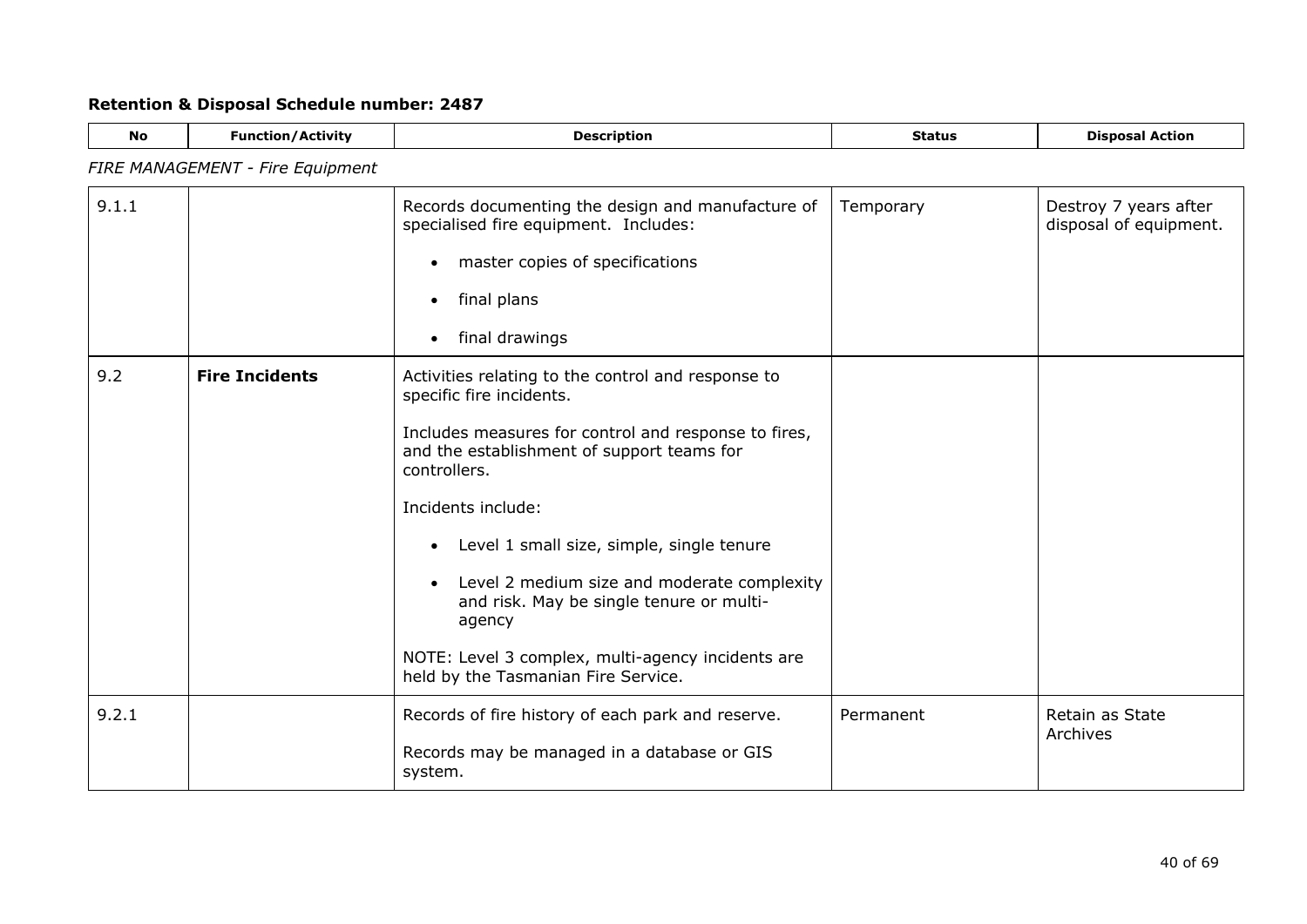| <b>No</b> | <b>Function/Activity</b>                | <b>Description</b>                                                                                                                                                                                                                                                                                    | <b>Status</b> | <b>Disposal Action</b>                      |
|-----------|-----------------------------------------|-------------------------------------------------------------------------------------------------------------------------------------------------------------------------------------------------------------------------------------------------------------------------------------------------------|---------------|---------------------------------------------|
|           | <b>FIRE MANAGEMENT - Fire Incidents</b> |                                                                                                                                                                                                                                                                                                       |               |                                             |
| 9.2.2     |                                         | Records relating to major or significant fire incidents.                                                                                                                                                                                                                                              | Permanent     | Retain as State<br>Archives                 |
| 9.2.3     |                                         | Records relating to minor fires, hazard reduction or<br>controlled burns.                                                                                                                                                                                                                             | Temporary     | Destroy 25 years after<br>action completed. |
| 9.3       | <b>Fire Plans</b>                       | The activities associated with the development and<br>implementation of fire plans or codes of practice for<br>parks and reserves that the agency is responsible for<br>under the Crown Lands Act 1976 and the Nature<br>Conservation Act 2002.<br>Includes consultations where land covers more than |               |                                             |
|           |                                         | one tenure or is adjacent to another tenure.                                                                                                                                                                                                                                                          |               |                                             |
| 9.3.1     |                                         | Records relating to preparations for bushfire<br>management disaster response.                                                                                                                                                                                                                        | Temporary     | Destroy 10 years after<br>superseded.       |
|           |                                         | Includes rosters, contacts, bushfire controllers and<br>duty officer appointments.                                                                                                                                                                                                                    |               |                                             |
| 9.3.2     |                                         | Records relating to the development of fire<br>management plans for individual parks and reserves<br>including copies of final plans. Includes:                                                                                                                                                       | Temporary     | Destroy 10 years after<br>superseded.       |
|           |                                         | <b>Fire Action Plans</b>                                                                                                                                                                                                                                                                              |               |                                             |
| 9.4       | <b>Fire Reports</b>                     | The activities associated with analysis and reporting<br>on individual bushfires.                                                                                                                                                                                                                     |               |                                             |
|           |                                         | Includes results of bushfires affecting parks and<br>reserves, detailing of burnt areas, measures taken to<br>combat the fire, and future recommendations.                                                                                                                                            |               |                                             |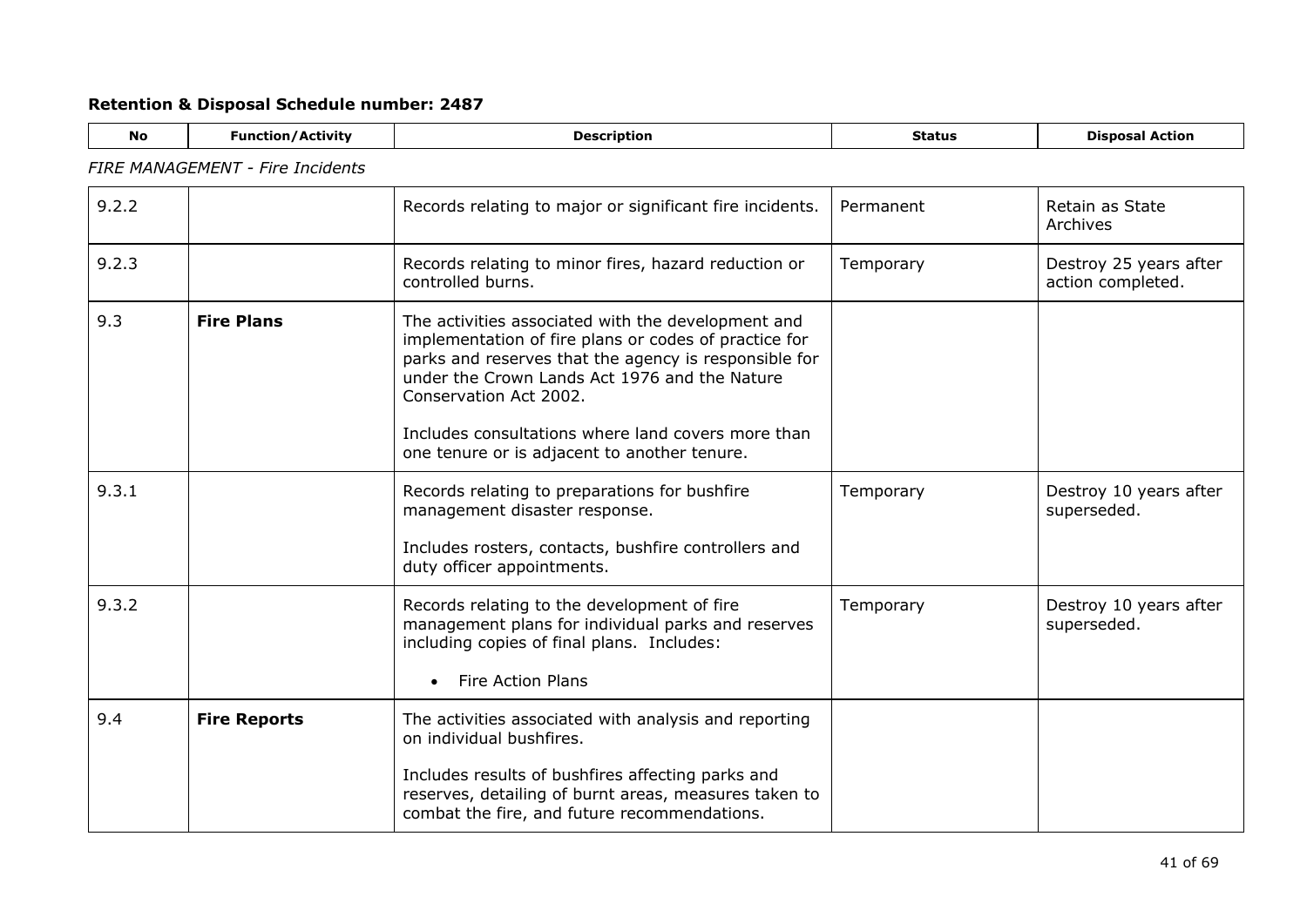| <b>No</b> | <b>Function/Activity</b>              | <b>Description</b>                                                                                                                                                                                                                                                                                                                                                                                                                                                                                                                                                  | <b>Status</b> | <b>Disposal Action</b>                      |
|-----------|---------------------------------------|---------------------------------------------------------------------------------------------------------------------------------------------------------------------------------------------------------------------------------------------------------------------------------------------------------------------------------------------------------------------------------------------------------------------------------------------------------------------------------------------------------------------------------------------------------------------|---------------|---------------------------------------------|
|           | <b>FIRE MANAGEMENT - Fire Reports</b> |                                                                                                                                                                                                                                                                                                                                                                                                                                                                                                                                                                     |               |                                             |
| 9.4.1     |                                       | Fire reports where fires created significant<br>community or environmental damage, loss of life,<br>coronial enquiries and where recommendations on<br>changing practice were made. Includes Fire<br>Management Plans.                                                                                                                                                                                                                                                                                                                                              | Permanent     | Retain as State<br>Archives                 |
| 9.4.2     |                                       | Fire reports where fires were contained, involving no<br>substantial damage to habitat, community, individual<br>property or loss of life.                                                                                                                                                                                                                                                                                                                                                                                                                          | Temporary     | Destroy 50 years after<br>action completed. |
| 9.5       | <b>Fire Training</b>                  | The activities associated with the development,<br>assessment, review and delivery of education,<br>training and information for agency volunteers and<br>employees to attend relevant courses.<br>See DA 2157 Disposal Schedule for Common<br><b>Administrative Functions PERSONNEL -</b><br><b>Employment Conditions</b> for individual personnel<br>records documenting agency staff training<br>See COMMUNITY ENGAGEMENT - Community<br>Education for records relating to the delivery of<br>education, training and information to members of<br>the community |               |                                             |
| 9.5.1     |                                       | Records documenting the development and delivery<br>of firefighting preparedness training.                                                                                                                                                                                                                                                                                                                                                                                                                                                                          | Temporary     | Destroy 7 years after<br>action completed.  |
|           |                                       | Includes equipment training, skills training, fitness<br>training, and assessments.                                                                                                                                                                                                                                                                                                                                                                                                                                                                                 |               |                                             |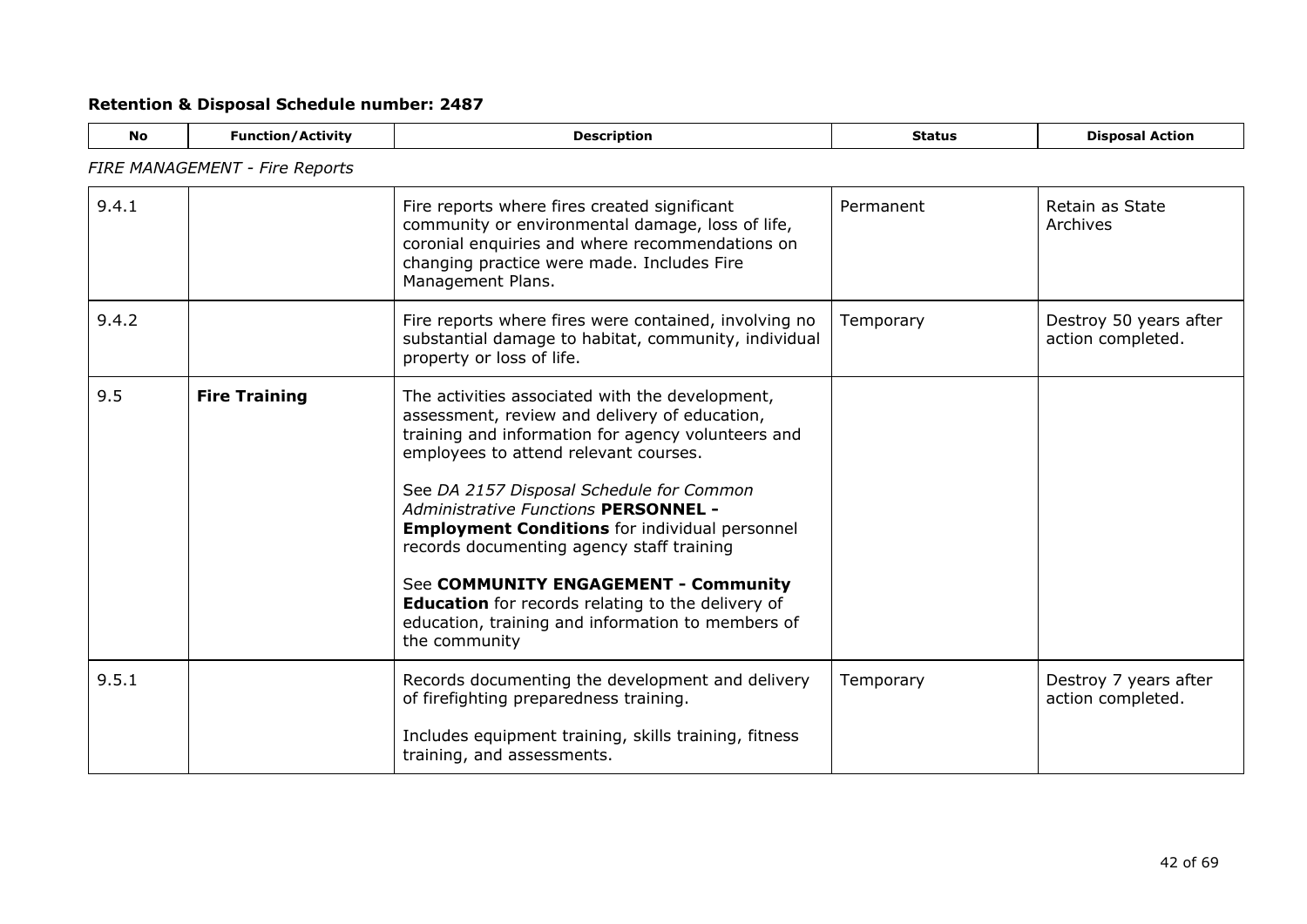<span id="page-42-0"></span>

| No.  | <b>Function/Activity</b>                       | <b>Description</b>                                                                                                                                                                                                                                           | <b>Status</b> | <b>Disposal Action</b> |
|------|------------------------------------------------|--------------------------------------------------------------------------------------------------------------------------------------------------------------------------------------------------------------------------------------------------------------|---------------|------------------------|
|      | <i>INVESTIGATION AND ENFORCEMENT</i>           |                                                                                                                                                                                                                                                              |               |                        |
| 10   | <b>INVESTIGATION AND</b><br><b>ENFORCEMENT</b> | The activities associated with the monitoring,<br>investigation into, and enforcement of compliance<br>with policies, standards and legislation on parks and<br>reserves, or cultural heritage.                                                              |               |                        |
|      |                                                | Includes the agency's internal compliance, and the<br>activities associated with handling infringements by<br>the public on parks and reserves land. Also covered<br>are activities involving objects or sites of Aboriginal<br>and cultural heritage value. |               |                        |
|      |                                                | See DA 2157 Disposal Schedule for Common<br>Administrative Functions LEGAL SERVICES -<br><b>Litigation</b> for infringements that result in litigation                                                                                                       |               |                        |
|      |                                                | See PERMITS, LICENCES AND LEASES for records<br>relating to the issuing of formal permissions<br>(permits, licences or leases) authorising people to<br>conduct activities regarding cultural heritage or parks<br>and reserves                              |               |                        |
| 10.1 | <b>Compliance</b>                              | The activities associated with the compliance,<br>inspection, and/or investigation by the agency to<br>ensure that the conditions that the agency sets, or is<br>subject to, are being met.                                                                  |               |                        |
|      |                                                | Includes compliance with policies, legislation, and<br>with national and international standards that may<br>require the agency to exercise mandatory powers<br>such as the seizure of objects.                                                              |               |                        |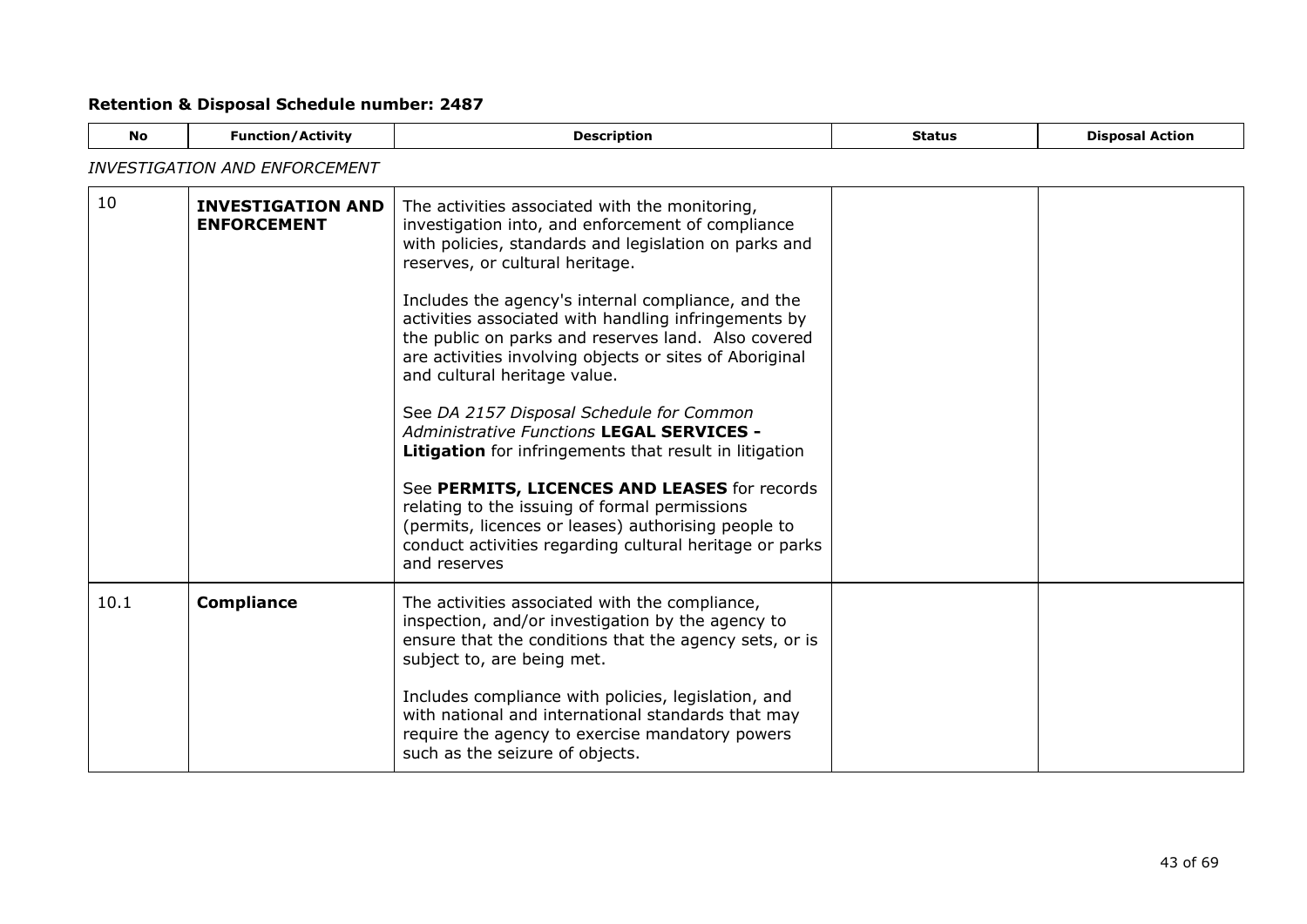| <b>No</b> | <b>Function/Activity</b>                          | <b>Description</b>                                                                                                                                                                                                                                                                                                                                                                                                                                    | <b>Status</b> | <b>Disposal Action</b>                     |
|-----------|---------------------------------------------------|-------------------------------------------------------------------------------------------------------------------------------------------------------------------------------------------------------------------------------------------------------------------------------------------------------------------------------------------------------------------------------------------------------------------------------------------------------|---------------|--------------------------------------------|
|           | <b>INVESTIGATION AND ENFORCEMENT - Compliance</b> |                                                                                                                                                                                                                                                                                                                                                                                                                                                       |               |                                            |
|           |                                                   | See PARKS MANAGEMENT - Parks monitoring,<br>evaluation, reporting for records relating to the<br>monitoring, review and evaluation of the suitability<br>and progress of plans, strategies, and processes<br>unique to the agency<br>See DA 2157 Disposal Schedule for Common<br>Administrative Functions STRATEGIC<br><b>MANAGEMENT - Compliance</b> for records relating to<br>agency compliance with broad standards and<br>statutory requirements |               |                                            |
| 10.1.1    |                                                   | Records relating to the monitoring of compliance with<br>conditions of agreements, permits, licences, or leases<br>(excludes surveillance footage).<br>Includes returns and reports supplied by permit,<br>licence or leaseholders as specified.                                                                                                                                                                                                      | Temporary     | Destroy 7 years after<br>action completed. |
| 10.1.2    |                                                   | Records relating to the assessment and/or audit of<br>industry operators for adherence to the conditions,<br>standards, regulations, and legislation for which the<br>agency has responsibility.<br>Examples include:<br>commercial operators on campsites                                                                                                                                                                                            | Temporary     | Destroy 7 years after<br>action completed. |
| 10.1.3    |                                                   | Surveillance footage including body camera video<br>images that are not required for criminal<br>investigations.                                                                                                                                                                                                                                                                                                                                      | Temporary     | Destroy 6 months after<br>created.         |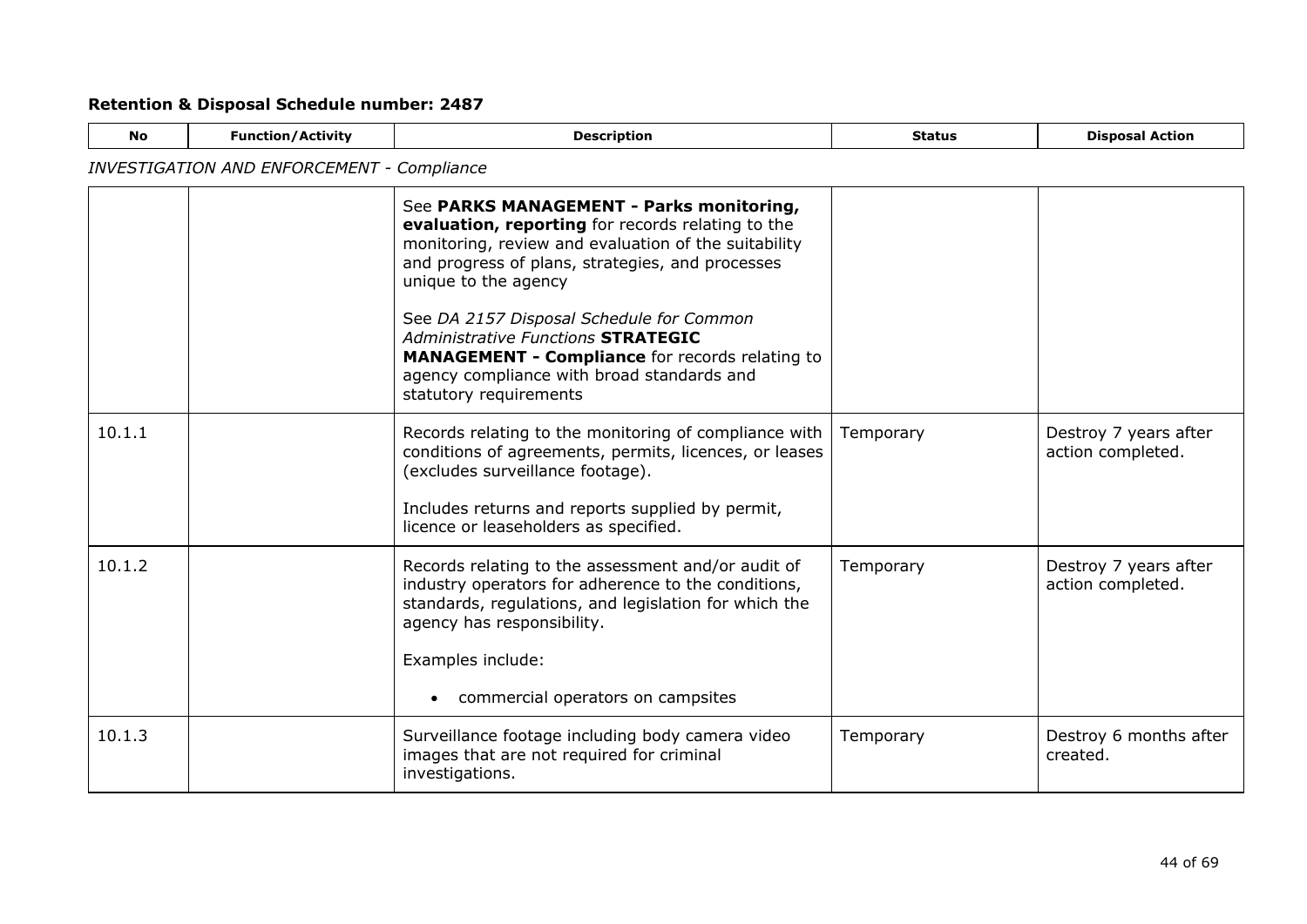| No     | <b>Function/Activity</b>                             | <b>Description</b>                                                                                                                                                                                             | <b>Status</b> | <b>Disposal Action</b>      |
|--------|------------------------------------------------------|----------------------------------------------------------------------------------------------------------------------------------------------------------------------------------------------------------------|---------------|-----------------------------|
|        | <b>INVESTIGATION AND ENFORCEMENT - Infringements</b> |                                                                                                                                                                                                                |               |                             |
|        |                                                      | For surveillance footage that is required for criminal<br>investigations use 10.02.03 (INVESTIGATION AND<br>ENFORCEMENT - Infringements).                                                                      |               |                             |
| 10.2   | <b>Infringements</b>                                 | The activities associated with handling breaches of<br>parks or cultural heritage regulations that result in<br>the issue of a notice or fine, and do not proceed to<br>litigation.                            |               |                             |
|        |                                                      | Includes breaches of permits, licences or leases. Also<br>covered are activities involving objects or sites of<br>Aboriginal and cultural heritage value.                                                      |               |                             |
|        |                                                      | See CULTURAL HERITAGE MANAGEMENT for<br>records relating to the management and protection<br>of cultural heritage                                                                                              |               |                             |
|        |                                                      | See PARKS MANAGEMENT for records relating to<br>the management of parks and reserves                                                                                                                           |               |                             |
|        |                                                      | See DA 2157 Disposal Schedule for Common<br><b>Administrative Functions LEGAL SERVICES -</b><br>Infringements for records relating to infringements<br>of the agency's intellectual property                   |               |                             |
|        |                                                      | See DA 2157 Disposal Schedule for Common<br><b>Administrative Functions FLEET MANAGEMENT -</b><br><b>Infringements</b> for records relating to driving or<br>traffic infringements involving official vehicles |               |                             |
| 10.2.1 |                                                      | Records relating to investigations of incidents<br>involving cultural heritage breaches and offences<br>(excludes surveillance footage).                                                                       | Permanent     | Retain as State<br>Archives |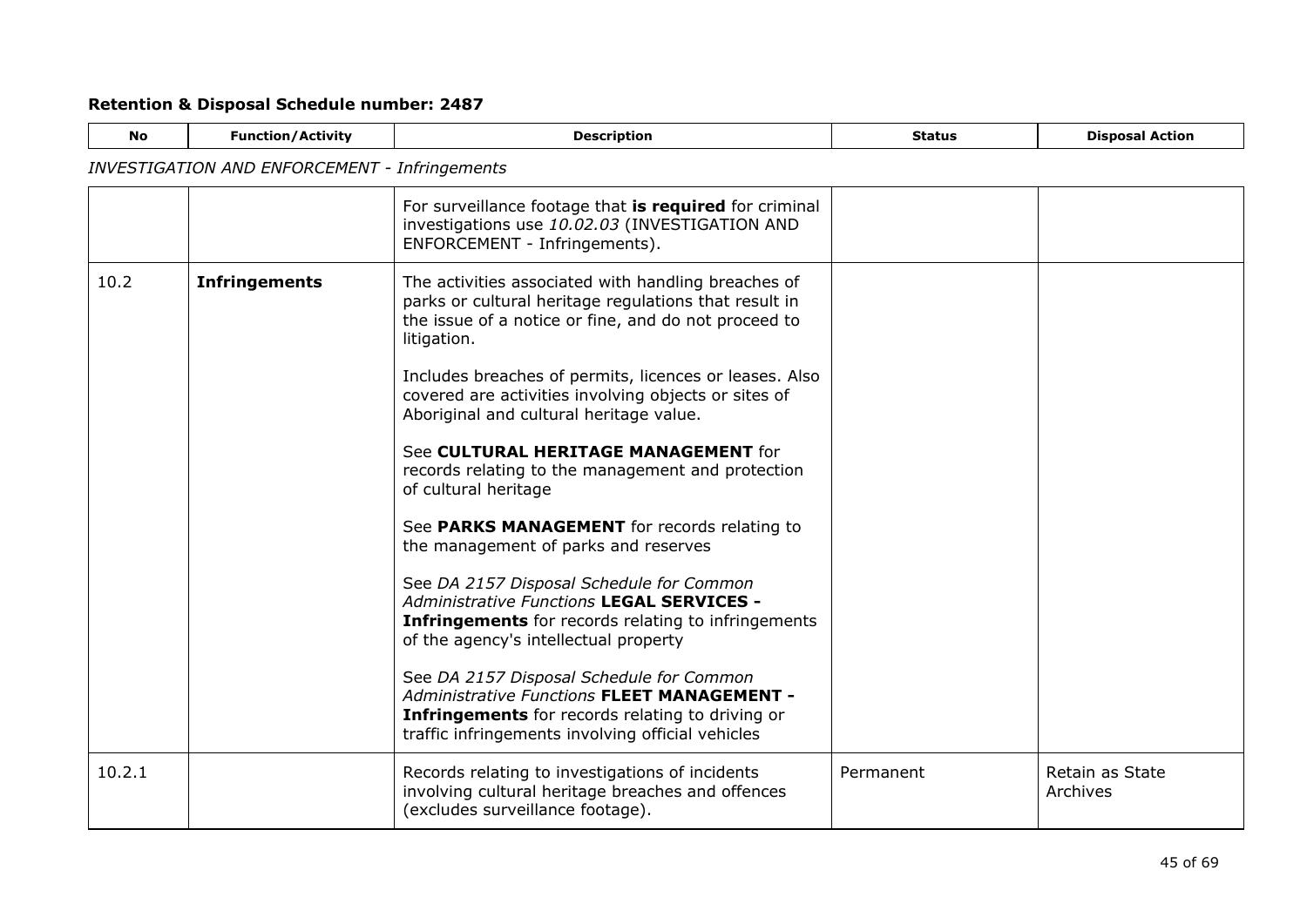| <b>No</b> | <b>Function/Activity</b>                             | <b>Description</b>                                                                                                                                                                                                                                                                                                                      | <b>Status</b> | <b>Disposal Action</b>                         |
|-----------|------------------------------------------------------|-----------------------------------------------------------------------------------------------------------------------------------------------------------------------------------------------------------------------------------------------------------------------------------------------------------------------------------------|---------------|------------------------------------------------|
|           | <b>INVESTIGATION AND ENFORCEMENT - Infringements</b> |                                                                                                                                                                                                                                                                                                                                         |               |                                                |
|           |                                                      | Examples of infringements include:<br>interference with protected objects (i.e.<br>destroy, damage, disfigure, conceal, uncover,<br>expose, excavate or remove)<br>interference with natural and erected<br>structures<br>disturbing objects of architectural, historical<br>or scientific interest<br>possession of restricted objects |               |                                                |
| 10.2.2    |                                                      | Records documenting infringements or breaches of<br>mandatory standards, rules or statutory<br>requirements that do not proceed to litigation.<br>Includes:<br>infringement notices issued by Wardens or<br>Honorary Wardens for offences committed<br>against statutory requirements<br>copies of infringement notices                 | Temporary     | Destroy 7 years after<br>date of issue.        |
| 10.2.3    |                                                      | Surveillance footage including body camera video<br>images that are required for criminal investigations.<br>For surveillance footage that is not required for<br>criminal investigations use 10.01.03<br>(INVESTIGATION AND ENFORCEMENT - Compliance).                                                                                 | Temporary     | Destroy 7 years after<br>reference use ceases. |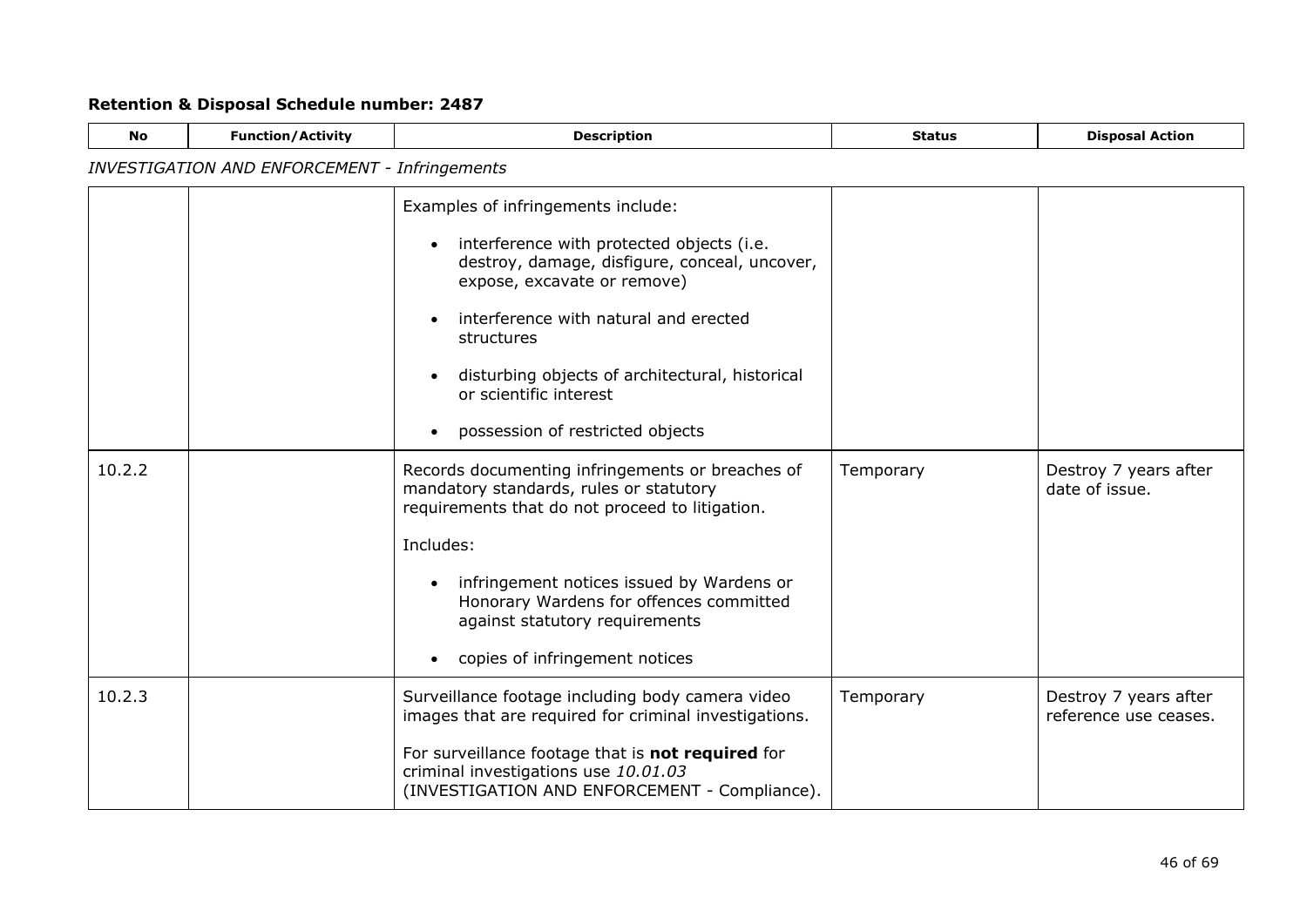<span id="page-46-0"></span>

| <b>No</b>      | <b>Function/Activity</b> | <b>Description</b>                                                                                                                                                                                                                                                                                                                                                                                                                                                                                                                                                                                                                                                                                                                                                                                                                                                                                                                      | <b>Status</b> | <b>Disposal Action</b> |
|----------------|--------------------------|-----------------------------------------------------------------------------------------------------------------------------------------------------------------------------------------------------------------------------------------------------------------------------------------------------------------------------------------------------------------------------------------------------------------------------------------------------------------------------------------------------------------------------------------------------------------------------------------------------------------------------------------------------------------------------------------------------------------------------------------------------------------------------------------------------------------------------------------------------------------------------------------------------------------------------------------|---------------|------------------------|
| <b>LIAISON</b> |                          |                                                                                                                                                                                                                                                                                                                                                                                                                                                                                                                                                                                                                                                                                                                                                                                                                                                                                                                                         |               |                        |
| 11             | <b>LIAISON</b>           | The activities associated with maintaining regular<br>general contact between the agency and related<br>agencies, local government, professional<br>associations, professionals in related fields, other<br>private sector organisations and community groups.<br>Includes discussions, information sharing and<br>collaboration on projects that are not joint ventures.<br>See ADVICE for records relating to advice offered by<br>or to the agency<br>See AGREEMENTS for records relating to the<br>establishment and interpretation of agreements<br>See DA 2157 Disposal Schedule for Common<br><b>Administrative Functions COMMUNITY RELATIONS</b><br>- Public Reaction for records relating to reactions<br>or feedback from the public<br>See DA 2157 Disposal Schedule for Common<br><b>Administrative Functions COMMUNITY RELATIONS</b><br>- Public Reaction for records relating to reactions<br>or feedback from the public |               |                        |
| 11.1           |                          | Records relating to the liaison with community or                                                                                                                                                                                                                                                                                                                                                                                                                                                                                                                                                                                                                                                                                                                                                                                                                                                                                       | Permanent     | Retain as State        |
|                |                          | statutory bodies on issues of identification,<br>management and preservation of cultural heritage<br>sites or objects.                                                                                                                                                                                                                                                                                                                                                                                                                                                                                                                                                                                                                                                                                                                                                                                                                  |               | Archives               |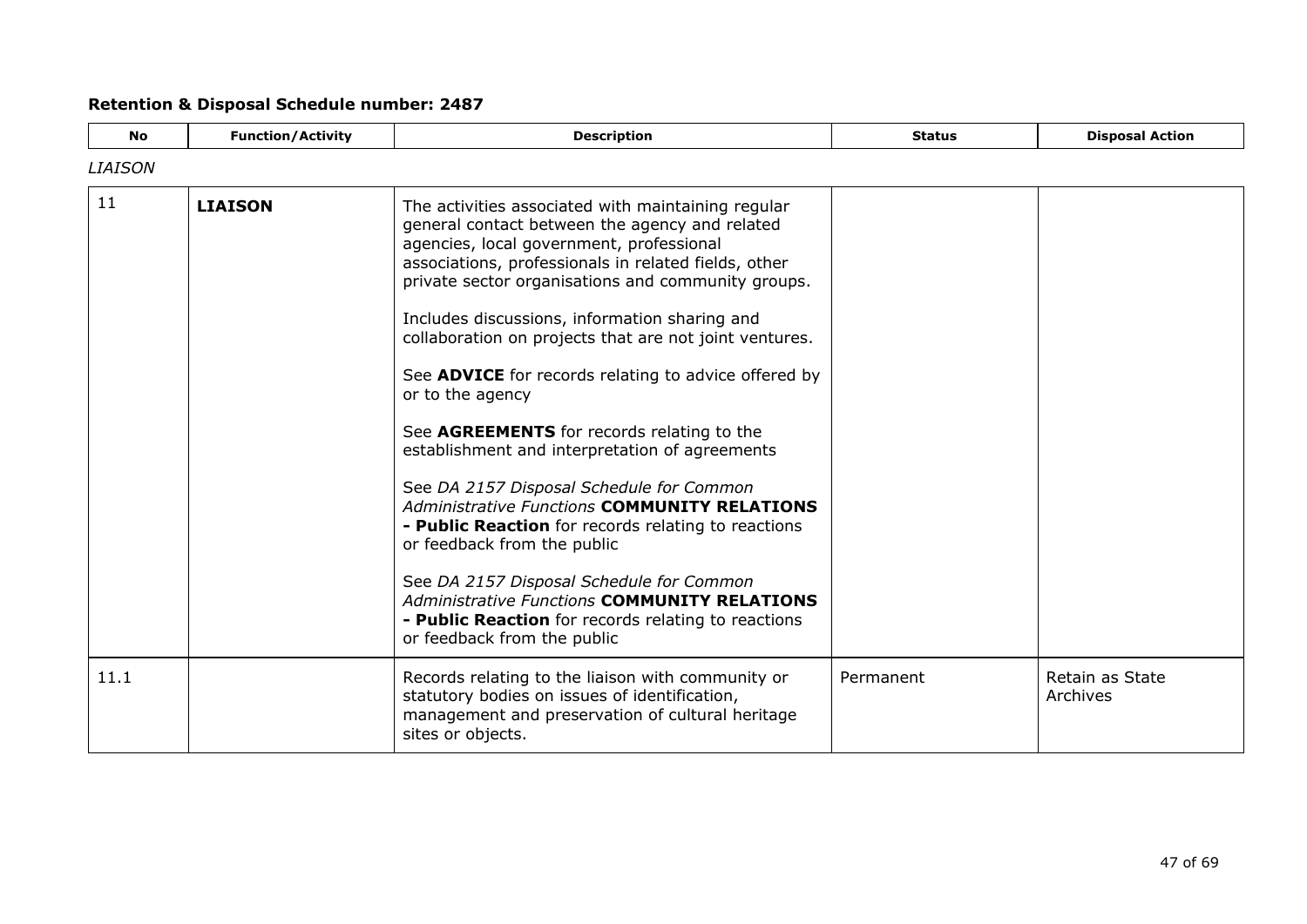<span id="page-47-0"></span>

| <b>No</b>      | <b>Function/Activity</b>               | <b>Description</b>                                                                                                                                                                                                                                                                                                                                                                                                                                                                                       | <b>Status</b> | <b>Disposal Action</b>                     |
|----------------|----------------------------------------|----------------------------------------------------------------------------------------------------------------------------------------------------------------------------------------------------------------------------------------------------------------------------------------------------------------------------------------------------------------------------------------------------------------------------------------------------------------------------------------------------------|---------------|--------------------------------------------|
| <b>LIAISON</b> |                                        |                                                                                                                                                                                                                                                                                                                                                                                                                                                                                                          |               |                                            |
| 11.2           |                                        | Records relating to the liaison with agencies and<br>councils regarding requests pertaining to proposed<br>development projects, extensions of existing physical<br>infrastructure, or land excavation arrangements.                                                                                                                                                                                                                                                                                     | Permanent     | Retain as State<br>Archives                |
| 11.3           |                                        | Records relating to liaison with organisations,<br>professional associations and community groups.<br>Includes:<br>the exchange of information and collaboration<br>on projects<br>notifications of routine works performed in<br>parks and reserves (e.g. mines, Telstra)                                                                                                                                                                                                                               | Temporary     | Destroy 2 years after<br>action completed. |
| 12             | <b>NEW RESERVE</b><br><b>PROPOSALS</b> | The activities associated with the investigation,<br>establishment, and revocation of areas proposed for<br>addition as national parks and reserves. The area<br>under investigation may be acquired by purchase,<br>donation or by transfer from another government<br>department.<br>Includes private conservation reserves and world<br>heritage extensions but excludes land set aside for<br>Future Potential Production Forestry Lands (FPPFL).<br>See DA 2297 Disposal Schedule for Department of |               |                                            |
|                |                                        | Primary Industries, Parks, Water and Environment<br><b>LAND MANAGEMENT</b> for records relating to non-<br>reserved public land and Future Potential Production<br>Forestry Land (FPPFL)                                                                                                                                                                                                                                                                                                                 |               |                                            |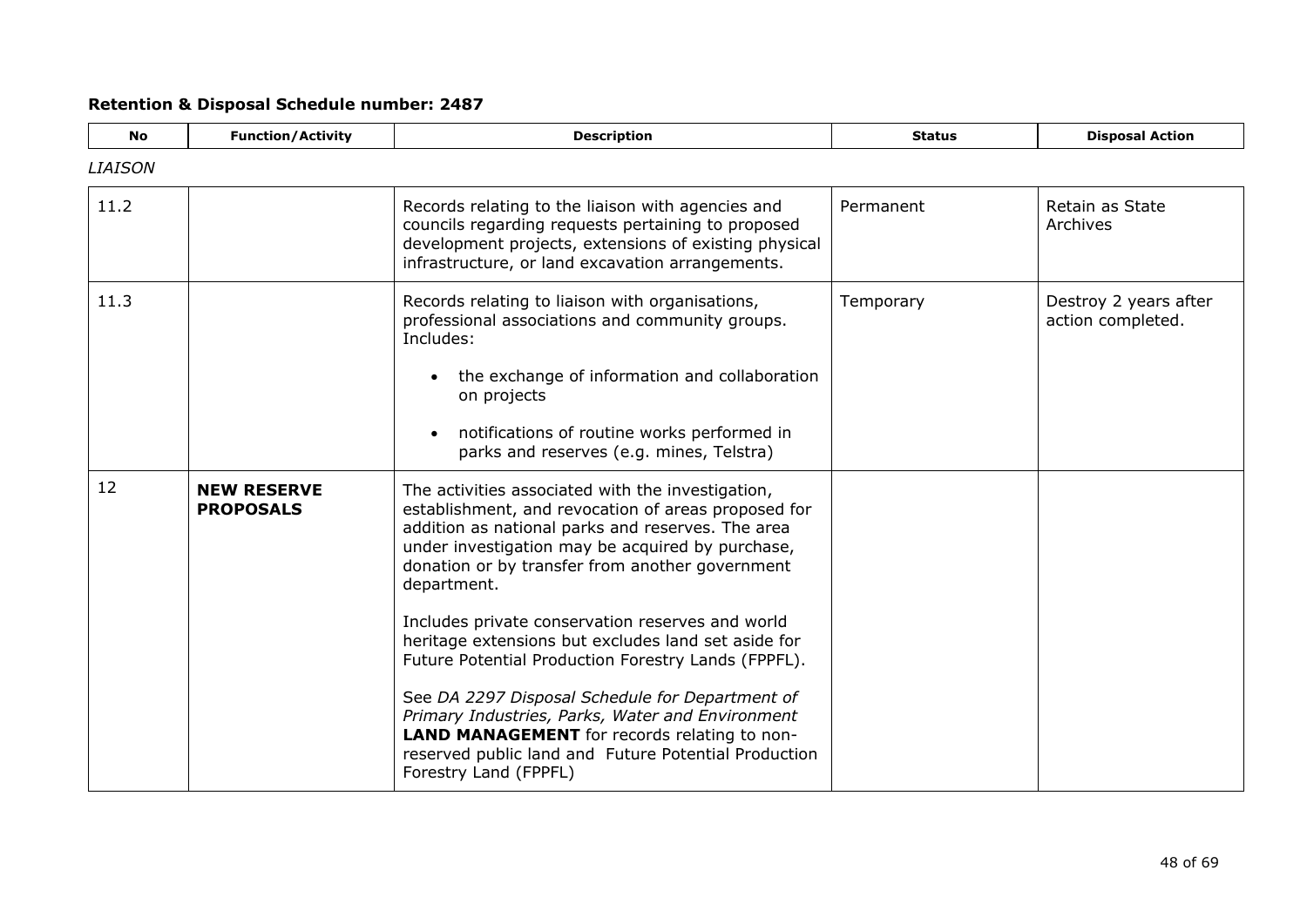| <b>No</b> | <b>Function/Activity</b>                                | <b>Description</b>                                                                                                                                                                                                                                                                                     | <b>Status</b> | <b>Disposal Action</b>                      |
|-----------|---------------------------------------------------------|--------------------------------------------------------------------------------------------------------------------------------------------------------------------------------------------------------------------------------------------------------------------------------------------------------|---------------|---------------------------------------------|
|           | NEW RESERVE PROPOSALS - Acquisition of land or property |                                                                                                                                                                                                                                                                                                        |               |                                             |
| 12.1      | <b>Acquisition of land or</b><br>property               | The activities associated with the acquisition of land<br>or property which is considered to be of significance<br>to the state such as negotiations (including boundary<br>determination), gazettal, and management of the<br>acquired lands.<br>Includes the extension of land to existing parks and |               |                                             |
|           |                                                         | reserves.                                                                                                                                                                                                                                                                                              |               |                                             |
|           |                                                         | See ACQUISITION for records relating to the<br>acquisition of cultural heritage objects, or objects of<br>significance to parks and reserves                                                                                                                                                           |               |                                             |
| 12.1.1    |                                                         | Records relating to the acquisition of land, sites, or<br>buildings which are considered to be of significance<br>to the State.                                                                                                                                                                        | Permanent     | Retain as State<br>Archives                 |
|           |                                                         | Includes the investigation and evaluation of<br>acquisition proposals, negotiations with landowners<br>and recommendations.                                                                                                                                                                            |               |                                             |
|           |                                                         | Examples of acquisitions include:                                                                                                                                                                                                                                                                      |               |                                             |
|           |                                                         | the acquisition of land for new national parks<br>and reserves                                                                                                                                                                                                                                         |               |                                             |
|           |                                                         | additions of land or adjoining properties to<br>existing national parks, state parks, historical<br>sites or wildlife reserves                                                                                                                                                                         |               |                                             |
| 12.1.2    |                                                         | Records relating to proposals for acquisitions which<br>were not proceeded with.                                                                                                                                                                                                                       | Temporary     | Destroy 20 years after<br>action completed. |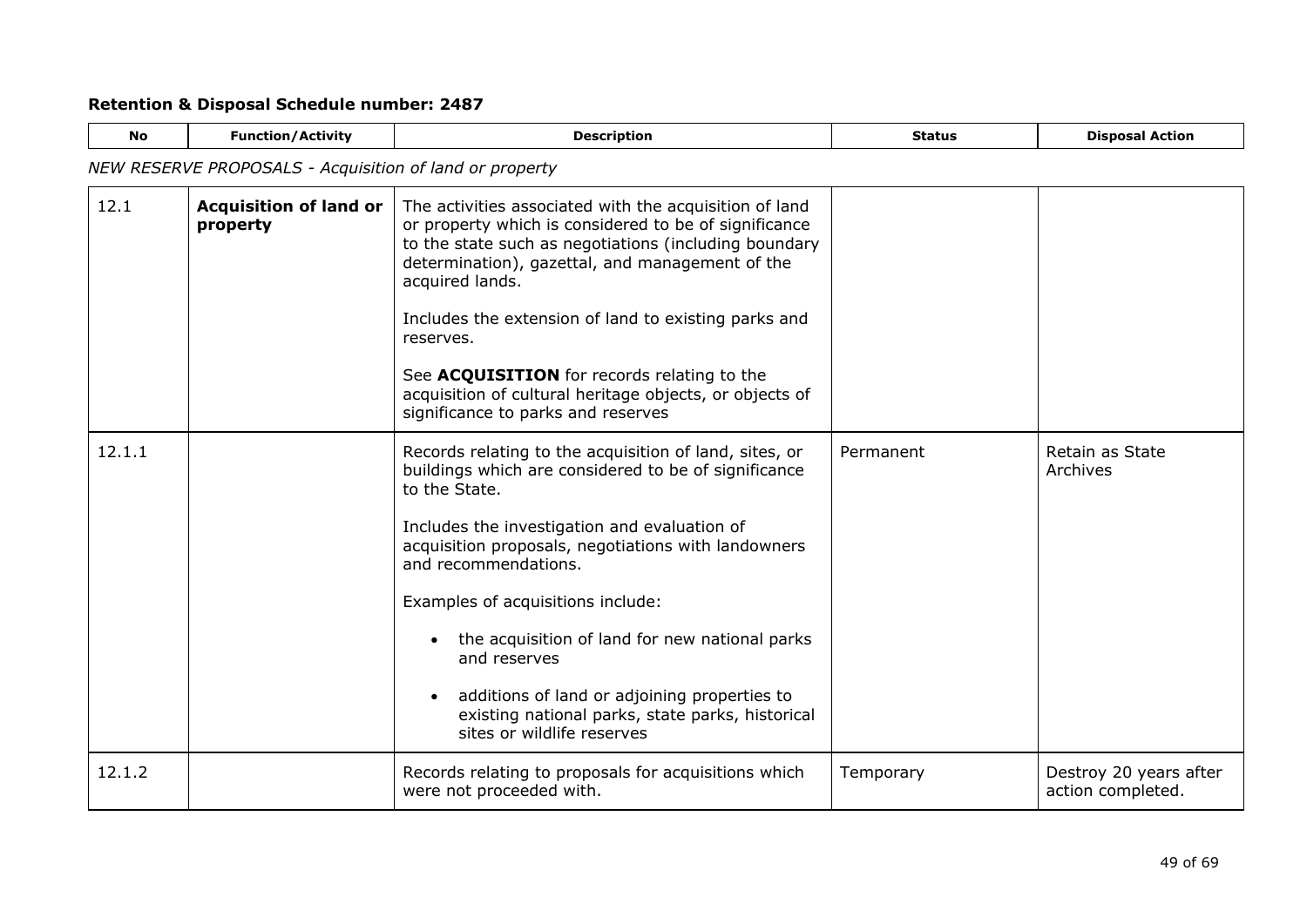<span id="page-49-0"></span>

| <b>No</b> | <b>Function/Activity</b>                             | <b>Description</b>                                                                                                                                                                                                                                                                                                                          | <b>Status</b> | <b>Disposal Action</b>                      |
|-----------|------------------------------------------------------|---------------------------------------------------------------------------------------------------------------------------------------------------------------------------------------------------------------------------------------------------------------------------------------------------------------------------------------------|---------------|---------------------------------------------|
|           | NEW RESERVE PROPOSALS - Disposal of land or property |                                                                                                                                                                                                                                                                                                                                             |               |                                             |
| 12.2      | <b>Disposal of land or</b><br>property               | The activities associated with the disposal of land or<br>property that is owned by the agency such as<br>administering the disposal by sale, transfer or<br>termination of lease of lands no longer required.<br>Includes individual sites where revocation removes<br>land from the ongoing management responsibilities<br>of the agency. |               |                                             |
| 12.2.1    |                                                      | Records relating to individual sites where revocation<br>removes land from the ongoing management<br>responsibilities of the various bodies administering<br>national parks, state parks and historic sites.                                                                                                                                | Permanent     | Retain as State<br>Archives                 |
| 12.2.2    |                                                      | Records relating to negotiations and disposal of lands<br>through sale or transfer of ownership. Includes the<br>termination of lease of lands no longer required.                                                                                                                                                                          | Temporary     | Destroy 10 years after<br>action completed. |
| 13        | <b>PARKS MANAGEMENT</b>                              | The activities associated with ensuring the effective<br>operation of places and sites on reserved land so that<br>management plan outcomes are met.<br>Examples of activities include:<br>development and establishment of<br>management plans<br>maintenance<br>construction                                                              |               |                                             |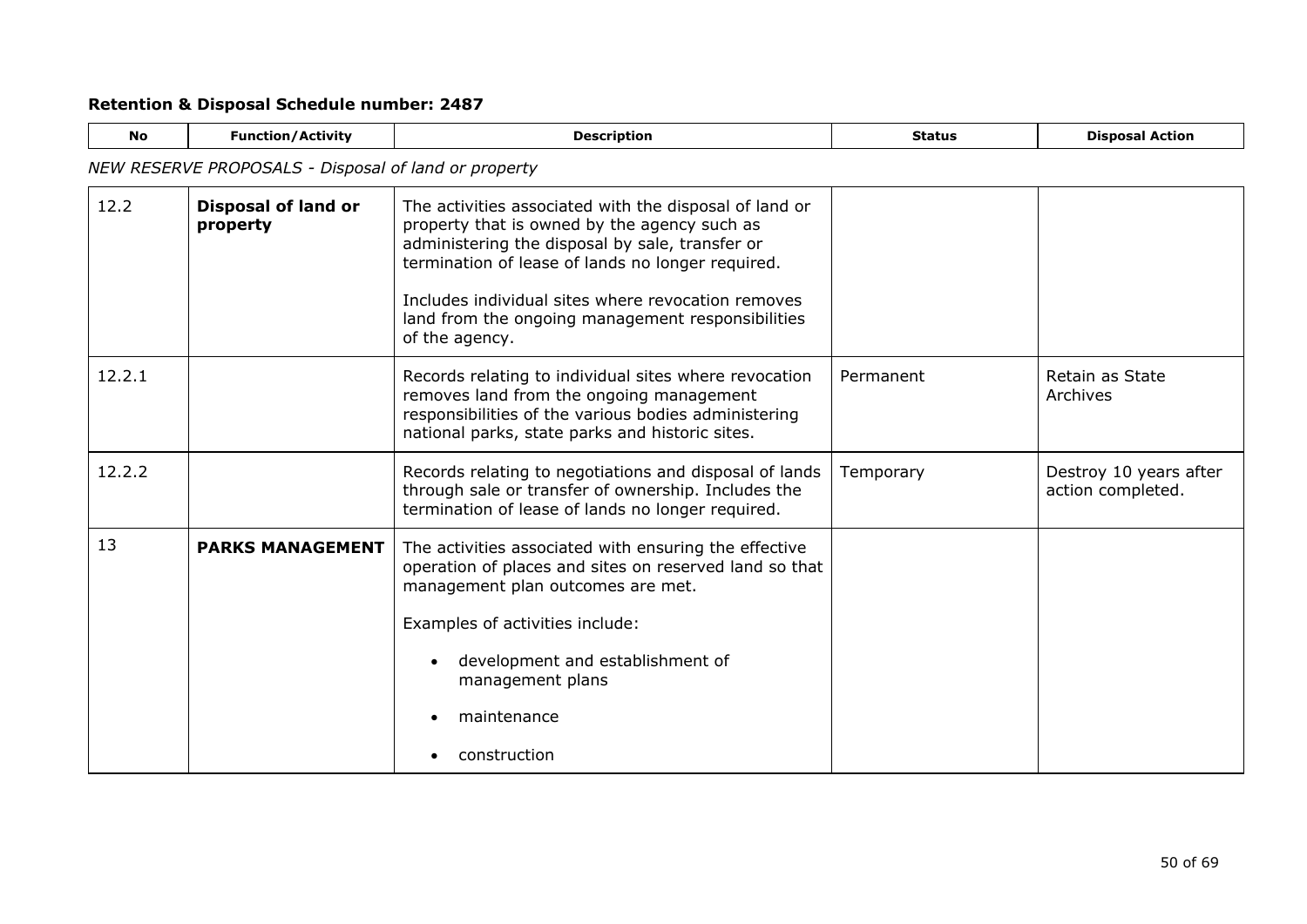| <b>No</b> | <b>Function/Activity</b>                            | <b>Description</b>                                                                                                                                                                 | <b>Status</b> | <b>Disposal Action</b>      |
|-----------|-----------------------------------------------------|------------------------------------------------------------------------------------------------------------------------------------------------------------------------------------|---------------|-----------------------------|
|           | PARKS MANAGEMENT - Animal and vegetation management |                                                                                                                                                                                    |               |                             |
|           |                                                     | See CONTRACTING-OUT for the provision of<br>services by an external contractor or consultant who<br>is engaged by the agency                                                       |               |                             |
|           |                                                     | See INVESTIGATION AND ENFORCEMENT -<br><b>Infringements</b> for incident records relating to parks<br>and reserves such as traffic infringements                                   |               |                             |
|           |                                                     | See DA 2157 Disposal Schedule for Common<br><b>Administrative Functions COMMUNITY RELATIONS</b><br>- Enquiries for general enquiries relating to parks<br>and reserves             |               |                             |
| 13.1      | <b>Animal and</b><br>vegetation<br>management       | The activities associated with the development and<br>implementation of control mechanisms for the<br>protection of an area and/or flora and fauna from<br>erosion or destruction. |               |                             |
|           |                                                     | Includes habitats of threatened species.                                                                                                                                           |               |                             |
| 13.1.1    |                                                     | Records documenting the outcomes and results of<br>pest eradication programs. Includes records<br>documenting the identification of pests and master<br>copies of project reports. | Permanent     | Retain as State<br>Archives |
|           |                                                     | Examples of pests include:                                                                                                                                                         |               |                             |
|           |                                                     | feral animals (cats, dogs, goats, pigs)<br>٠                                                                                                                                       |               |                             |
|           |                                                     | vegetation                                                                                                                                                                         |               |                             |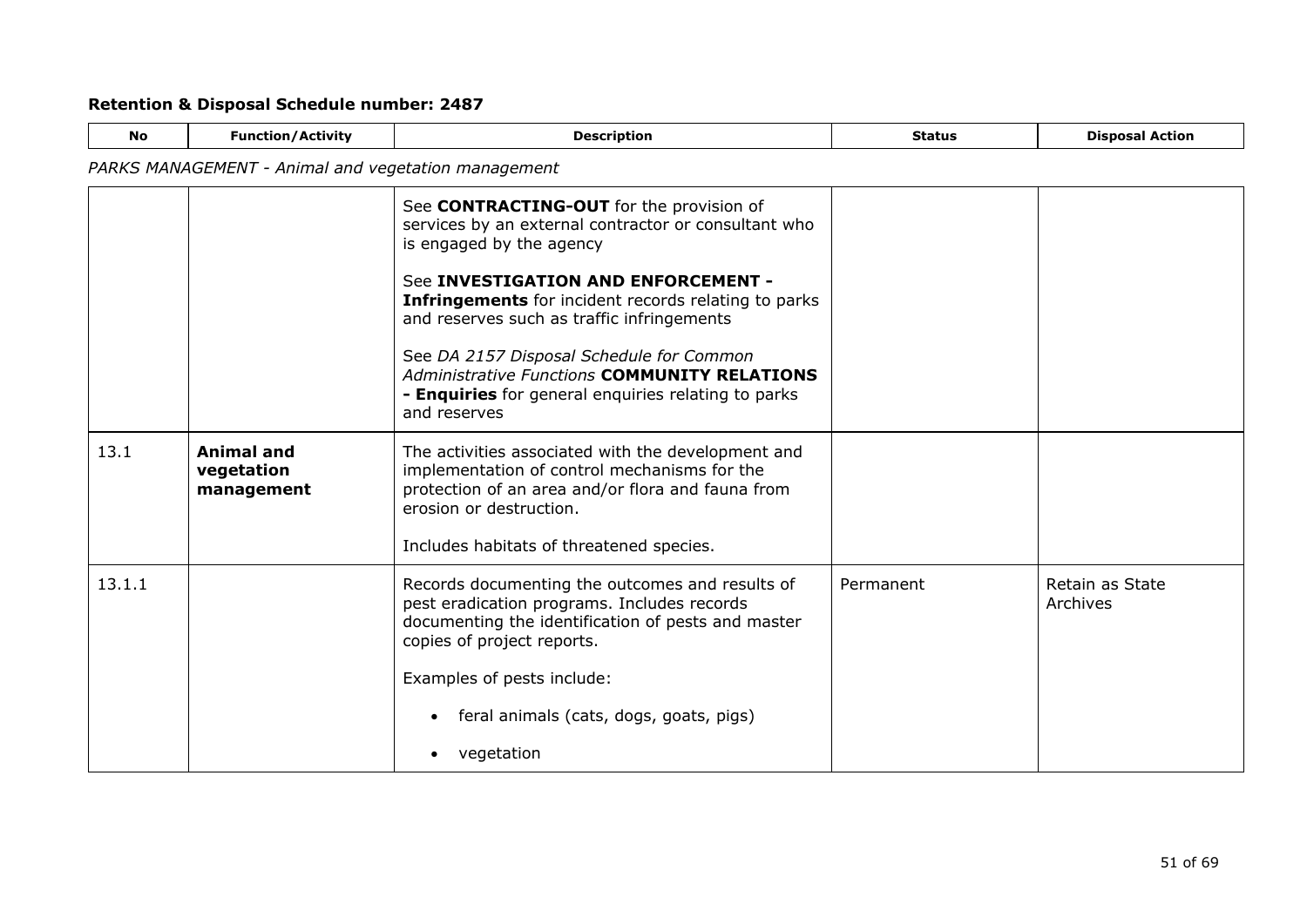| <b>No</b> | <b>Function/Activity</b>                            | <b>Description</b>                                                                                                                                                                                                                                                                                                            | <b>Status</b> | <b>Disposal Action</b>                      |
|-----------|-----------------------------------------------------|-------------------------------------------------------------------------------------------------------------------------------------------------------------------------------------------------------------------------------------------------------------------------------------------------------------------------------|---------------|---------------------------------------------|
|           | PARKS MANAGEMENT - Animal and vegetation management |                                                                                                                                                                                                                                                                                                                               |               |                                             |
| 13.1.2    |                                                     | Records relating to the strategic management of<br>native animal habitats and native plant species.<br>Includes the management of programs and projects,<br>and actions taken to assist in the preservation,<br>restoration, rehabilitation or regeneration of native<br>animals and vegetation.                              | Permanent     | Retain as State<br>Archives                 |
| 13.1.3    |                                                     | Records relating to regular planned pest control<br>actions such as the destruction of feral animals, the<br>systematic eradication of invasive vegetation,<br>removal of weeds, and fire management necessary<br>to ensure the preservation of habitats or wildlife in<br>parks or reserves.                                 | Temporary     | Destroy 20 years after<br>action completed. |
| 13.2      | <b>Construction</b>                                 | The activities associated with the building,<br>construction, redevelopment and alterations of sites,<br>places, and infrastructure on parks land.<br>Includes design, siting plans and project<br>management records. Examples of assets include:<br>roads<br>buildings<br>fences<br>tracks<br>trails<br>barbeque facilities |               |                                             |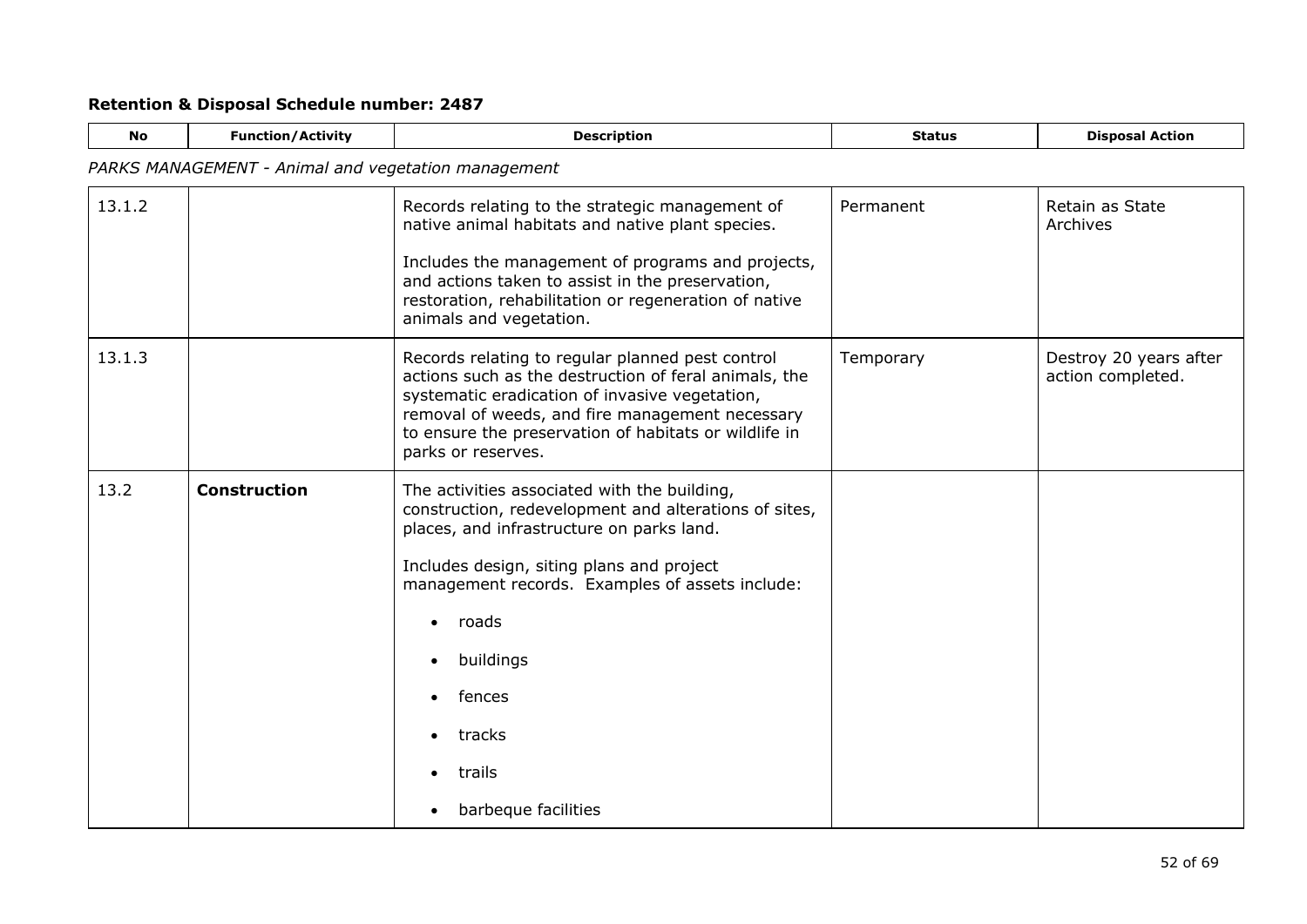# *PARKS MANAGEMENT - Construction*

|        | See PARKS MANAGEMENT - Heritage works<br>management the preservation, protection,<br>maintenance, restoration and enhancement of<br>historic and aboriginal sites.                                                                                                                                                                                                                                     |           |                             |
|--------|--------------------------------------------------------------------------------------------------------------------------------------------------------------------------------------------------------------------------------------------------------------------------------------------------------------------------------------------------------------------------------------------------------|-----------|-----------------------------|
| 13.2.1 | Records relating to the design and construction of<br>assets in parks or reserves which:<br>have state or national significance<br>$\bullet$<br>generate wide community interest<br>$\bullet$<br>involve substantial public debate or<br>$\bullet$<br>controversy<br>receive architectural or design awards.<br>$\bullet$<br>Records include:<br>specifications<br>plans<br>project management records | Permanent | Retain as State<br>Archives |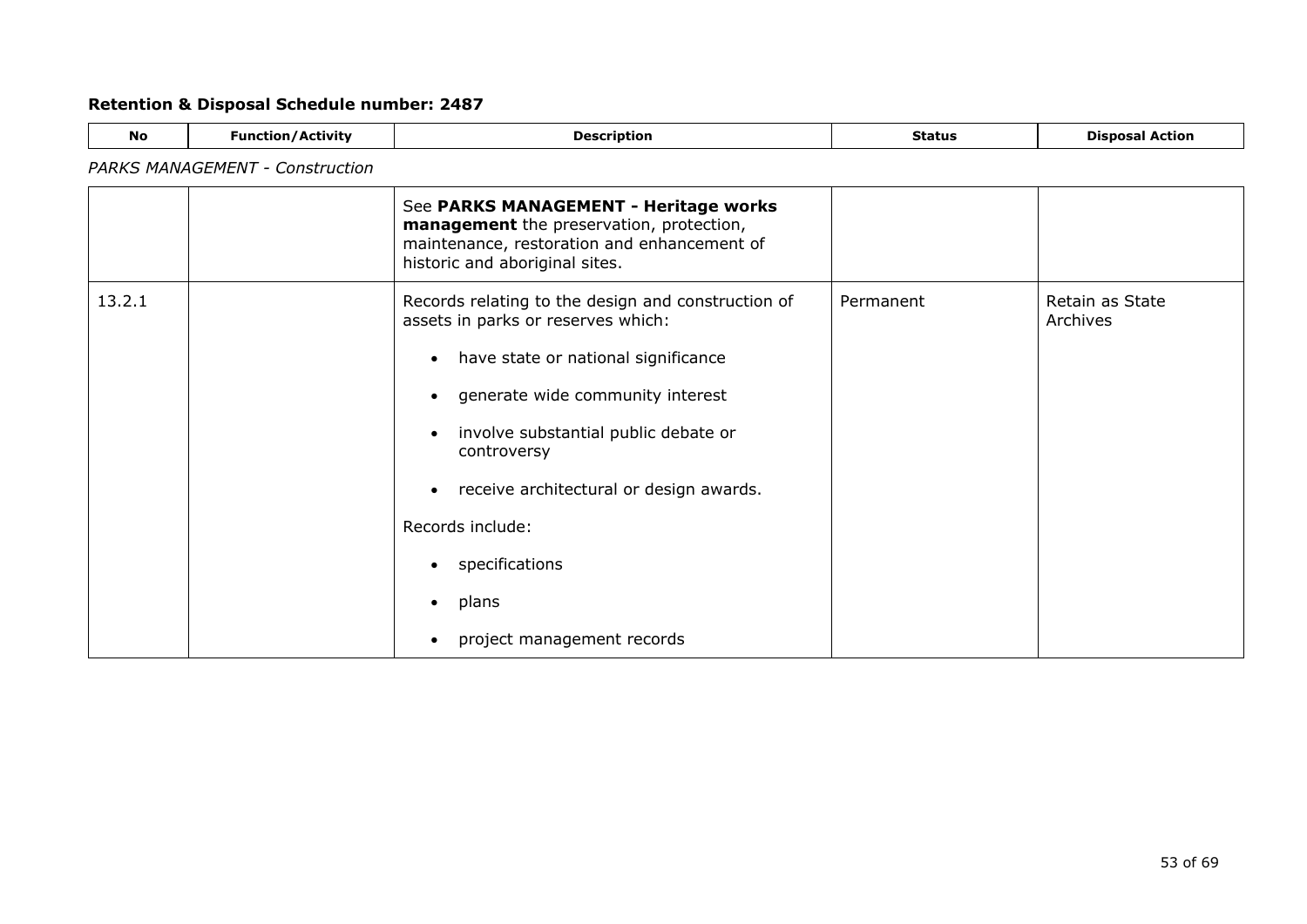| <b>No</b> | <b>Function/Activity</b>               | <b>Description</b>                                                                                                                                                                                                                                                                                                                                                                                                       | <b>Status</b> | <b>Disposal Action</b>                                 |  |  |  |
|-----------|----------------------------------------|--------------------------------------------------------------------------------------------------------------------------------------------------------------------------------------------------------------------------------------------------------------------------------------------------------------------------------------------------------------------------------------------------------------------------|---------------|--------------------------------------------------------|--|--|--|
|           | <b>PARKS MANAGEMENT - Construction</b> |                                                                                                                                                                                                                                                                                                                                                                                                                          |               |                                                        |  |  |  |
| 13.2.2    |                                        | Records relating to the design and construction of<br>assets in a park or reserve which do not:<br>have state or national significance<br>$\bullet$<br>generate wide community interest<br>involve substantial public debate or<br>controversy<br>receive architectural or design awards.<br>$\bullet$<br>Records include:<br>specifications<br>plans<br>project management records                                      | Temporary     | Destroy 10 years after<br>decommissioning of<br>asset. |  |  |  |
| 13.2.3    |                                        | Records relating to the design for construction of<br>assets in a park or reserve that do not proceed.                                                                                                                                                                                                                                                                                                                   | Temporary     | Destroy 7 years after<br>action completed.             |  |  |  |
| 13.3      | <b>Heritage works</b><br>management    | The activities associated with the preservation,<br>protection, maintenance, restoration and<br>enhancement of historic and aboriginal sites within<br>parks and reserves.<br>Includes buildings, land, information resources, and<br>objects that the agency is responsible for<br>administering the provisions under the Historical<br>Cultural Heritage Act 1995 and the Land Use<br>Planning and Approvals Act 1993. |               |                                                        |  |  |  |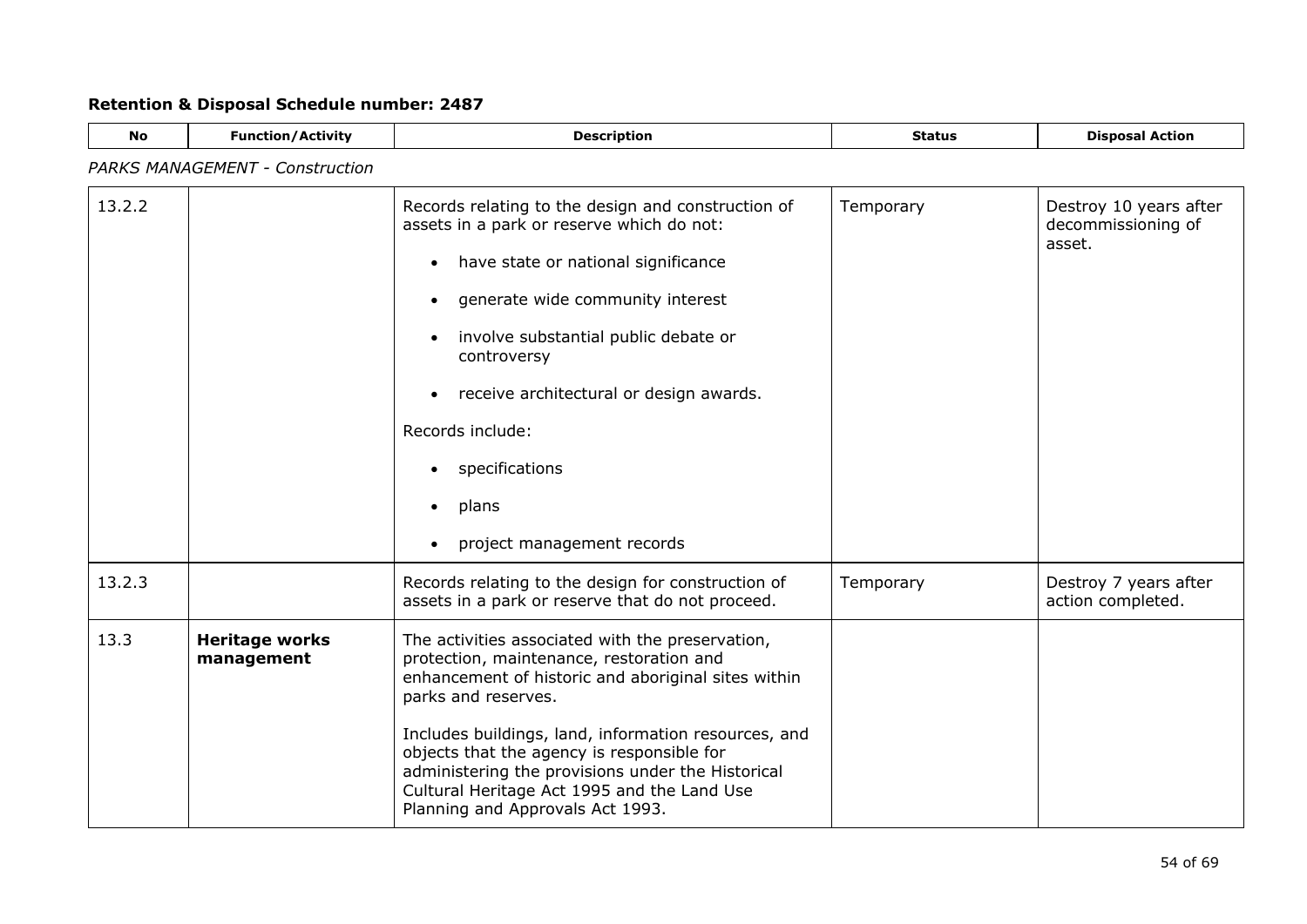$\overline{a}$ 

| <b>No</b> | <b>Function/Activity</b>                     | <b>Description</b>                                                                                                                                                                                                                                                                                                                                                                                                                                                                                                                                                                             | <b>Status</b> | <b>Disposal Action</b>      |  |  |  |
|-----------|----------------------------------------------|------------------------------------------------------------------------------------------------------------------------------------------------------------------------------------------------------------------------------------------------------------------------------------------------------------------------------------------------------------------------------------------------------------------------------------------------------------------------------------------------------------------------------------------------------------------------------------------------|---------------|-----------------------------|--|--|--|
|           | PARKS MANAGEMENT - Heritage works management |                                                                                                                                                                                                                                                                                                                                                                                                                                                                                                                                                                                                |               |                             |  |  |  |
|           |                                              | See CULTURAL HERITAGE MANAGEMENT for<br>records relating to the management and protection<br>of cultural heritage not within parks and reserves<br>See PARKS MANAGEMENT - Construction the<br>building, construction, redevelopment and alterations<br>of sites, places, and infrastructure on parks land.<br>See PARKS MANAGEMENT - Site maintenance<br>the maintenance of assets and equipment located on<br>parks and reserves.                                                                                                                                                             |               |                             |  |  |  |
| 13.3.1    |                                              | Records documenting works relating to the<br>protection, conservation, and monitoring of buildings,<br>structures and sites.<br>Includes sites that are recognised as being of<br>significance in state, national, or international<br>registers, or gazetted for conservation where the<br>work affects the fabric or structure of the building.<br>Examples include:<br>records of usage by Aboriginal people of<br>$\bullet$<br>specific sites,<br>masters of photographic images<br>specifications and drawings<br>$\bullet$<br>conservation reports and studies<br>conservation logs<br>٠ | Permanent     | Retain as State<br>Archives |  |  |  |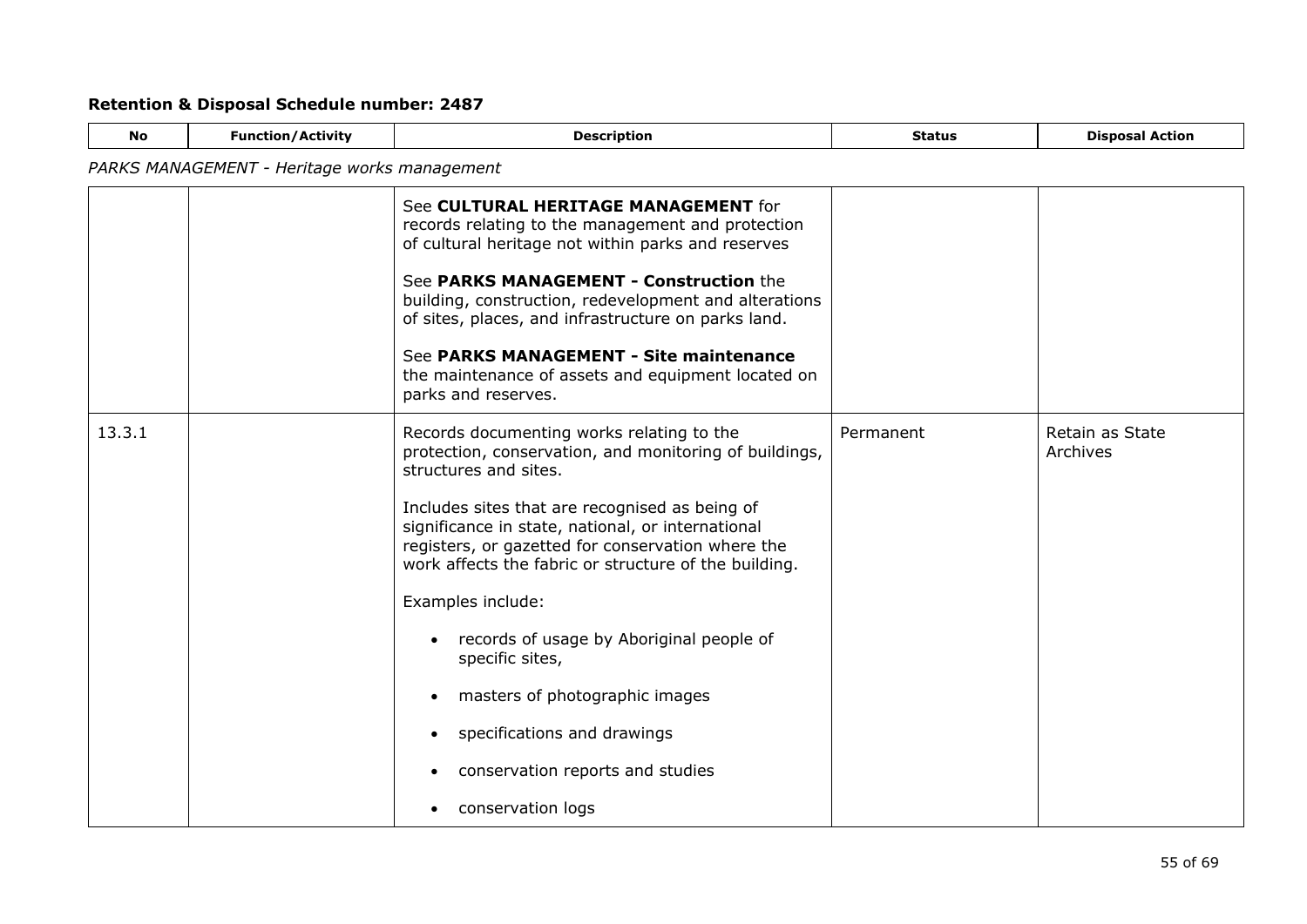| <b>No</b> | <b>Function/Activity</b>                     | <b>Description</b>                                                                                                                                                                                        | <b>Status</b> | <b>Disposal Action</b>                      |
|-----------|----------------------------------------------|-----------------------------------------------------------------------------------------------------------------------------------------------------------------------------------------------------------|---------------|---------------------------------------------|
|           | PARKS MANAGEMENT - Heritage works management |                                                                                                                                                                                                           |               |                                             |
|           |                                              | soil and land surveys<br>$\bullet$                                                                                                                                                                        |               |                                             |
|           |                                              | appeals<br>$\bullet$                                                                                                                                                                                      |               |                                             |
|           |                                              | Notices of Decision                                                                                                                                                                                       |               |                                             |
|           |                                              | Certificates of Exemption<br>$\bullet$                                                                                                                                                                    |               |                                             |
| 13.3.2    |                                              | Records documenting routine maintenance work to<br>heritage sites and objects. Includes:                                                                                                                  | Temporary     | Destroy 15 years after<br>action completed. |
|           |                                              | grounds maintenance<br>$\bullet$                                                                                                                                                                          |               |                                             |
|           |                                              | routine cleaning arrangements                                                                                                                                                                             |               |                                             |
|           |                                              | waste removal<br>$\bullet$                                                                                                                                                                                |               |                                             |
| 13.4      | Parks monitoring,<br>evaluation, reporting   | The activities involved in monitoring, reviewing and<br>evaluating the suitability and progress of plans,<br>strategies, and processes unique to the agency.<br>Includes the resulting reports containing |               |                                             |
|           |                                              | recommendations and advice based on the<br>performance of parks and reserves management.                                                                                                                  |               |                                             |
|           |                                              | See INVESTIGATION AND ENFORCEMENT -<br><b>Compliance</b> for records relating to compliance with<br>parks procedures and regulations                                                                      |               |                                             |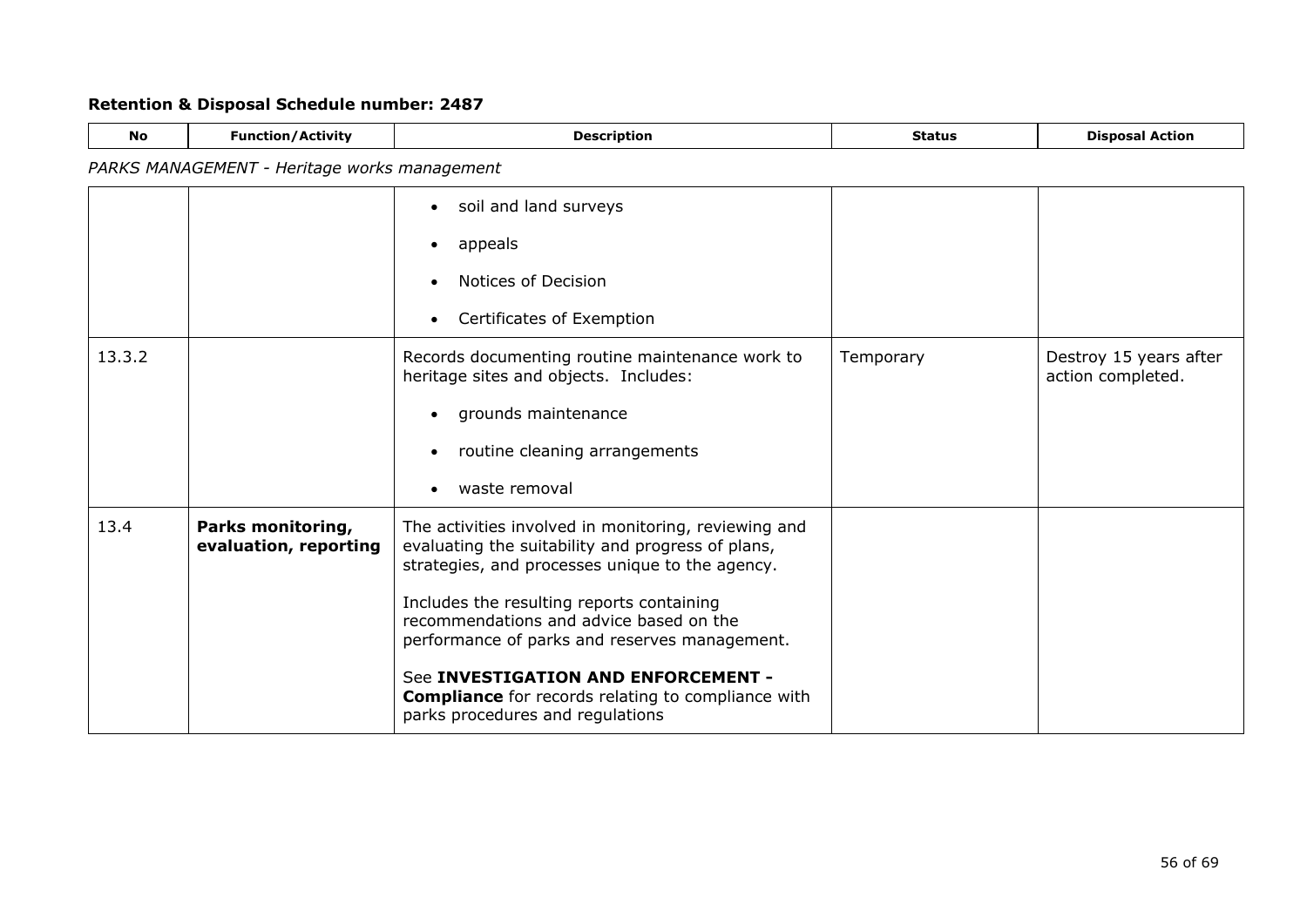| <b>No</b> | <b>Function/Activity</b>                                   | <b>Description</b>                                                                                                                                                                                                                                                                                                                                                                                                                                                                                                                    | <b>Status</b> | <b>Disposal Action</b>      |  |  |
|-----------|------------------------------------------------------------|---------------------------------------------------------------------------------------------------------------------------------------------------------------------------------------------------------------------------------------------------------------------------------------------------------------------------------------------------------------------------------------------------------------------------------------------------------------------------------------------------------------------------------------|---------------|-----------------------------|--|--|
|           | PARKS MANAGEMENT - Parks monitoring, evaluation, reporting |                                                                                                                                                                                                                                                                                                                                                                                                                                                                                                                                       |               |                             |  |  |
|           |                                                            | See DA 2157 Disposal Schedule for Common<br><b>Administrative Functions COMMUNITY RELATIONS</b><br>- Public Reaction for records relating to community<br>consultation on land management programs and<br>projects                                                                                                                                                                                                                                                                                                                    |               |                             |  |  |
| 13.4.1    |                                                            | Records relating to monitoring and evaluation of<br>parks and reserves programs, projects or sites<br>which:<br>have state or national significance<br>$\bullet$<br>involve substantial public debate or<br>controversy<br>generate wide community interest<br>$\bullet$<br>set precedent<br>$\bullet$<br>result in changes to high level policy<br>$\bullet$<br>Includes records relating to:<br>reviews and audits<br>$\bullet$<br>reports<br>$\bullet$<br>community consultation<br>consultation with other government bodies<br>٠ | Permanent     | Retain as State<br>Archives |  |  |
|           |                                                            | benchmarks<br>$\bullet$                                                                                                                                                                                                                                                                                                                                                                                                                                                                                                               |               |                             |  |  |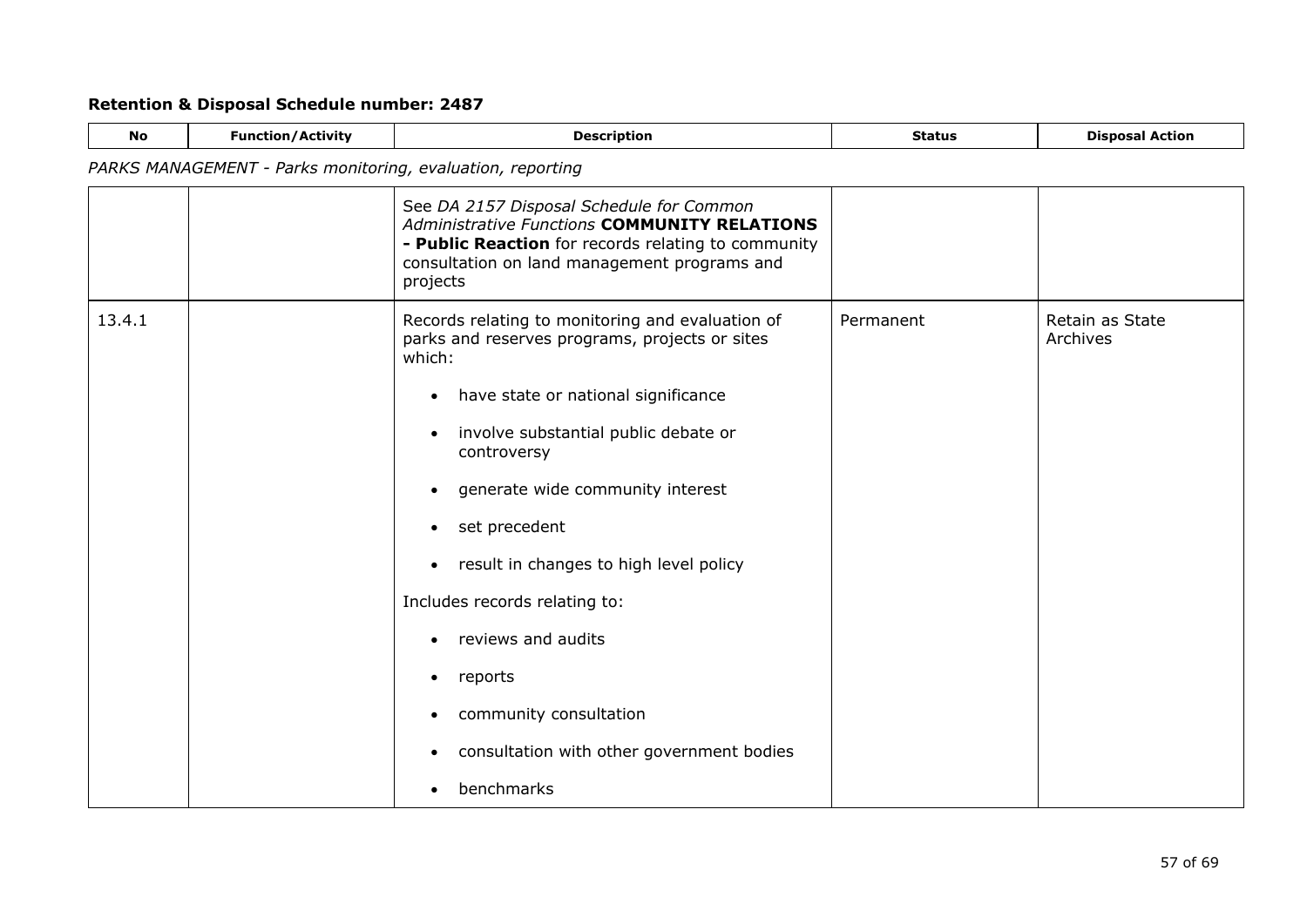| <b>No</b> | <b>Function/Activity</b>                                   | <b>Description</b>                                                                                                  | <b>Status</b> | <b>Disposal Action</b>                      |  |  |
|-----------|------------------------------------------------------------|---------------------------------------------------------------------------------------------------------------------|---------------|---------------------------------------------|--|--|
|           | PARKS MANAGEMENT - Parks monitoring, evaluation, reporting |                                                                                                                     |               |                                             |  |  |
|           |                                                            | recommendations to change practices or<br>$\bullet$<br>policies                                                     |               |                                             |  |  |
|           |                                                            | Examples of programs include:                                                                                       |               |                                             |  |  |
|           |                                                            | conservation and rehabilitation                                                                                     |               |                                             |  |  |
|           |                                                            | protection against threats, risks and impacts<br>$\bullet$                                                          |               |                                             |  |  |
|           |                                                            | tourism, recreation and other park uses                                                                             |               |                                             |  |  |
|           |                                                            | community engagement and support                                                                                    |               |                                             |  |  |
|           |                                                            | public and political advocacy and support                                                                           |               |                                             |  |  |
|           |                                                            | parks management context and arrangements                                                                           |               |                                             |  |  |
|           |                                                            | parks management systems, processes and<br>tools                                                                    |               |                                             |  |  |
| 13.4.2    |                                                            | Records relating to monitoring and evaluation of<br>parks and reserves programs, projects or sites which<br>do not: | Temporary     | Destroy 10 years after<br>action completed. |  |  |
|           |                                                            | have state or national significance<br>٠                                                                            |               |                                             |  |  |
|           |                                                            | involve substantial public debate or<br>$\bullet$<br>controversy                                                    |               |                                             |  |  |
|           |                                                            | generate wide community interest<br>$\bullet$                                                                       |               |                                             |  |  |
|           |                                                            | set precedent<br>$\bullet$                                                                                          |               |                                             |  |  |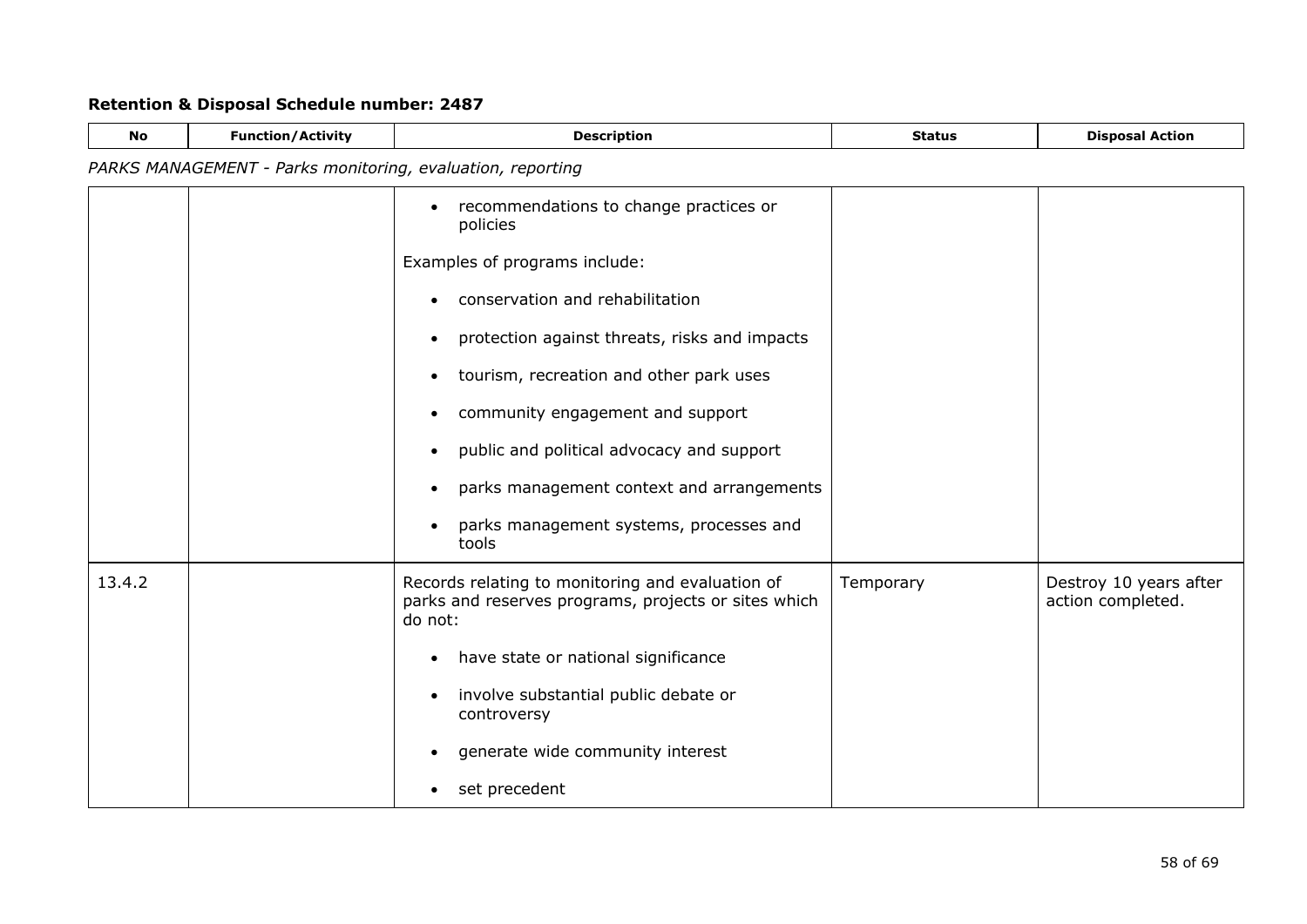| <b>No</b> | <b>Function/Activity</b>          | <b>Description</b>                                                                                                                                                                                          | <b>Status</b> | <b>Disposal Action</b> |
|-----------|-----------------------------------|-------------------------------------------------------------------------------------------------------------------------------------------------------------------------------------------------------------|---------------|------------------------|
|           | PARKS MANAGEMENT - Park registers |                                                                                                                                                                                                             |               |                        |
|           |                                   | result in changes to high level policy<br>$\bullet$                                                                                                                                                         |               |                        |
|           |                                   | Includes records relating to:                                                                                                                                                                               |               |                        |
|           |                                   | reviews, audits and reports<br>$\bullet$                                                                                                                                                                    |               |                        |
|           |                                   | Examples of programs include:                                                                                                                                                                               |               |                        |
|           |                                   | conservation and rehabilitation<br>$\bullet$                                                                                                                                                                |               |                        |
|           |                                   | protection against threats, risks and impacts<br>$\bullet$                                                                                                                                                  |               |                        |
|           |                                   | tourism, recreation and other park uses<br>$\bullet$                                                                                                                                                        |               |                        |
|           |                                   | community engagement and support                                                                                                                                                                            |               |                        |
|           |                                   | public and political advocacy and support<br>$\bullet$                                                                                                                                                      |               |                        |
|           |                                   | parks management context and arrangements<br>$\bullet$                                                                                                                                                      |               |                        |
|           |                                   | parks management systems, processes and<br>$\bullet$<br>tools                                                                                                                                               |               |                        |
| 13.5      | <b>Park registers</b>             | The activities associated with receiving, processing,<br>granting, and refusing applications for the<br>registration and categorisation of parks and reserves<br>as required by the agency and legislation. |               |                        |
|           |                                   | Includes the establishment and maintenance of<br>registers, purposes of process control, unique<br>identification and public search requirements.                                                           |               |                        |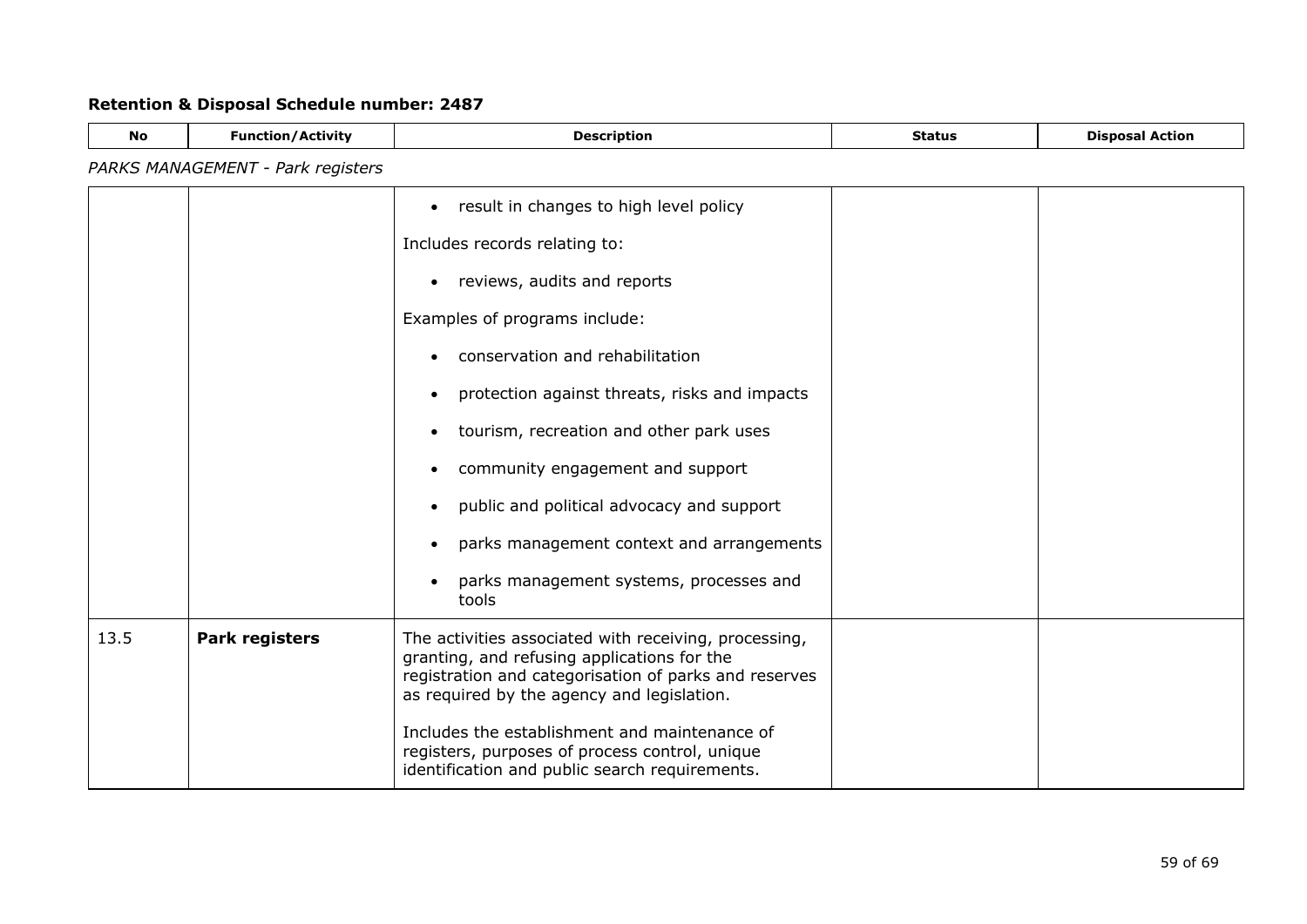| <b>No</b> | <b>Function/Activity</b>          | <b>Description</b>                                                                                                                                                                       | <b>Status</b> | <b>Disposal Action</b>      |  |  |  |  |
|-----------|-----------------------------------|------------------------------------------------------------------------------------------------------------------------------------------------------------------------------------------|---------------|-----------------------------|--|--|--|--|
|           | PARKS MANAGEMENT - Park registers |                                                                                                                                                                                          |               |                             |  |  |  |  |
|           |                                   | See AGREEMENTS for records relating to the<br>development and establishment of agreements                                                                                                |               |                             |  |  |  |  |
|           |                                   | See CULTURAL HERITAGE MANAGEMENT -<br><b>Heritage registers</b> for decisions made regarding<br>cultural heritage registers                                                              |               |                             |  |  |  |  |
| 13.5.1    |                                   | Registers and/or databases detailing approved plans<br>of management, management programs, areas of<br>essential habitat, classifications of wildlife and feral<br>animal control areas. | Permanent     | Retain as State<br>Archives |  |  |  |  |
| 13.5.2    |                                   | Records relating to the placement of covenants or<br>categorisation on land titles.                                                                                                      | Permanent     | Retain as State<br>Archives |  |  |  |  |
|           |                                   | Includes supporting documentation.                                                                                                                                                       |               |                             |  |  |  |  |
| 13.6      | <b>Parks research</b>             | The activities involved in investigating or enquiring<br>into a subject or area of interest specific to parks and<br>reserves in order to discover facts, principles, or<br>precedents.  |               |                             |  |  |  |  |
|           |                                   | Research may be conducted with academic or<br>interdisciplinary project teams involving staff<br>external to the organisation.                                                           |               |                             |  |  |  |  |
|           |                                   | Includes enquiries and surveys relating to programs,                                                                                                                                     |               |                             |  |  |  |  |

projects, working papers, and literature searches.

See **COMMUNITY ENGAGEMENT - Visitor** 

**administration** for visitor surveys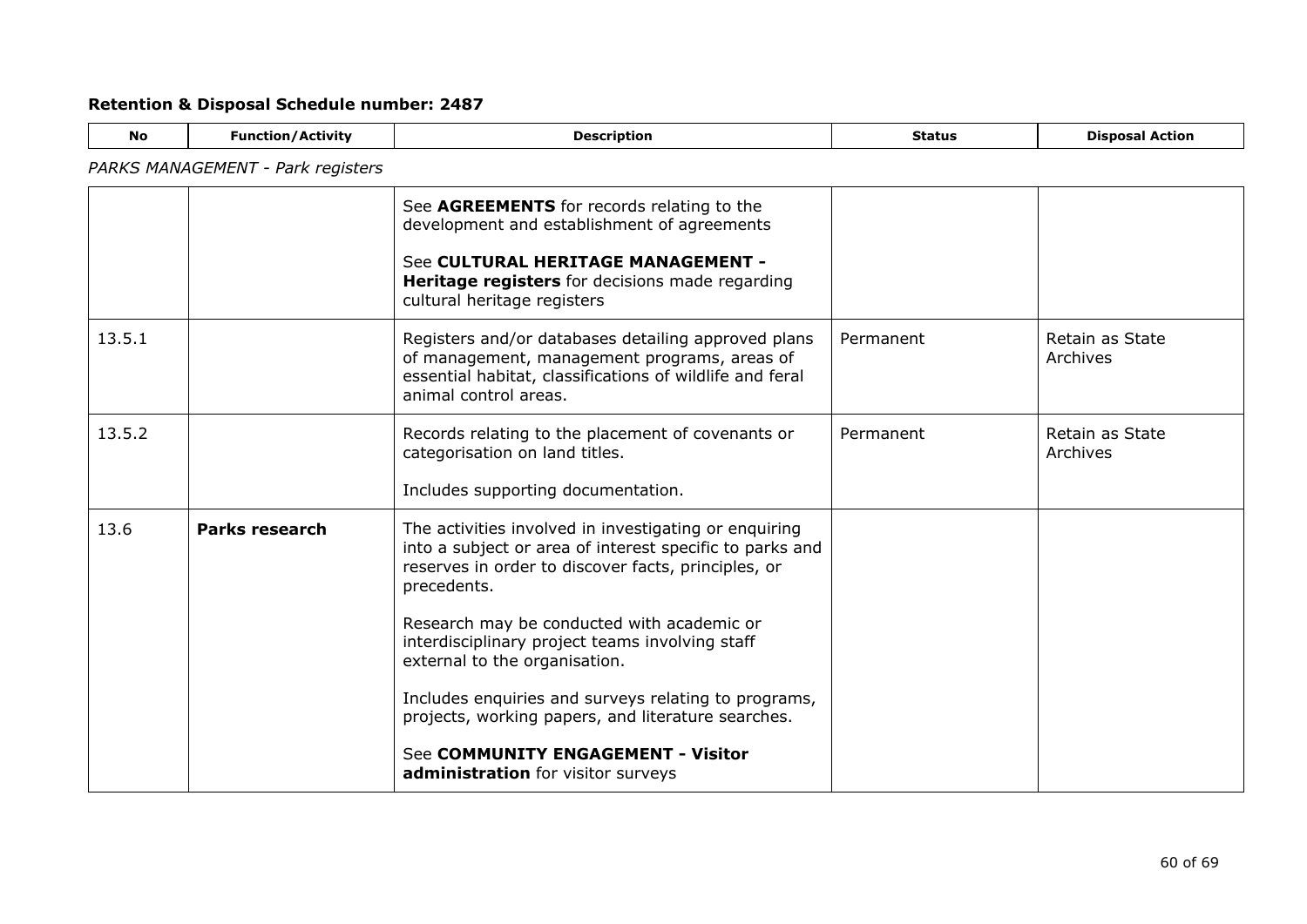| <b>No</b> | <b>Function/Activity</b>          | <b>Description</b>                                                                                                                                                                                                                                                       | <b>Status</b> | <b>Disposal Action</b>                      |  |  |  |
|-----------|-----------------------------------|--------------------------------------------------------------------------------------------------------------------------------------------------------------------------------------------------------------------------------------------------------------------------|---------------|---------------------------------------------|--|--|--|
|           | PARKS MANAGEMENT - Parks research |                                                                                                                                                                                                                                                                          |               |                                             |  |  |  |
|           |                                   | See DA 2157 Disposal Schedule for Common<br><b>Administrative Functions COMMUNITY RELATIONS</b><br>- Enquiries for records relating to the handling of<br>requests for information about the agency and its<br>services by the general public or another<br>organisation |               |                                             |  |  |  |
| 13.6.1    |                                   | Final reports or papers of original research conducted<br>into parks and reserves.<br>Includes land management issues, tenure history,<br>and scientific and technical investigations.                                                                                   | Permanent     | Retain as State<br>Archives                 |  |  |  |
| 13.6.2    |                                   | Research data where original scientific data cannot<br>be replaced or replicated.                                                                                                                                                                                        | Permanent     | Retain as State<br>Archives                 |  |  |  |
| 13.6.3    |                                   | Records of land, flora, and fauna surveys and other<br>data collection activities relating to surveys.<br>Includes longitudinal surveys and geospatial surveys.                                                                                                          | Permanent     | Retain as State<br>Archives                 |  |  |  |
| 13.6.4    |                                   | Records relating to collaboration on research projects<br>conducted by universities, schools or other agencies.                                                                                                                                                          | Temporary     | Destroy 10 years after<br>action completed. |  |  |  |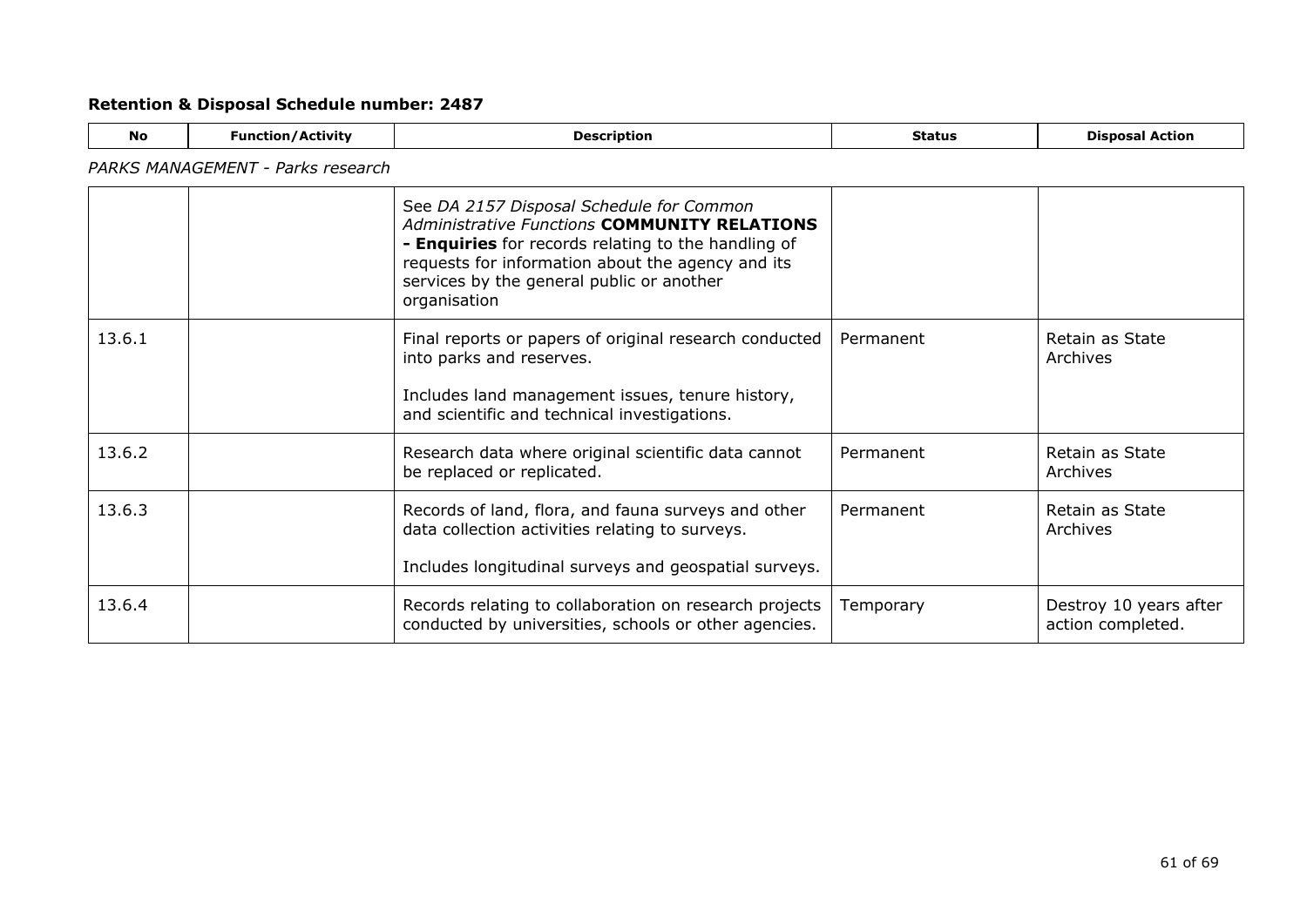| <b>No</b>                         | <b>Function/Activity</b>                                   | <b>Description</b>                                                                                                                                                                                                                                                                                                                                                                                                    | <b>Status</b> | <b>Disposal Action</b>                     |  |
|-----------------------------------|------------------------------------------------------------|-----------------------------------------------------------------------------------------------------------------------------------------------------------------------------------------------------------------------------------------------------------------------------------------------------------------------------------------------------------------------------------------------------------------------|---------------|--------------------------------------------|--|
| PARKS MANAGEMENT - Parks research |                                                            |                                                                                                                                                                                                                                                                                                                                                                                                                       |               |                                            |  |
| 13.6.5                            |                                                            | Records associated with the development of research<br>into parks and reserves.<br>Examples include:<br>working papers<br>$\bullet$<br>literature searches<br>drafts<br>$\bullet$<br>project reporting                                                                                                                                                                                                                | Temporary     | Destroy 5 years after<br>action completed. |  |
|                                   |                                                            | research management correspondence                                                                                                                                                                                                                                                                                                                                                                                    |               |                                            |  |
| 13.7                              | <b>Planning for</b><br>management of<br>parks and reserves | The activities associated with the development and<br>approval of parks and reserves plans in accordance<br>with the National Parks and Reserves Management<br>Act 2002.<br>Includes determination of services, needs, and<br>solutions to those needs.<br>Examples of plans include:<br><b>Management Plans</b><br>$\bullet$<br>Site Plans<br>$\bullet$<br>See APPEALS for appeals made against<br>Management Plans. |               |                                            |  |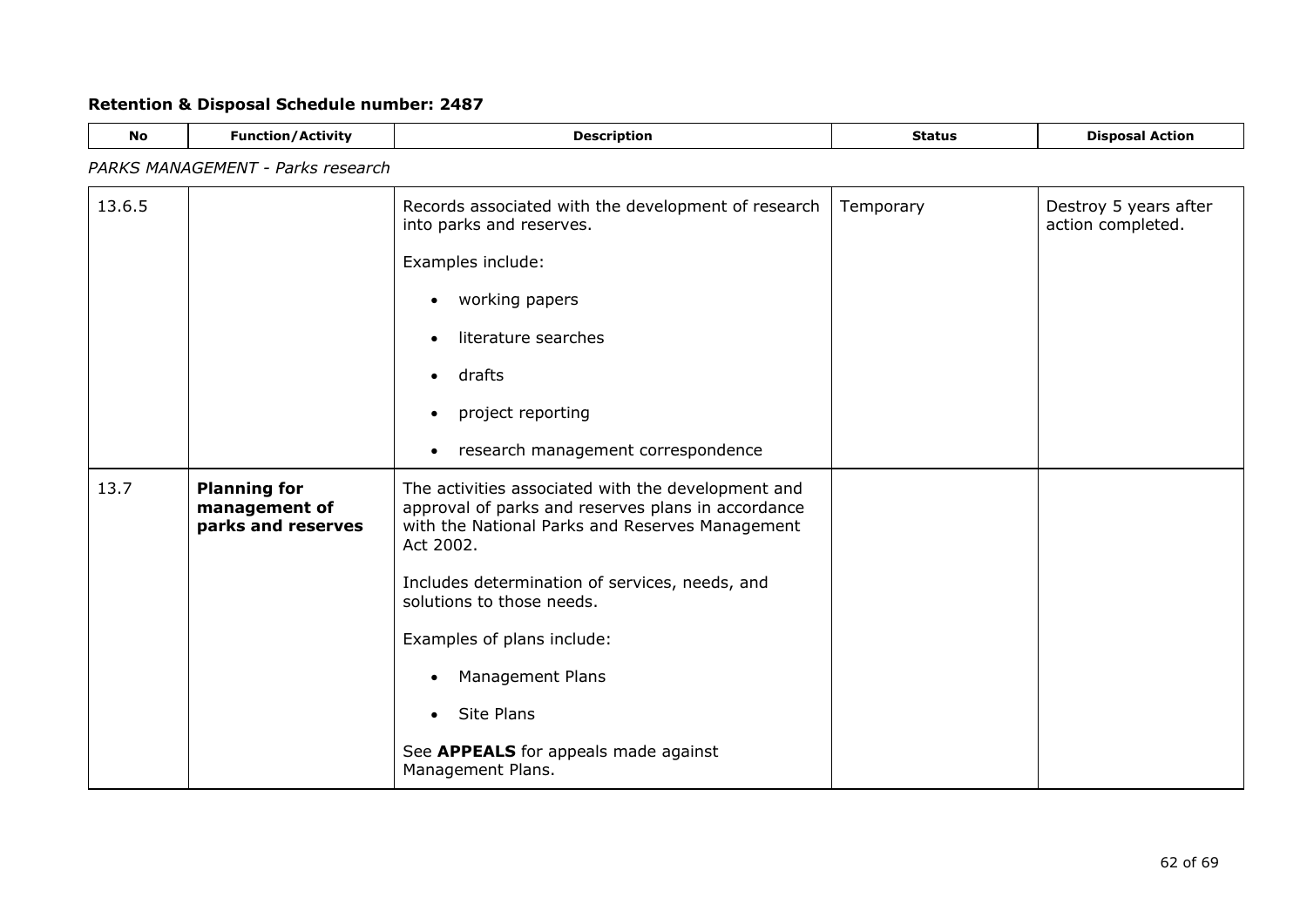| <b>No</b> | <b>Function/Activity</b> | <b>Description</b>                                                                                                     | <b>Status</b> | <b>Disposal Action</b>      |
|-----------|--------------------------|------------------------------------------------------------------------------------------------------------------------|---------------|-----------------------------|
|           |                          | PARKS MANAGEMENT - Planning for management of parks and reserves                                                       |               |                             |
| 13.7.1    |                          | Final copies of Management Plans for parks or<br>reserves.                                                             | Permanent     | Retain as State<br>Archives |
|           |                          | Includes:                                                                                                              |               |                             |
|           |                          | amendments                                                                                                             |               |                             |
|           |                          | revocations                                                                                                            |               |                             |
| 13.7.2    |                          | Records relating to site plans for sites in parks and<br>reserves.                                                     | Permanent     | Retain as State<br>Archives |
|           |                          | Includes significant design and landscaping of visitor<br>areas including reconstruction.                              |               |                             |
|           |                          | Examples of plans include:                                                                                             |               |                             |
|           |                          | campground and day use layout                                                                                          |               |                             |
|           |                          | restoration of areas within forests, parks,<br>reserves and public places                                              |               |                             |
| 13.7.3    |                          | Records relating to public consultation on<br>management plans for parks. Includes submissions<br>and representations. | Permanent     | Retain as State<br>Archives |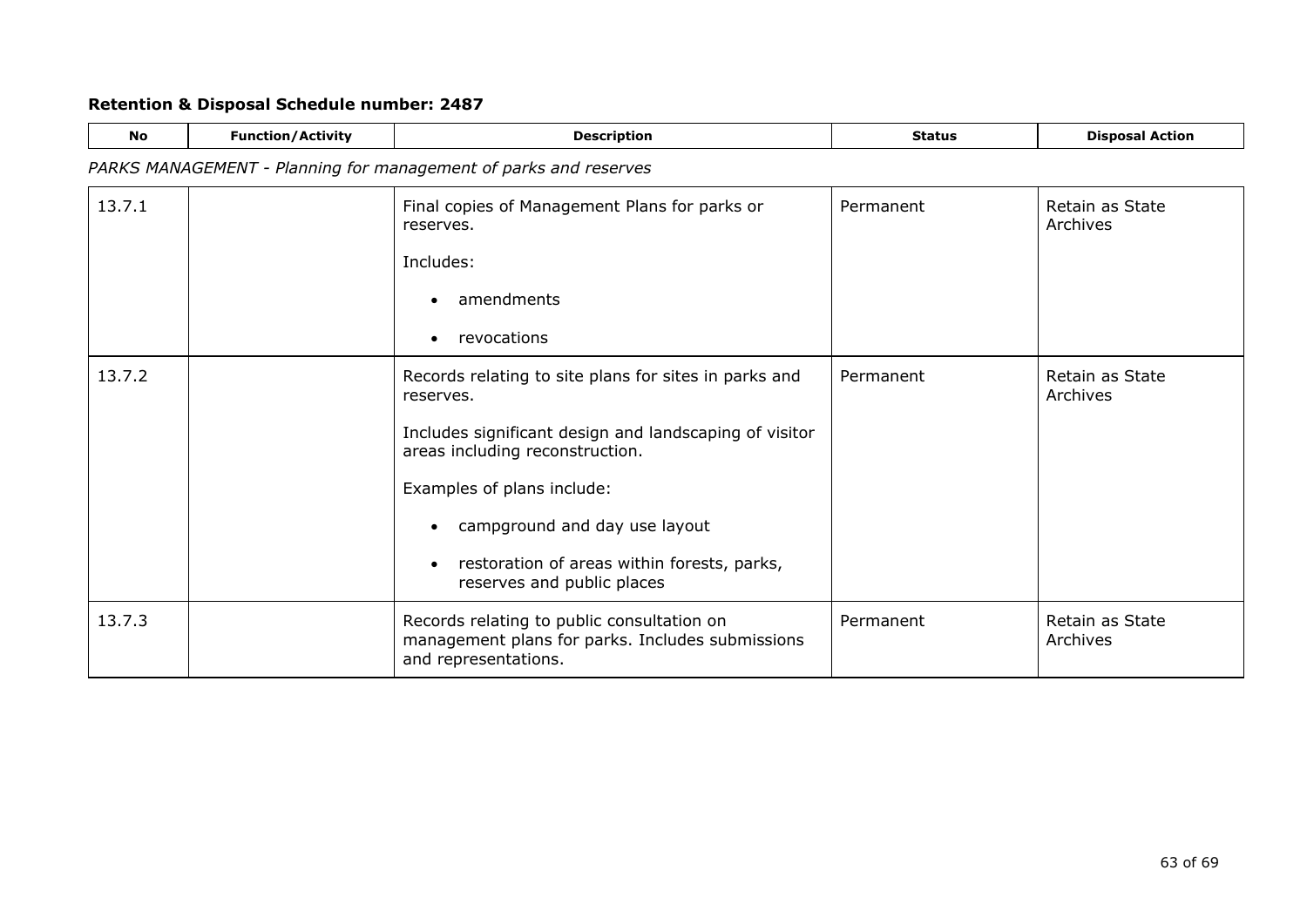| No     | <b>Function/Activity</b>                                         | <b>Description</b>                                                                                                                                                                                                                                                                                                                                                              | <b>Status</b> | <b>Disposal Action</b>                     |  |  |
|--------|------------------------------------------------------------------|---------------------------------------------------------------------------------------------------------------------------------------------------------------------------------------------------------------------------------------------------------------------------------------------------------------------------------------------------------------------------------|---------------|--------------------------------------------|--|--|
|        | PARKS MANAGEMENT - Planning for management of parks and reserves |                                                                                                                                                                                                                                                                                                                                                                                 |               |                                            |  |  |
| 13.7.4 |                                                                  | Records used in the development of final<br>management plans for parks or reserves. Includes:<br>working papers<br>$\bullet$<br>draft plans<br>$\bullet$<br>copies of reports<br>notices relating to consultation<br>$\bullet$                                                                                                                                                  | Temporary     | Destroy 5 years after<br>action completed. |  |  |
| 13.8   | <b>Site maintenance</b>                                          | The activities associated with the maintenance of<br>assets and equipment located on parks and reserves.<br>Examples of assets or equipment include:<br>fences<br>$\bullet$<br>signs<br>tracks and trails<br>See PARKS MANAGEMENT - Heritage works<br>management the preservation, protection,<br>maintenance, restoration and enhancement of<br>historic and aboriginal sites. |               |                                            |  |  |
| 13.8.1 |                                                                  | Records relating to routine maintenance of assets<br>and equipment including fences, signs, tracks and<br>trails within a park or reserve.                                                                                                                                                                                                                                      | Temporary     | Destroy 5 years after<br>action completed. |  |  |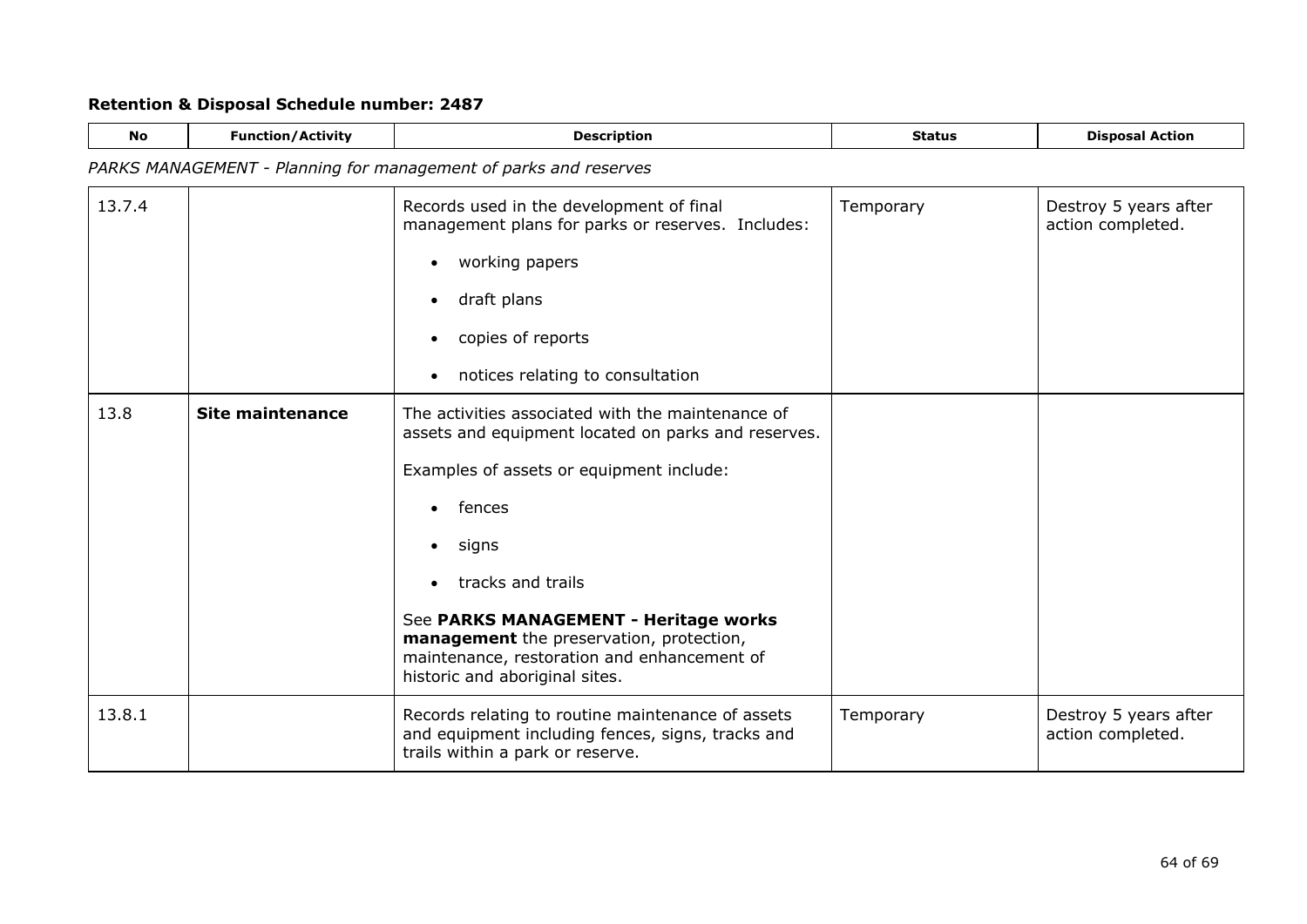<span id="page-64-0"></span>

| <b>No</b> | <b>Function/Activity</b>                      | <b>Description</b>                                                                                                                                                                                                                                                                                                                                                                                                                                                                                                                                                                                                        | <b>Status</b> | <b>Disposal Action</b>                     |  |
|-----------|-----------------------------------------------|---------------------------------------------------------------------------------------------------------------------------------------------------------------------------------------------------------------------------------------------------------------------------------------------------------------------------------------------------------------------------------------------------------------------------------------------------------------------------------------------------------------------------------------------------------------------------------------------------------------------------|---------------|--------------------------------------------|--|
|           | <b>PARKS MANAGEMENT - Site maintenance</b>    |                                                                                                                                                                                                                                                                                                                                                                                                                                                                                                                                                                                                                           |               |                                            |  |
| 13.8.2    |                                               | Records relating to actions taken to display traffic<br>signs in parks and on reserves for the purpose of<br>regulating speed, parking, or prohibiting traffic on<br>designated roads.                                                                                                                                                                                                                                                                                                                                                                                                                                    | Temporary     | Destroy 5 years after<br>action completed. |  |
| 14        | <b>PERMITS, LICENCES</b><br><b>AND LEASES</b> | The activities associated with the issuing of formal<br>permission (permits, licences or leases) to authorise<br>people to conduct activities (commercial or<br>recreational) including:<br>activities on reserved land or national parks<br>activities that may affect objects or specimens<br>of cultural significance<br>archaeological investigation on a site under<br>the Aboriginal Relics Act (sect 14).<br>Examples of permissions include:<br>national park passes<br>visitor research permits<br>commercial filming applications<br>licences or leases for commercial activities<br>conducted on reserved land |               |                                            |  |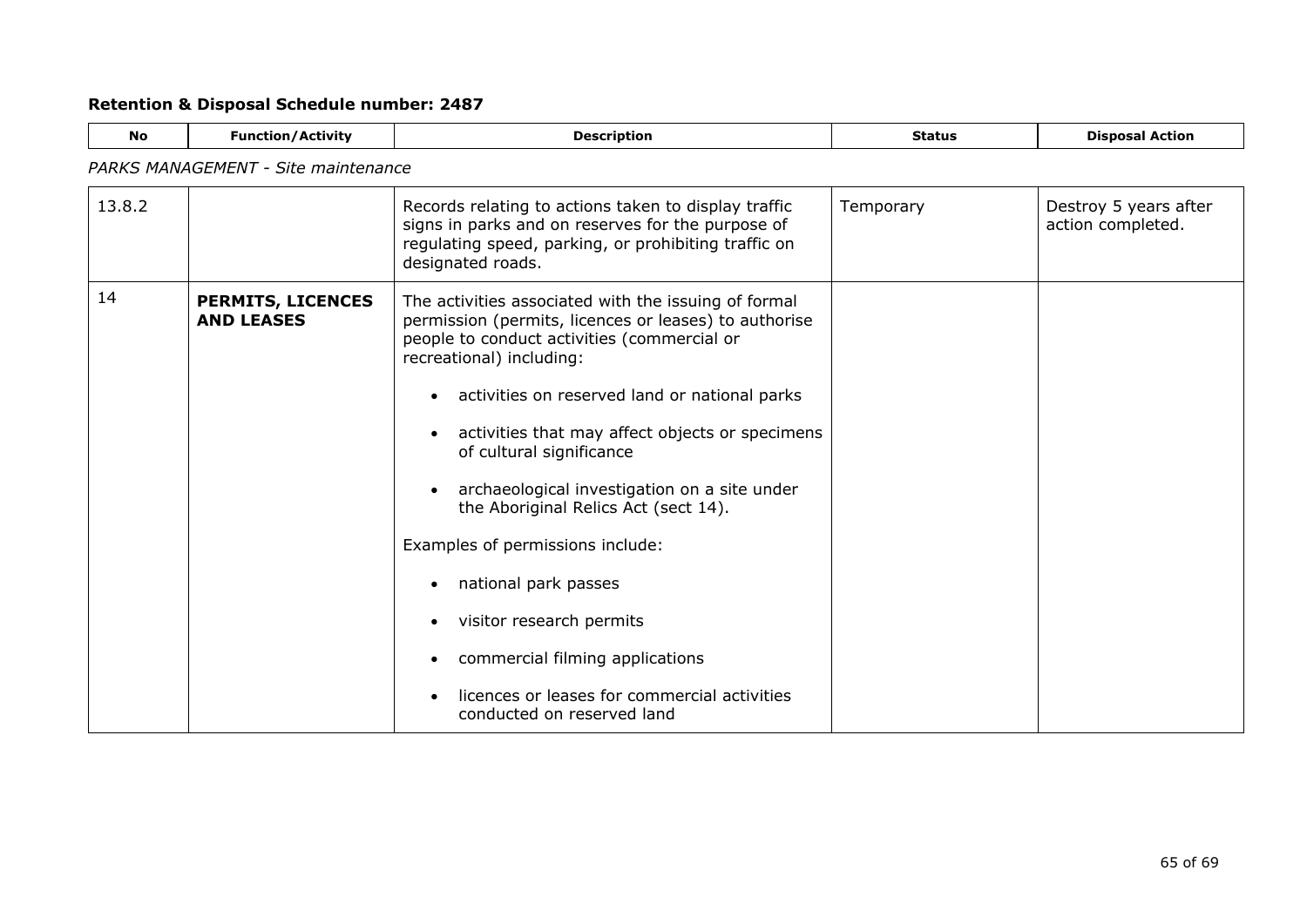| <b>No</b>                                           | <b>Function/Activity</b>    | <b>Description</b>                                                                                                                                                                                                                                                                                                      | <b>Status</b> | <b>Disposal Action</b> |
|-----------------------------------------------------|-----------------------------|-------------------------------------------------------------------------------------------------------------------------------------------------------------------------------------------------------------------------------------------------------------------------------------------------------------------------|---------------|------------------------|
| PERMITS, LICENCES AND LEASES - Heritage permissions |                             |                                                                                                                                                                                                                                                                                                                         |               |                        |
|                                                     |                             | Note: Leases authorise the exclusive occupation of<br>land for fixed term and specific purpose, licences are<br>agreements that authorise the use or occupation of<br>reserved land for example, sale or hiring out of<br>equipment, providing services such as guided tours.<br>See INVESTIGATIONS AND ENFORCEMENT for |               |                        |
|                                                     |                             | inspections relating to permits.<br>See COMMUNITY ENGAGEMENT - Visitor                                                                                                                                                                                                                                                  |               |                        |
|                                                     |                             | administration for records relating to visitor park<br>passes and access arrangements.                                                                                                                                                                                                                                  |               |                        |
|                                                     |                             | See CONTRACTING-OUT for the provision of<br>services by an external contractor or consultant who<br>is engaged by the agency.                                                                                                                                                                                           |               |                        |
|                                                     |                             | See DA 2157 Disposal Schedule for Common<br><b>Administrative Functions COMMUNITY RELATIONS</b><br>- Enquiries for general enquiries relating to Permits,<br>Licences and Leases.                                                                                                                                       |               |                        |
|                                                     |                             | See DS 2297 Disposal Schedule for Department of<br>Primary Industry, Parks, Water & Environment LAND<br><b>MANAGEMENT</b> for leasing-out Crown Land to<br>another organisation or person for a specified period<br>including shack sites.                                                                              |               |                        |
| 14.1                                                | <b>Heritage permissions</b> | Records relating to issuing permits, licences or leases<br>to conduct activities that affect objects or places of<br>cultural heritage value that are located within parks<br>and reserves. Includes:                                                                                                                   |               |                        |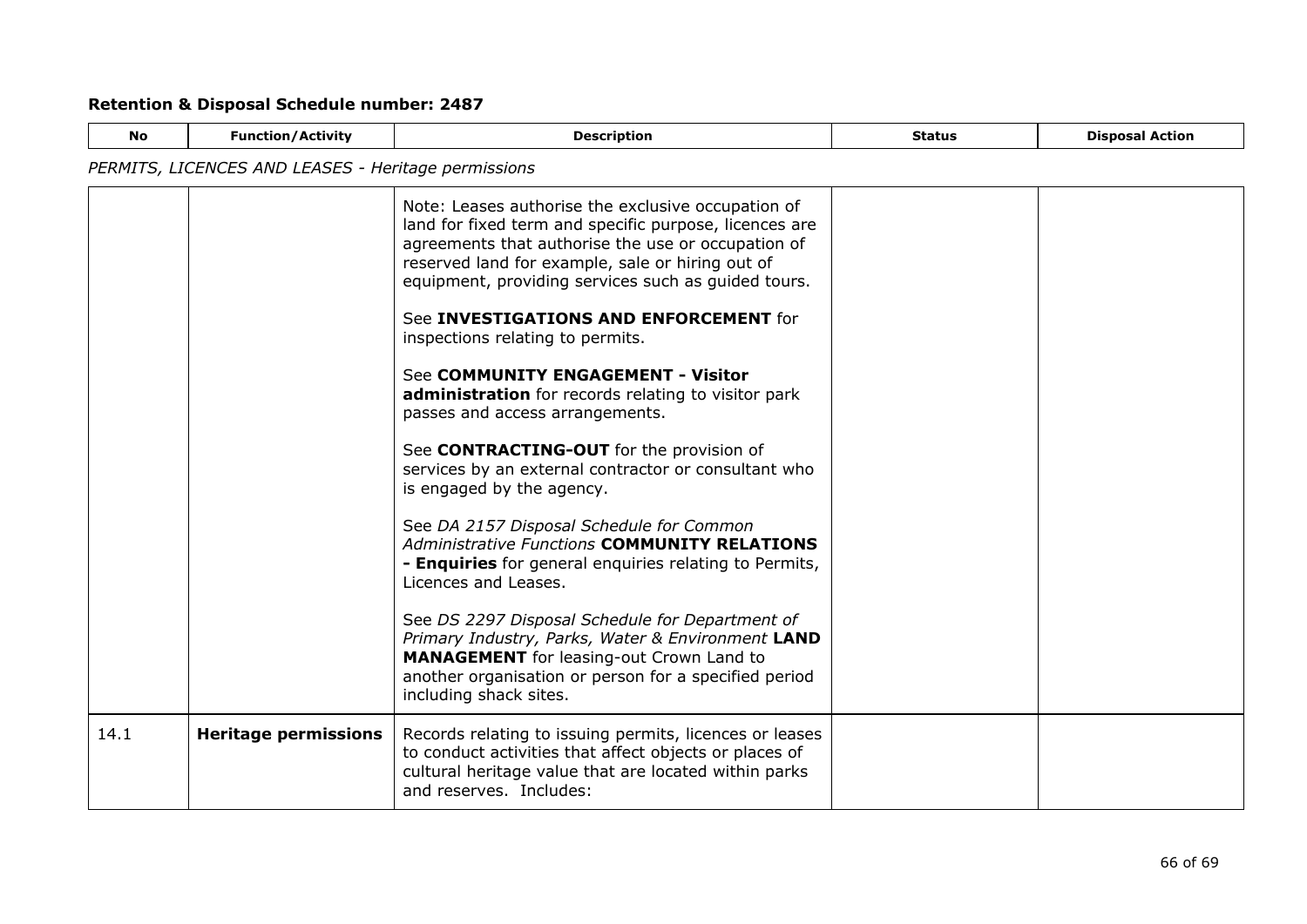| <b>No</b> | <b>Function/Activity</b>                            | <b>Description</b>                                                                                                                                                                                                 | <b>Status</b> | <b>Disposal Action</b>      |  |
|-----------|-----------------------------------------------------|--------------------------------------------------------------------------------------------------------------------------------------------------------------------------------------------------------------------|---------------|-----------------------------|--|
|           | PERMITS, LICENCES AND LEASES - Heritage permissions |                                                                                                                                                                                                                    |               |                             |  |
|           |                                                     | archaeological investigation on a site under<br>the Aboriginal Relics Act (sect 14)                                                                                                                                |               |                             |  |
|           |                                                     | See CULTURAL HERITAGE MANAGEMENT the<br>evaluation, conservation, protection, care and<br>management of objects, places and sites of cultural<br>heritage value (including Aboriginal cultural heritage<br>value). |               |                             |  |
|           |                                                     | See PERMITS, LICENCES AND LEASES - Parks<br>permissions for issuing permits, licences, or leases<br>to buildings, sites, facilities, or to conduct activities<br>within parks and reserves.                        |               |                             |  |
| 14.1.1    |                                                     | Records relating to issuing permits, licences or leases<br>that authorise the holder to disturb land or objects.                                                                                                   | Permanent     | Retain as State<br>Archives |  |
|           |                                                     | Includes records relating to permits issued relating to<br>the excavation and investigation of non-Aboriginal<br>sites.                                                                                            |               |                             |  |
|           |                                                     | Examples of activities include:                                                                                                                                                                                    |               |                             |  |
|           |                                                     | use of sites                                                                                                                                                                                                       |               |                             |  |
|           |                                                     | collection, removal, destruction, salvage and<br>recording of rock art                                                                                                                                             |               |                             |  |
| 14.1.2    |                                                     | Records relating to approvals to enter protected<br>zones, and the issue of permits for the exploration of<br>shipwrecks, and the disposal or recovery of objects.                                                 | Permanent     | Retain as State<br>Archives |  |
|           |                                                     | Includes conditions and restrictions on actions.                                                                                                                                                                   |               |                             |  |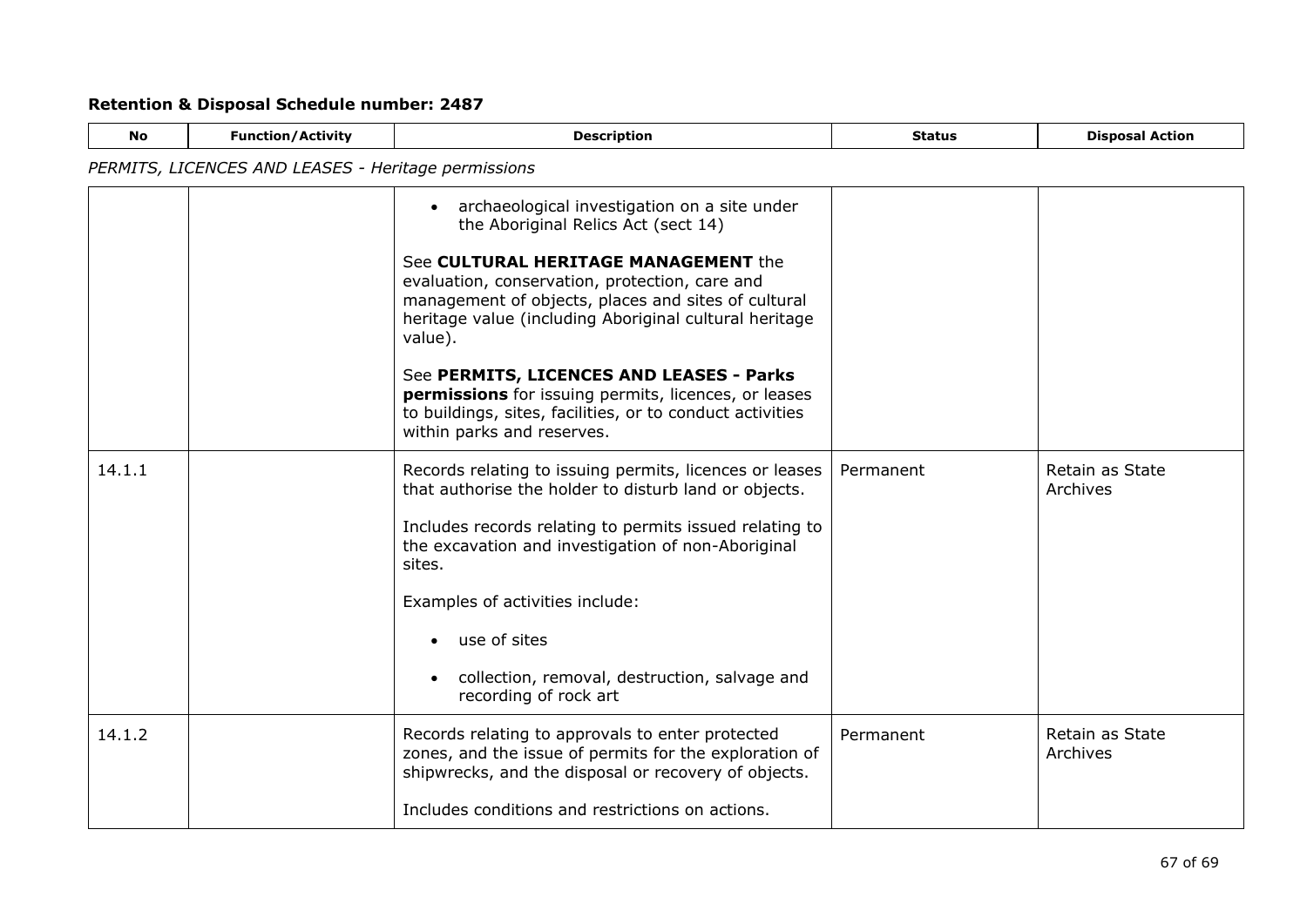| <b>No</b>                                           | <b>Function/Activity</b> | <b>Description</b>                                                                                                                                                                                                                                                                                                                                                                                                                                                   | <b>Status</b> | <b>Disposal Action</b>                      |
|-----------------------------------------------------|--------------------------|----------------------------------------------------------------------------------------------------------------------------------------------------------------------------------------------------------------------------------------------------------------------------------------------------------------------------------------------------------------------------------------------------------------------------------------------------------------------|---------------|---------------------------------------------|
| PERMITS, LICENCES AND LEASES - Heritage permissions |                          |                                                                                                                                                                                                                                                                                                                                                                                                                                                                      |               |                                             |
| 14.1.3                                              |                          | Unsuccessful applications for permits, licences or<br>leases.                                                                                                                                                                                                                                                                                                                                                                                                        | Temporary     | Destroy 10 years after<br>action completed. |
| 14.2                                                | <b>Parks permissions</b> | Records relating to issuing permits, licences, or<br>leases to buildings, sites, facilities, or to conduct<br>activities within parks and reserves.<br>See PERMITS, LICENCES AND LEASES - Heritage<br>permissions for issuing permits, licences or leases<br>to conduct activities that affect objects or places of<br>cultural heritage value that are located within parks<br>and reserves.                                                                        |               |                                             |
| 14.2.1                                              |                          | Records relating to the issue, transfer, or cancellation<br>of permits, licences or leases longer than 50 years<br>duration to another organisation or person for a<br>specified period and agreed price.<br>Incudes permits, licences or leases relating to:<br>buildings, sites and facilities<br>conduct of activities within parks and reserves<br>Includes the formal documentation setting out<br>conditions, rights, and responsibilities of both<br>parties. | Permanent     | Retain as State<br>Archives                 |